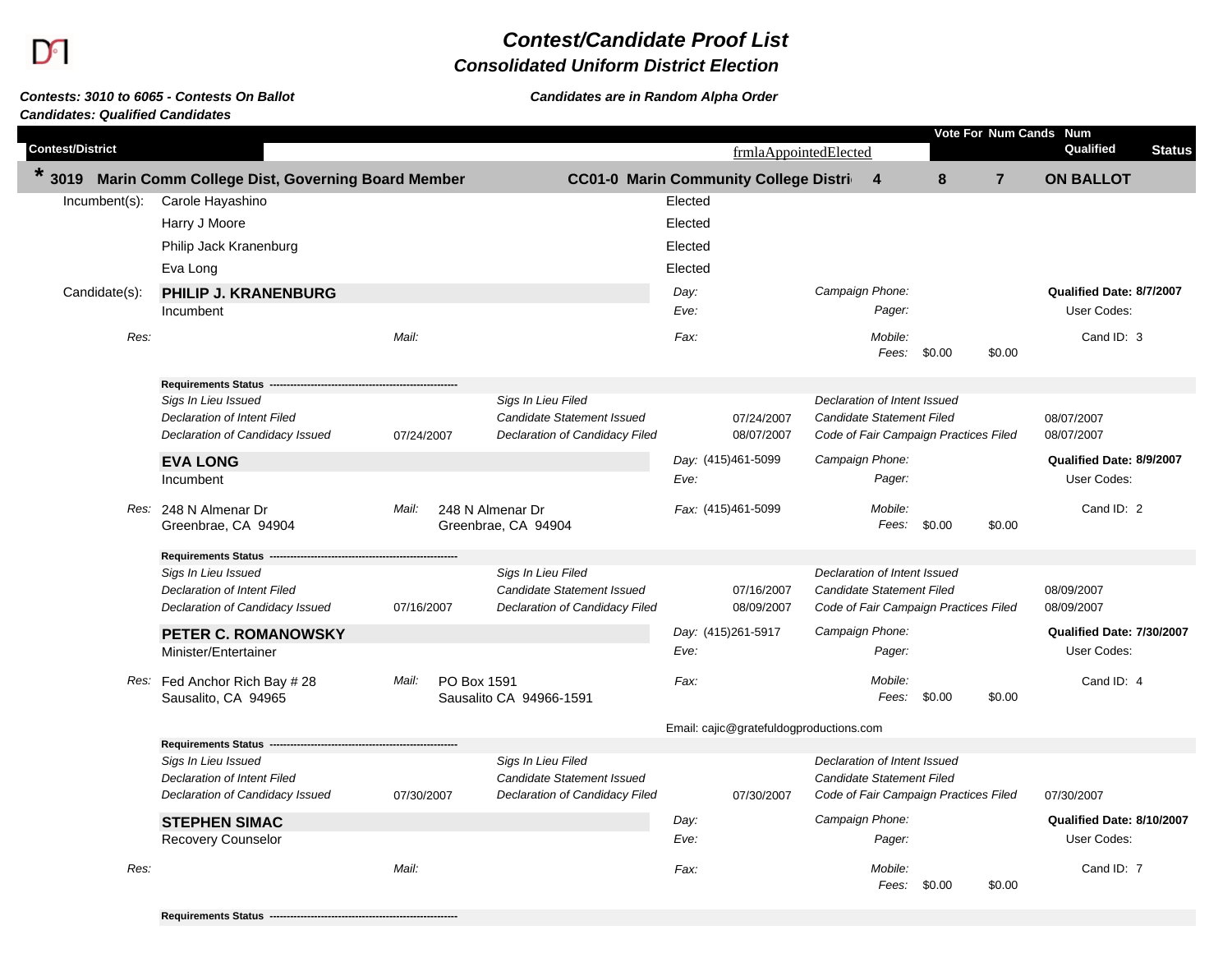|               | Sigs In Lieu Issued<br>Declaration of Intent Filed                                           |            |               | Sigs In Lieu Filed<br>Candidate Statement Issued                                          |         |                          | Declaration of Intent Issued<br>Candidate Statement Filed |                  |                                       |                |                           |
|---------------|----------------------------------------------------------------------------------------------|------------|---------------|-------------------------------------------------------------------------------------------|---------|--------------------------|-----------------------------------------------------------|------------------|---------------------------------------|----------------|---------------------------|
|               | Declaration of Candidacy Issued                                                              | 08/10/2007 |               | Declaration of Candidacy Filed                                                            |         | 08/10/2007               |                                                           |                  | Code of Fair Campaign Practices Filed |                | 08/10/2007                |
| 3019          | Marin Comm College Dist, Governing Board Member                                              |            |               |                                                                                           |         |                          |                                                           | 4                | 8                                     | $\overline{7}$ | <b>ON BALLOT</b>          |
|               | <b>JAMES S. NAMNATH</b>                                                                      |            |               |                                                                                           | Day:    |                          | Campaign Phone:                                           |                  |                                       |                | Qualified Date: 8/10/2007 |
|               | College/University Instructor                                                                |            |               |                                                                                           | Eve:    |                          |                                                           | Pager:           |                                       |                | User Codes:               |
| Res:          |                                                                                              | Mail:      |               |                                                                                           | Fax:    |                          |                                                           | Mobile:          | Fees: \$0.00                          | \$0.00         | Cand ID: 8                |
|               | <b>Requirements Status</b>                                                                   |            |               |                                                                                           |         |                          |                                                           |                  |                                       |                |                           |
|               | Sigs In Lieu Issued<br><b>Declaration of Intent Filed</b><br>Declaration of Candidacy Issued | 08/10/2007 |               | Sigs In Lieu Filed<br><b>Candidate Statement Issued</b><br>Declaration of Candidacy Filed |         | 08/10/2007               | Declaration of Intent Issued<br>Candidate Statement Filed |                  | Code of Fair Campaign Practices Filed |                | 08/10/2007<br>08/10/2007  |
|               | <b>CAROLE HAYASHINO</b>                                                                      |            |               |                                                                                           |         | Day: (415)515-9899       | Campaign Phone:                                           |                  |                                       |                | Qualified Date: 7/31/2007 |
|               | Incumbent                                                                                    |            |               |                                                                                           | Eve:    |                          |                                                           | Pager:           |                                       |                | User Codes:               |
|               | Res: 86 Milland Dr<br>Mill Valley, CA 94941                                                  | Mail:      | 86 Milland Dr | Mill Valley, CA 94941                                                                     | Fax:    |                          |                                                           | Mobile:<br>Fees: | \$0.00                                | \$0.00         | Cand ID: 1                |
|               | <b>Requirements Status</b>                                                                   |            |               |                                                                                           |         |                          |                                                           |                  |                                       |                |                           |
|               | Sigs In Lieu Issued<br>Declaration of Intent Filed<br>Declaration of Candidacy Issued        | 07/16/2007 |               | Sigs In Lieu Filed<br>Candidate Statement Issued<br>Declaration of Candidacy Filed        |         | 07/16/2007<br>07/31/2007 | Declaration of Intent Issued<br>Candidate Statement Filed |                  | Code of Fair Campaign Practices Filed |                | 07/31/2007<br>07/31/2007  |
|               | <b>HARRY J. MOORE</b>                                                                        |            |               |                                                                                           |         | Day: (415)897-0822       | Campaign Phone:                                           |                  |                                       |                | Qualified Date: 7/31/2007 |
|               | Incumbent                                                                                    |            |               |                                                                                           | Eve:    |                          |                                                           | Pager:           |                                       |                | User Codes:               |
|               | Res: 17 Harding Dr<br>Novato, CA 94947                                                       | Mail:      | 17 Harding Dr | Novato, CA 94947                                                                          | Fax:    |                          |                                                           | Mobile:<br>Fees: | \$0.00                                | \$0.00         | Cand ID: 5                |
|               | <b>Requirements Status</b>                                                                   |            |               |                                                                                           |         |                          |                                                           |                  |                                       |                |                           |
|               | Sigs In Lieu Issued                                                                          |            |               | Sigs In Lieu Filed                                                                        |         |                          | Declaration of Intent Issued                              |                  |                                       |                |                           |
|               | <b>Declaration of Intent Filed</b>                                                           |            |               | Candidate Statement Issued                                                                |         |                          | Candidate Statement Filed                                 |                  |                                       |                |                           |
|               | Declaration of Candidacy Issued                                                              | 07/31/2007 |               | Declaration of Candidacy Filed                                                            |         | 07/31/2007               |                                                           |                  | Code of Fair Campaign Practices Filed |                | 07/31/2007                |
|               | 3023 Shoreline Unif Sch Dist, Governing Bd Mem, Ta 1                                         |            |               | <b>SC18-0 Shoreline Unified School District</b>                                           |         |                          |                                                           | -1               | 2 <sup>2</sup>                        | $\mathbf{2}$   | <b>ON BALLOT</b>          |
| Incumbent(s): | James George Lino                                                                            |            |               |                                                                                           | Elected |                          |                                                           |                  |                                       |                |                           |
| Candidate(s): | <b>PHILLIP JOAQUIN TORRES</b>                                                                |            |               |                                                                                           | Day:    |                          | Campaign Phone:                                           |                  |                                       |                | Qualified Date: 8/10/2007 |
|               | Retired                                                                                      |            |               |                                                                                           | Eve:    |                          |                                                           | Pager:           |                                       |                | User Codes:               |
| Res:          |                                                                                              | Mail:      | PO Box 129    | Point Reyes Station CA 94956-0129                                                         | Fax:    |                          |                                                           | Mobile:          | Fees: \$0.00                          | \$0.00         | Cand ID: 2                |
|               |                                                                                              |            |               |                                                                                           |         |                          |                                                           |                  |                                       |                |                           |
|               | <b>Requirements Status</b>                                                                   |            |               |                                                                                           |         |                          |                                                           |                  |                                       |                |                           |
|               | Sigs In Lieu Issued                                                                          |            |               | Sigs In Lieu Filed                                                                        |         |                          | Declaration of Intent Issued                              |                  |                                       |                |                           |
|               | <b>Declaration of Intent Filed</b>                                                           |            |               | Candidate Statement Issued                                                                |         | 08/10/2007               | Candidate Statement Filed                                 |                  |                                       |                | 08/10/2007                |
|               | Declaration of Candidacy Issued                                                              | 08/10/2007 |               | Declaration of Candidacy Filed                                                            |         | 08/10/2007               |                                                           |                  | Code of Fair Campaign Practices Filed |                | 08/10/2007                |
|               | <b>SCOTT MC MORROW</b>                                                                       |            |               |                                                                                           |         | Day: (415)669-7810       | Campaign Phone:                                           |                  |                                       |                | Qualified Date: 7/17/2007 |
|               | Parent/Playwright/Firefighter                                                                |            |               |                                                                                           | Eve:    |                          |                                                           | Pager:           |                                       |                | User Codes:               |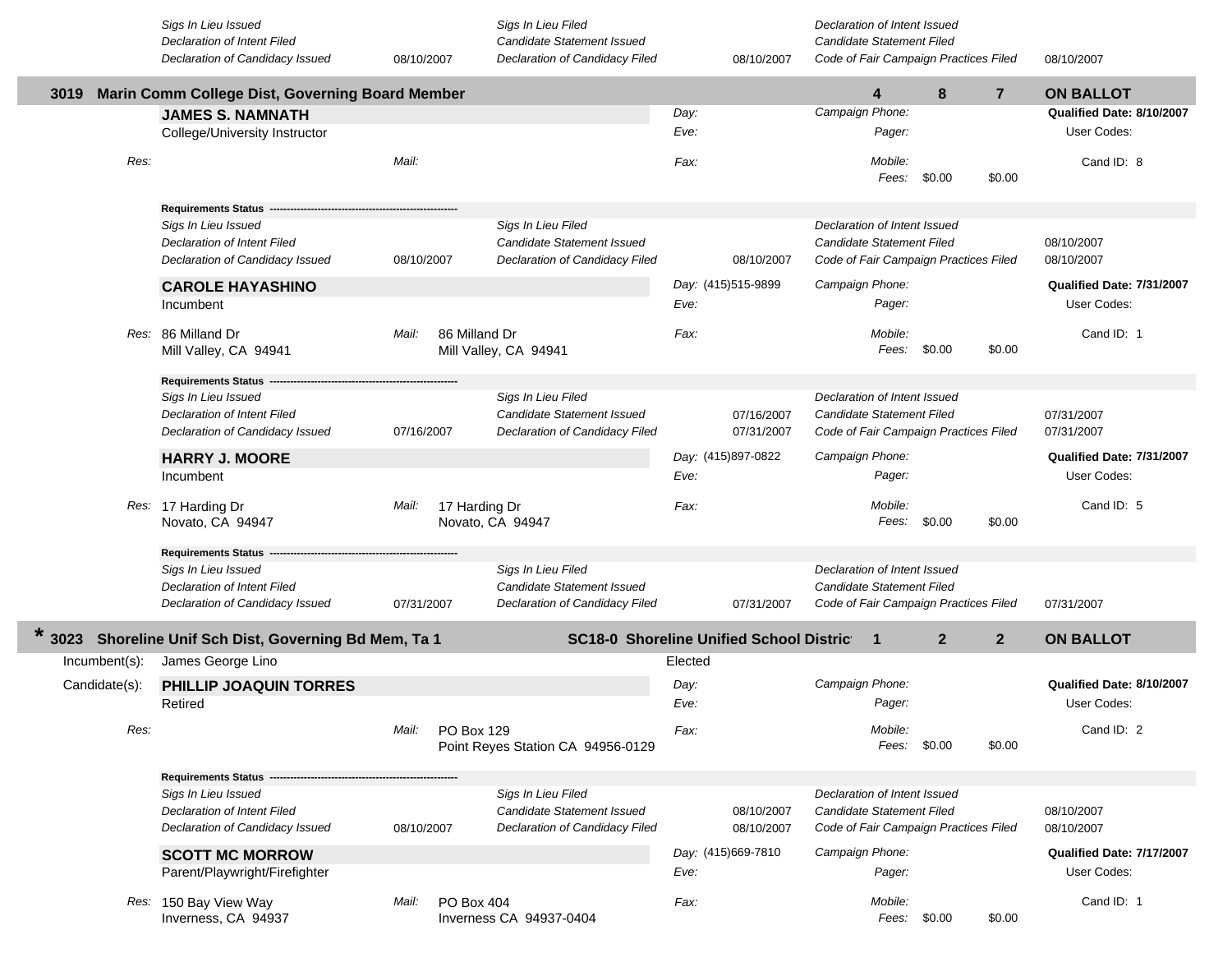|                  | <b>Requirements Status -</b>                        |                          |                                                 |                    |            |                                       |        |                |                           |
|------------------|-----------------------------------------------------|--------------------------|-------------------------------------------------|--------------------|------------|---------------------------------------|--------|----------------|---------------------------|
|                  | Sigs In Lieu Issued                                 |                          | Sigs In Lieu Filed                              |                    |            | Declaration of Intent Issued          |        |                |                           |
|                  | Declaration of Intent Filed                         |                          | <b>Candidate Statement Issued</b>               |                    | 07/17/2007 | Candidate Statement Filed             |        |                |                           |
|                  | Declaration of Candidacy Issued                     | 07/17/2007               | Declaration of Candidacy Filed                  |                    | 07/17/2007 | Code of Fair Campaign Practices Filed |        |                | 07/17/2007                |
| 3027             | Shoreline Unif Sch Dist, Governing Bd Mem, Ta 3     |                          | <b>SC18-0 Shoreline Unified School District</b> |                    |            | $\mathbf{2}$                          | 3      | $\mathbf{3}$   | <b>ON BALLOT</b>          |
| $Incumbent(s)$ : | Spirito J Ballatore                                 |                          |                                                 | Elected            |            |                                       |        |                |                           |
| $\star$<br>3027  | Shoreline Unif Sch Dist, Governing Bd Mem, Ta 3     |                          | <b>SC18-0 Shoreline Unified School District</b> |                    |            | $\mathbf{2}$                          | 3      | $3\phantom{a}$ | <b>ON BALLOT</b>          |
| $Incumbent(s)$ : | Kerry Weir                                          |                          |                                                 | Elected            |            |                                       |        |                |                           |
| Candidate(s):    | <b>MARGARET "PEG" LORD</b>                          |                          |                                                 | Day: (707)769-8439 |            | Campaign Phone:                       |        |                | Qualified Date: 8/9/2007  |
|                  | Automotive Resource Specialist                      |                          |                                                 | Eve:               |            | Pager:                                |        |                | User Codes:               |
|                  |                                                     |                          |                                                 |                    |            |                                       |        |                |                           |
|                  | Res: 2350 Tomales Petaluma Rd<br>Petaluma, CA 94952 | Mail:                    | 2350 Tomales Petaluma Rd<br>Petaluma, CA 94952  | Fax:               |            | Mobile:<br>Fees: \$0.00               |        | \$0.00         | Cand ID: 1                |
|                  | <b>Requirements Status</b>                          |                          |                                                 |                    |            |                                       |        |                |                           |
|                  | Sigs In Lieu Issued                                 |                          | Sigs In Lieu Filed                              |                    |            | Declaration of Intent Issued          |        |                |                           |
|                  | <b>Declaration of Intent Filed</b>                  |                          | <b>Candidate Statement Issued</b>               |                    | 07/23/2007 | Candidate Statement Filed             |        |                |                           |
|                  | Declaration of Candidacy Issued                     | 07/23/2007               | Declaration of Candidacy Filed                  |                    | 08/09/2007 | Code of Fair Campaign Practices Filed |        |                | 08/09/2007                |
|                  | <b>JULIE ANN TITUS</b>                              |                          |                                                 | Day:               |            | Campaign Phone:                       |        |                | Qualified Date: 8/10/2007 |
|                  | <b>Postal Worker</b>                                |                          |                                                 | Eve:               |            | Pager:                                |        |                | User Codes:               |
|                  |                                                     |                          |                                                 |                    |            |                                       |        |                |                           |
| Res:             |                                                     | Mail:                    |                                                 | Fax:               |            | Mobile:                               |        |                | Cand ID: 3                |
|                  |                                                     |                          |                                                 |                    |            | Fees:                                 | \$0.00 | \$0.00         |                           |
|                  | <b>Requirements Status -</b>                        |                          |                                                 |                    |            |                                       |        |                |                           |
|                  | Sigs In Lieu Issued                                 |                          | Sigs In Lieu Filed                              |                    |            | Declaration of Intent Issued          |        |                |                           |
|                  | Declaration of Intent Filed                         |                          | <b>Candidate Statement Issued</b>               |                    |            | Candidate Statement Filed             |        |                |                           |
|                  | Declaration of Candidacy Issued                     | 08/10/2007               | Declaration of Candidacy Filed                  |                    | 08/10/2007 | Code of Fair Campaign Practices Filed |        |                | 08/10/2007                |
|                  | <b>MONIQUE MORETTI</b>                              |                          |                                                 | Day: (707)878-2010 |            | Campaign Phone:                       |        |                | Qualified Date: 8/10/2007 |
|                  | Dairy Farmer/Parent                                 |                          |                                                 | Eve:               |            | Pager:                                |        |                | User Codes:               |
|                  |                                                     |                          |                                                 |                    |            |                                       |        |                |                           |
|                  | Res: 3000 Whitaker Bluff Rd<br>Petaluma, CA 94952   | Mail:                    | 3000 Whitaker Bluff Rd<br>Petaluma, CA 94952    | Fax:               |            | Mobile:<br>Fees:                      | \$0.00 | \$0.00         | Cand ID: 2                |
|                  |                                                     |                          |                                                 |                    |            |                                       |        |                |                           |
|                  | <b>Requirements Status</b>                          |                          |                                                 |                    |            |                                       |        |                |                           |
|                  | Sigs In Lieu Issued                                 |                          | Sigs In Lieu Filed                              |                    |            | Declaration of Intent Issued          |        |                |                           |
|                  | Declaration of Intent Filed                         |                          | <b>Candidate Statement Issued</b>               |                    | 08/07/2007 | Candidate Statement Filed             |        |                | 08/10/2007                |
|                  | Declaration of Candidacy Issued                     | 08/07/2007               | Declaration of Candidacy Filed                  |                    | 08/10/2007 | Code of Fair Campaign Practices Filed |        |                | 08/10/2007                |
| $\ast$           | 3031 San Rafael Board of Ed, Governing Board Member |                          | HS01-0 San Rafael High School District          |                    |            | 3                                     | 4      | 4              | <b>ON BALLOT</b>          |
| Incumbent(s):    | Jenny Callaway                                      |                          |                                                 | Elected            |            |                                       |        |                |                           |
|                  | Linda M Jackson                                     |                          |                                                 | Appointed          |            |                                       |        |                |                           |
|                  | Greg Knell                                          |                          |                                                 | Elected            |            |                                       |        |                |                           |
| Candidate(s):    | <b>ANGELO DOUVOS</b>                                |                          |                                                 | Day: (415)457-0651 |            | Campaign Phone:                       |        |                | Qualified Date: 8/10/2007 |
|                  | <b>Retired Teacher</b>                              |                          |                                                 | Eve:               |            | Pager:                                |        |                | User Codes:               |
|                  |                                                     |                          |                                                 |                    |            |                                       |        |                |                           |
|                  | Res: 32 Clorinda Ave<br>San Rafael, CA 94901        | Mail:<br>32 Clorinda Ave | San Rafael, CA 94901                            | Fax:               |            | Mobile:<br>Fees: \$0.00               |        | \$0.00         | Cand ID: 3                |
|                  |                                                     |                          |                                                 |                    |            |                                       |        |                |                           |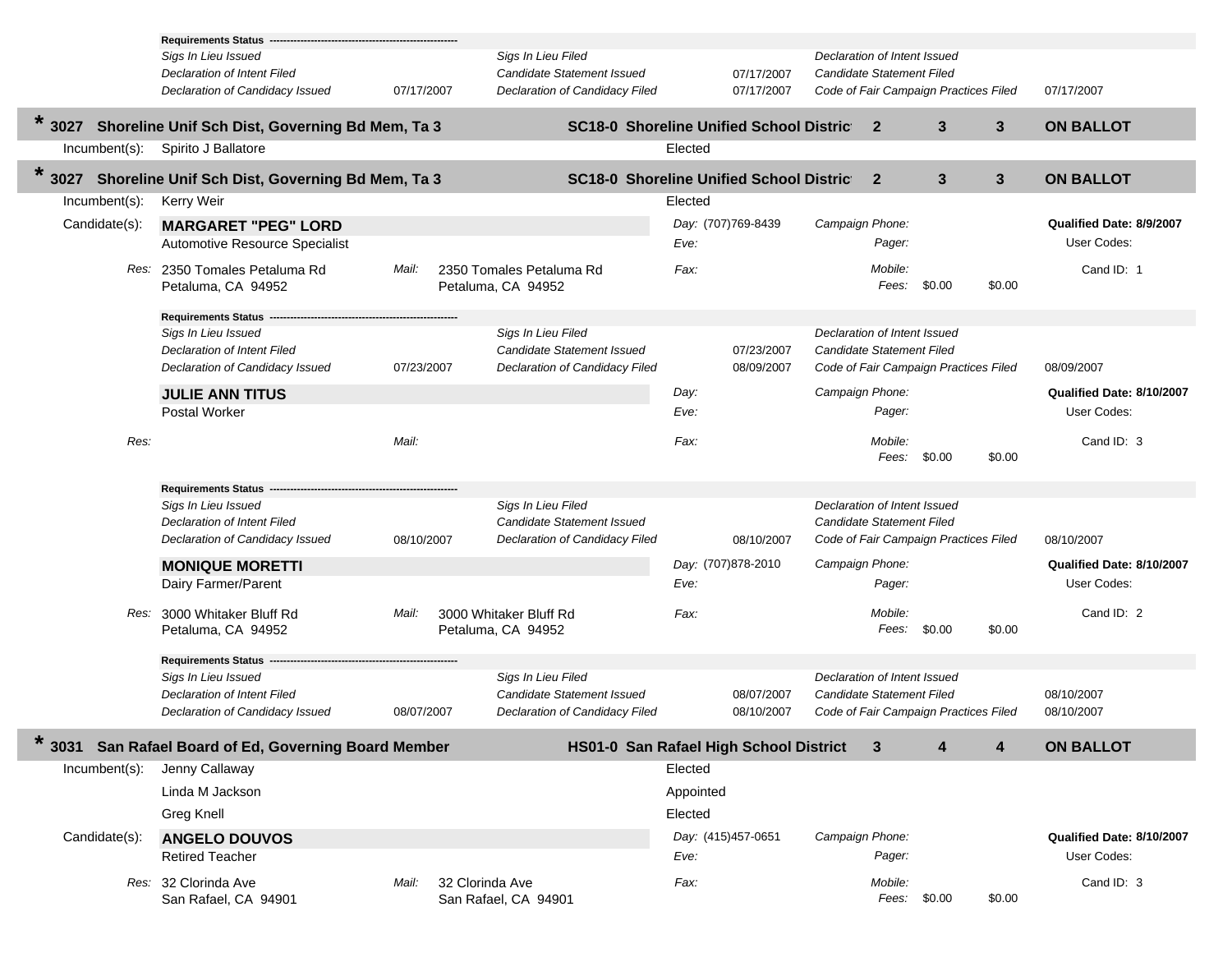|               | <b>Requirements Status</b>                         |            |                                                  |         |                    |                                                           |        |                         |                           |
|---------------|----------------------------------------------------|------------|--------------------------------------------------|---------|--------------------|-----------------------------------------------------------|--------|-------------------------|---------------------------|
|               | Sigs In Lieu Issued                                |            | Sigs In Lieu Filed                               |         |                    | Declaration of Intent Issued                              |        |                         |                           |
|               | Declaration of Intent Filed                        |            | Candidate Statement Issued                       |         |                    | Candidate Statement Filed                                 |        |                         | 08/10/2007                |
|               | Declaration of Candidacy Issued                    | 08/10/2007 | Declaration of Candidacy Filed                   |         | 08/10/2007         | Code of Fair Campaign Practices Filed                     |        |                         | 08/10/2007                |
|               | <b>GREG KNELL</b>                                  |            |                                                  | Day:    |                    | Campaign Phone:                                           |        |                         | Qualified Date: 8/10/2007 |
|               | Incumbent                                          |            |                                                  | Eve:    |                    | Pager:                                                    |        |                         | User Codes:               |
|               | Res: 681 Del Ganado Rd<br>San Rafael, CA 94903     | Mail:      | 681 Del Ganado Rd<br>San Rafael, CA 94903        | Fax:    |                    | Mobile:<br>Fees:                                          | \$0.00 | \$0.00                  | Cand ID: 4                |
| 3031          | San Rafael Board of Ed, Governing Board Member     |            |                                                  |         |                    | 3                                                         | 4      | $\overline{\mathbf{4}}$ | <b>ON BALLOT</b>          |
|               | <b>Requirements Status</b>                         |            |                                                  |         |                    |                                                           |        |                         |                           |
|               | Sigs In Lieu Issued<br>Declaration of Intent Filed |            | Sigs In Lieu Filed<br>Candidate Statement Issued |         |                    | Declaration of Intent Issued<br>Candidate Statement Filed |        |                         | 08/10/2007                |
|               | Declaration of Candidacy Issued                    |            | Declaration of Candidacy Filed                   |         | 08/10/2007         | Code of Fair Campaign Practices Filed                     |        |                         | 08/10/2007                |
|               | <b>LINDA M. JACKSON</b>                            |            |                                                  | Day:    |                    | Campaign Phone:                                           |        |                         | Qualified Date: 8/8/2007  |
|               | Appointed Incumbent                                |            |                                                  | Eve:    |                    | Pager:                                                    |        |                         | User Codes:               |
| Res:          |                                                    | Mail:      |                                                  | Fax:    |                    | Mobile:<br>Fees:                                          | \$0.00 | \$0.00                  | Cand ID: 2                |
|               | <b>Requirements Status</b>                         |            |                                                  |         |                    |                                                           |        |                         |                           |
|               | Sigs In Lieu Issued                                |            | Sigs In Lieu Filed                               |         |                    | Declaration of Intent Issued                              |        |                         |                           |
|               | <b>Declaration of Intent Filed</b>                 |            | <b>Candidate Statement Issued</b>                |         |                    | Candidate Statement Filed                                 |        |                         | 08/08/2007                |
|               | Declaration of Candidacy Issued                    |            | Declaration of Candidacy Filed                   |         | 08/08/2007         | Code of Fair Campaign Practices Filed                     |        |                         | 08/08/2007                |
|               | <b>PAUL M. COHEN</b>                               |            |                                                  | Day:    |                    | Campaign Phone:                                           |        |                         | Qualified Date: 8/8/2007  |
|               | San Rafael Councilmember                           |            |                                                  | Eve:    |                    | Pager:                                                    |        |                         | User Codes:               |
| Res:          |                                                    | Mail:      |                                                  | Fax:    |                    | Mobile:<br>Fees:                                          | \$0.00 | \$0.00                  | Cand ID: 1                |
|               | <b>Requirements Status</b>                         |            |                                                  |         |                    |                                                           |        |                         |                           |
|               | Sigs In Lieu Issued                                |            | Sigs In Lieu Filed                               |         |                    | Declaration of Intent Issued                              |        |                         |                           |
|               | Declaration of Intent Filed                        |            | <b>Candidate Statement Issued</b>                |         |                    | Candidate Statement Filed                                 |        |                         | 08/08/2007                |
|               | Declaration of Candidacy Issued                    |            | Declaration of Candidacy Filed                   |         | 08/08/2007         | Code of Fair Campaign Practices Filed                     |        |                         | 08/08/2007                |
| 3039          | Kentfield School Dist, Governing Board Member      |            | <b>SC03-0 Kentfield School District</b>          |         |                    | 2 <sup>2</sup>                                            | 4      | 3                       | <b>ON BALLOT</b>          |
| Incumbent(s): | Robert K Goldman                                   |            |                                                  | Elected |                    |                                                           |        |                         |                           |
|               | Anna L Pilloton                                    |            |                                                  | Elected |                    |                                                           |        |                         |                           |
| Candidate(s): | <b>COLLEEN O. DIAMOND</b>                          |            |                                                  |         | Day: (415)778-1410 | Campaign Phone:                                           |        |                         | Qualified Date: 8/8/2007  |
|               | Attorney/Educator                                  |            |                                                  | Eve:    |                    | Pager:                                                    |        |                         | User Codes:               |
|               | Res: 60 La Cuesta Dr<br>Greenbrae, CA 94904        | Mail:      | 60 La Cuesta Dr<br>Greenbrae, CA 94904           | Fax:    |                    | Mobile:<br>Fees:                                          | \$0.00 | \$0.00                  | Cand ID: 2                |
|               | <b>Requirements Status</b>                         |            |                                                  |         |                    |                                                           |        |                         |                           |
|               | Sigs In Lieu Issued                                |            | Sigs In Lieu Filed                               |         |                    | Declaration of Intent Issued                              |        |                         |                           |
|               | <b>Declaration of Intent Filed</b>                 |            | Candidate Statement Issued                       |         | 08/08/2007         | Candidate Statement Filed                                 |        |                         | 08/08/2007                |
|               | Declaration of Candidacy Issued                    | 08/08/2007 | Declaration of Candidacy Filed                   |         | 08/08/2007         | Code of Fair Campaign Practices Filed                     |        |                         | 08/08/2007                |
|               | <b>TOM PETERS</b>                                  |            |                                                  | Day:    |                    | Campaign Phone:                                           |        |                         | Qualified Date: 8/10/2007 |
|               | Businessman                                        |            |                                                  | Eve:    |                    | Pager:                                                    |        |                         | User Codes:               |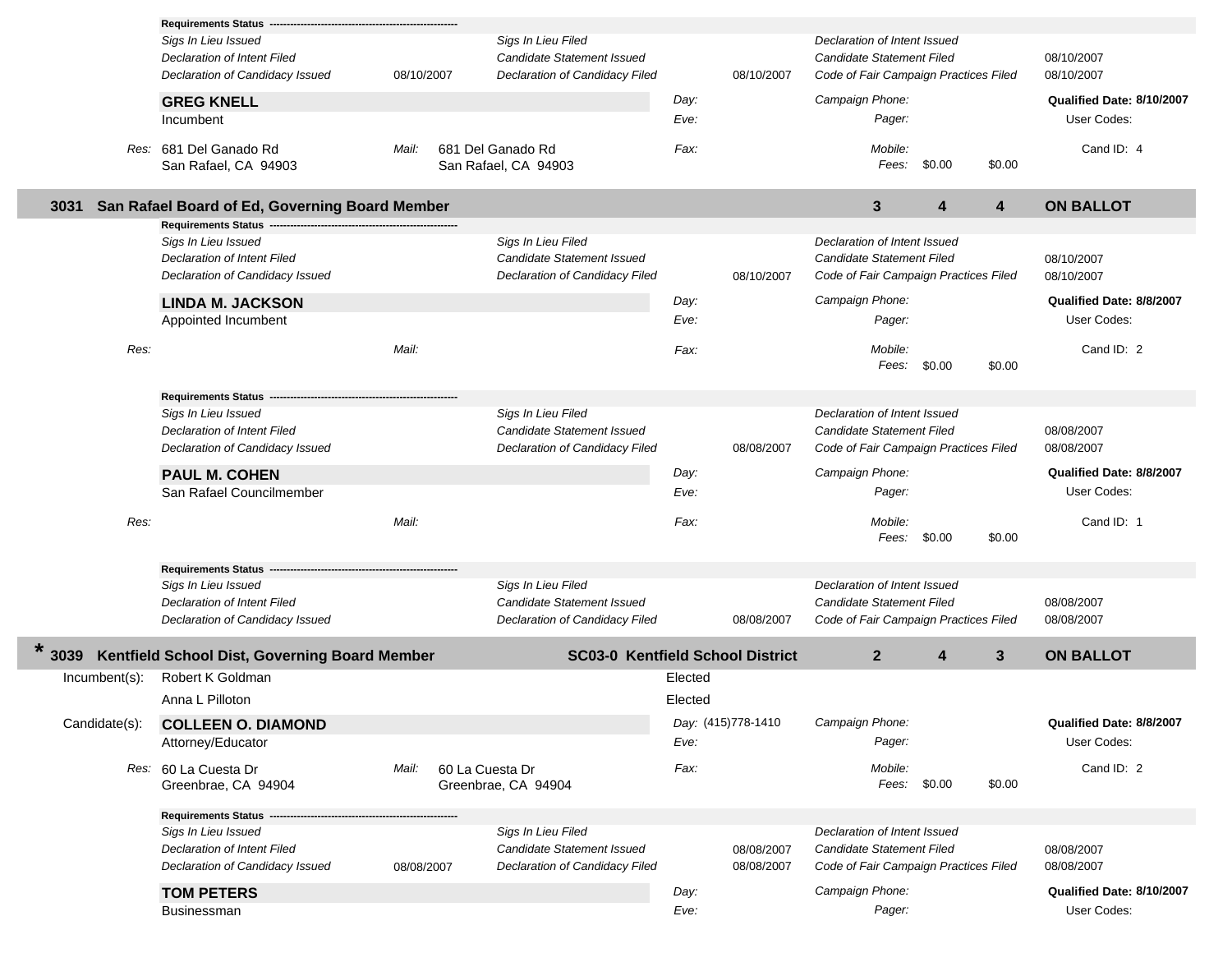| Res:          |                                                  | Mail:                  |                                             | Fax:                                      | Mobile:<br>Fees:<br>\$0.00            | \$0.00 | Cand ID: 4                |
|---------------|--------------------------------------------------|------------------------|---------------------------------------------|-------------------------------------------|---------------------------------------|--------|---------------------------|
|               | <b>Requirements Status</b>                       |                        |                                             |                                           |                                       |        |                           |
|               | Sigs In Lieu Issued                              |                        | Sigs In Lieu Filed                          |                                           | Declaration of Intent Issued          |        |                           |
|               | Declaration of Intent Filed                      |                        | <b>Candidate Statement Issued</b>           | 08/10/2007                                | Candidate Statement Filed             |        | 08/10/2007                |
|               | Declaration of Candidacy Issued                  | 08/10/2007             | Declaration of Candidacy Filed              | 08/10/2007                                | Code of Fair Campaign Practices Filed |        | 08/10/2007                |
|               | <b>ROSS MC KENNA</b>                             |                        |                                             | Day: (415)408-4024                        | Campaign Phone:                       |        | Qualified Date: 8/10/2007 |
|               | Parent/Businessman                               |                        |                                             | Eve:                                      | Pager:                                |        | User Codes:               |
|               | Res: 1 Wolfe Canyon Rd<br>Kentfield, CA 94904    | Mail:                  | 1 Wolfe Canyon Rd<br>Kentfield, CA 94904    | Fax:                                      | Mobile:<br>Fees:<br>\$0.00            | \$0.00 | Cand ID: 3                |
| 3039          | Kentfield School Dist, Governing Board Member    |                        |                                             |                                           | $\overline{2}$<br>4                   | 3      | <b>ON BALLOT</b>          |
|               | <b>Requirements Status</b>                       |                        |                                             |                                           |                                       |        |                           |
|               | Sigs In Lieu Issued                              |                        | Sigs In Lieu Filed                          |                                           | Declaration of Intent Issued          |        |                           |
|               | Declaration of Intent Filed                      |                        | <b>Candidate Statement Issued</b>           | 08/10/2007                                | Candidate Statement Filed             |        | 08/10/2007                |
|               | Declaration of Candidacy Issued                  | 08/10/2007             | Declaration of Candidacy Filed              | 08/10/2007                                | Code of Fair Campaign Practices Filed |        | 08/10/2007                |
| 3049          | Mill Valley School Dist, Governing Board Member  |                        |                                             | <b>SC08-0 Mill Valley School District</b> | $\mathbf{2}$<br>4                     | 4      | <b>ON BALLOT</b>          |
| Incumbent(s): | Laura S Murphy                                   |                        |                                             | Elected                                   |                                       |        |                           |
|               | Monib Khademi                                    |                        |                                             | Elected                                   |                                       |        |                           |
| Candidate(s): | <b>NEJAT DUZGUNES</b>                            |                        |                                             | Day: (415)929-6565                        | Campaign Phone:                       |        | Qualified Date: 8/10/2007 |
|               | Scientist/University Professor                   |                        |                                             | Eve: (415)381-4209                        | Pager:                                |        | User Codes:               |
|               | Res: 508 Pixie Trl<br>Mill Valley, CA 94941      | Mail:<br>508 Pixie Trl | Mill Valley, CA 94941                       | Fax:                                      | Mobile:<br>Fees:<br>\$0.00            | \$0.00 | Cand ID: 2                |
|               |                                                  |                        |                                             | Email: ndzgune@pacific.edu                |                                       |        |                           |
|               | Requirements Status -                            |                        |                                             |                                           |                                       |        |                           |
|               | Sigs In Lieu Issued                              |                        | Sigs In Lieu Filed                          |                                           | Declaration of Intent Issued          |        |                           |
|               | Declaration of Intent Filed                      |                        | Candidate Statement Issued                  | 07/16/2007                                | Candidate Statement Filed             |        | 08/10/2007                |
|               | Declaration of Candidacy Issued                  | 07/16/2007             | Declaration of Candidacy Filed              | 08/10/2007                                | Code of Fair Campaign Practices Filed |        | 08/10/2007                |
|               | <b>LEE BUDISH</b>                                |                        |                                             | Day:                                      | Campaign Phone:                       |        | Qualified Date: 8/15/2007 |
|               | Parent/Gardener                                  |                        |                                             | Eve:                                      | Pager:                                |        | User Codes:               |
| Res:          |                                                  | Mail:                  |                                             | Fax: (415)723-7169                        | Mobile:<br>\$0.00<br>Fees:            | \$0.00 | Cand ID: 4                |
|               |                                                  |                        |                                             | Email: Ibudish@comcast.net                |                                       |        |                           |
|               | <b>Requirements Status</b>                       |                        |                                             |                                           |                                       |        |                           |
|               | Sigs In Lieu Issued                              |                        | Sigs In Lieu Filed                          |                                           | Declaration of Intent Issued          |        |                           |
|               | Declaration of Intent Filed                      |                        | Candidate Statement Issued                  |                                           | <b>Candidate Statement Filed</b>      |        |                           |
|               | Declaration of Candidacy Issued                  | 08/15/2007             | Declaration of Candidacy Filed              | 08/15/2007                                | Code of Fair Campaign Practices Filed |        | 08/15/2007                |
|               | <b>JUDY SHERMAN</b>                              |                        |                                             | Day: (415)388-7972                        | Campaign Phone:                       |        | Qualified Date: 8/8/2007  |
|               | <b>Community Volunteer</b>                       |                        |                                             | Eve:                                      | Pager:                                |        | User Codes:               |
|               | Res: 467 Green Glen Way<br>Mill Valley, CA 94941 | Mail:                  | 467 Green Glen Way<br>Mill Valley, CA 94941 | Fax:                                      | Mobile:<br>Fees: \$0.00               | \$0.00 | Cand ID: 3                |
|               | <b>Requirements Status</b>                       |                        |                                             |                                           |                                       |        |                           |
|               | Sigs In Lieu Issued                              |                        | Sigs In Lieu Filed                          |                                           | Declaration of Intent Issued          |        |                           |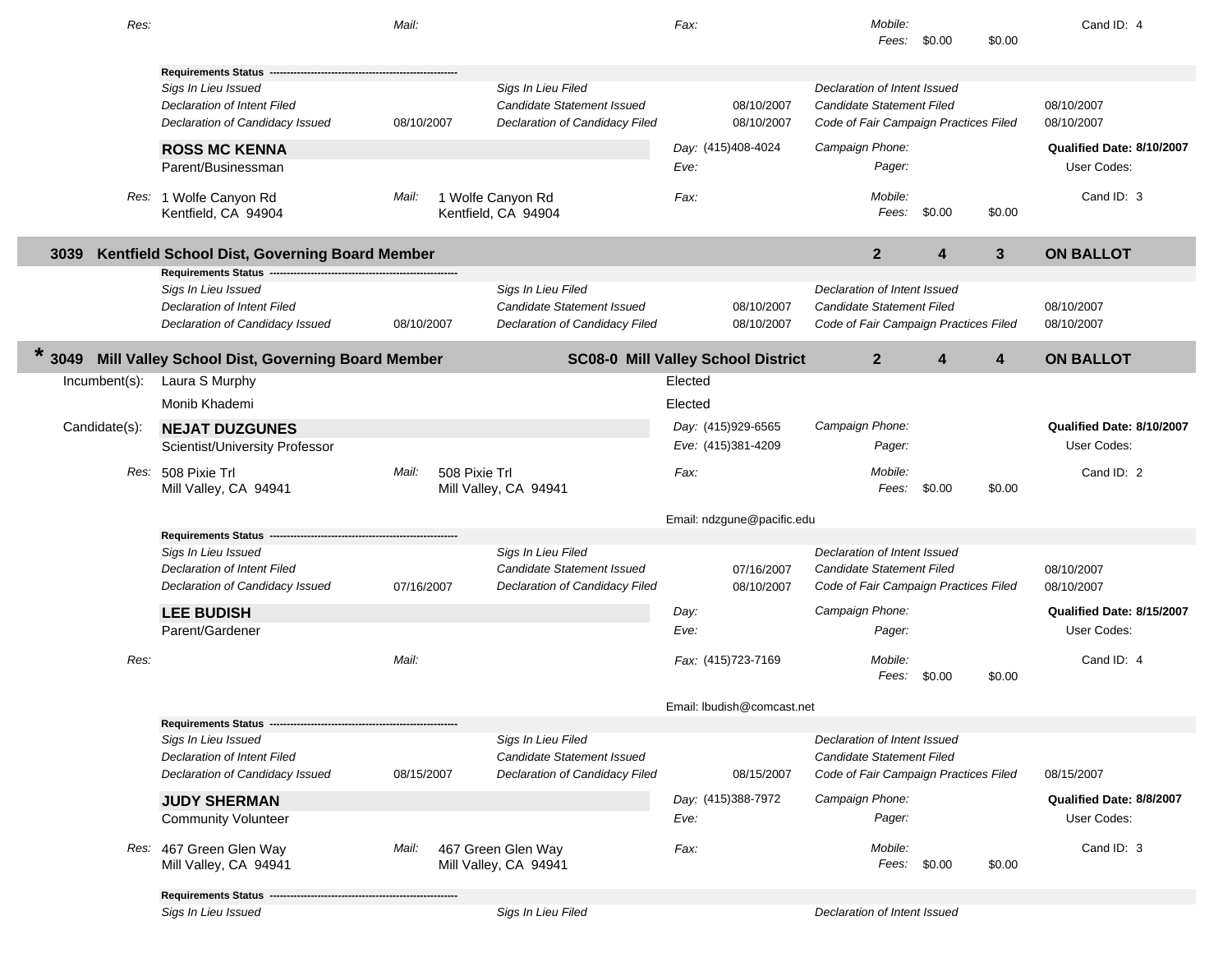|                  | Declaration of Intent Filed<br>Declaration of Candidacy Issued                                                 | 07/26/2007 | <b>Candidate Statement Issued</b><br>Declaration of Candidacy Filed                       |                   | 07/26/2007<br>08/08/2007 | Candidate Statement Filed<br>Code of Fair Campaign Practices Filed                                 |        |              | 08/08/2007<br>08/08/2007                 |
|------------------|----------------------------------------------------------------------------------------------------------------|------------|-------------------------------------------------------------------------------------------|-------------------|--------------------------|----------------------------------------------------------------------------------------------------|--------|--------------|------------------------------------------|
|                  | <b>JANET K. MILLER</b><br><b>Insurance Executive</b>                                                           |            |                                                                                           | Day:<br>Eve:      |                          | Campaign Phone:<br>Pager:                                                                          |        |              | Qualified Date: 8/10/2007<br>User Codes: |
| Res:             |                                                                                                                | Mail:      |                                                                                           | Fax:              |                          | Mobile:<br>Fees:                                                                                   | \$0.00 | \$0.00       | Cand ID: 1                               |
|                  |                                                                                                                |            |                                                                                           |                   | Email: janetm@ri-net.com |                                                                                                    |        |              |                                          |
|                  | Requirements Status -<br>Sigs In Lieu Issued<br>Declaration of Intent Filed<br>Declaration of Candidacy Issued | 07/16/2007 | Sigs In Lieu Filed<br><b>Candidate Statement Issued</b><br>Declaration of Candidacy Filed |                   | 07/16/2007<br>08/10/2007 | Declaration of Intent Issued<br>Candidate Statement Filed<br>Code of Fair Campaign Practices Filed |        |              | 08/10/2007<br>08/10/2007                 |
| $\ast$<br>3053   | Reed Union School Dist, Governing Board Member                                                                 |            | <b>SC11-0 Reed Union School District</b>                                                  |                   |                          | $\mathbf{2}$                                                                                       | 3      | $\mathbf{3}$ | <b>ON BALLOT</b>                         |
| $Incumbent(s)$ : | Daniel E Jackson                                                                                               |            |                                                                                           | Elected           |                          |                                                                                                    |        |              |                                          |
| $\ast$<br>3053   | Reed Union School Dist, Governing Board Member                                                                 |            | <b>SC11-0 Reed Union School District</b>                                                  |                   |                          | $\mathbf{2}$                                                                                       | 3      | $\mathbf{3}$ | <b>ON BALLOT</b>                         |
| Incumbent(s):    | Lisa Anne Barry-Mathews                                                                                        |            |                                                                                           | Elected           |                          |                                                                                                    |        |              |                                          |
| Candidate(s):    | <b>LISA MATHEWS</b><br>Incumbent                                                                               |            |                                                                                           | Day:<br>Eve:      |                          | Campaign Phone:<br>Pager:                                                                          |        |              | Qualified Date: 8/10/2007<br>User Codes: |
| Res:             |                                                                                                                | Mail:      |                                                                                           | Fax:              |                          | Mobile:<br>Fees:                                                                                   | \$0.00 | \$0.00       | Cand ID: 4                               |
|                  | <b>Requirements Status</b>                                                                                     |            |                                                                                           |                   |                          |                                                                                                    |        |              |                                          |
|                  | Sigs In Lieu Issued<br>Declaration of Intent Filed<br>Declaration of Candidacy Issued                          | 08/10/2007 | Sigs In Lieu Filed<br>Candidate Statement Issued<br>Declaration of Candidacy Filed        |                   | 08/10/2007<br>08/10/2007 | Declaration of Intent Issued<br>Candidate Statement Filed<br>Code of Fair Campaign Practices Filed |        |              | 08/10/2007<br>08/10/2007                 |
|                  | <b>DANIEL E. JACKSON</b>                                                                                       |            |                                                                                           | Day:              |                          | Campaign Phone:                                                                                    |        |              | Qualified Date: 7/16/2007                |
|                  | Incumbent                                                                                                      |            |                                                                                           | Eve:              |                          | Pager:                                                                                             |        |              | User Codes:                              |
| Res:             |                                                                                                                | Mail:      |                                                                                           | Fax:              |                          | Mobile:<br>Fees:                                                                                   | \$0.00 | \$0.00       | Cand ID: 1                               |
|                  | <b>Requirements Status</b>                                                                                     |            |                                                                                           |                   |                          |                                                                                                    |        |              |                                          |
|                  | Sigs In Lieu Issued<br>Declaration of Intent Filed<br>Declaration of Candidacy Issued                          | 07/16/2007 | Sigs In Lieu Filed<br><b>Candidate Statement Issued</b><br>Declaration of Candidacy Filed |                   | 07/16/2007               | Declaration of Intent Issued<br>Candidate Statement Filed<br>Code of Fair Campaign Practices Filed |        |              | 07/16/2007                               |
|                  |                                                                                                                |            |                                                                                           | Day: 415-827-4900 |                          | Campaign Phone:                                                                                    |        |              | Qualified Date: 8/7/2007                 |
|                  | <b>BOB GILLES</b><br>Parent/Educator                                                                           |            |                                                                                           | Eve:              |                          | Pager:                                                                                             |        |              | User Codes:                              |
| Res:             |                                                                                                                | Mail:      |                                                                                           | Fax:              |                          | Mobile:<br>Fees: \$0.00                                                                            |        | \$0.00       | Cand ID: 3                               |
|                  |                                                                                                                |            |                                                                                           |                   | Email: bob@qumatrix.com  |                                                                                                    |        |              |                                          |
|                  | <b>Requirements Status</b><br>Sigs In Lieu Issued<br>Declaration of Intent Filed                               |            | Sigs In Lieu Filed<br><b>Candidate Statement Issued</b>                                   |                   | 08/06/2007               | Declaration of Intent Issued<br>Candidate Statement Filed                                          |        |              |                                          |
|                  | Declaration of Candidacy Issued                                                                                | 08/06/2007 | Declaration of Candidacy Filed                                                            |                   | 08/07/2007               | Code of Fair Campaign Practices Filed                                                              |        |              | 08/07/2007                               |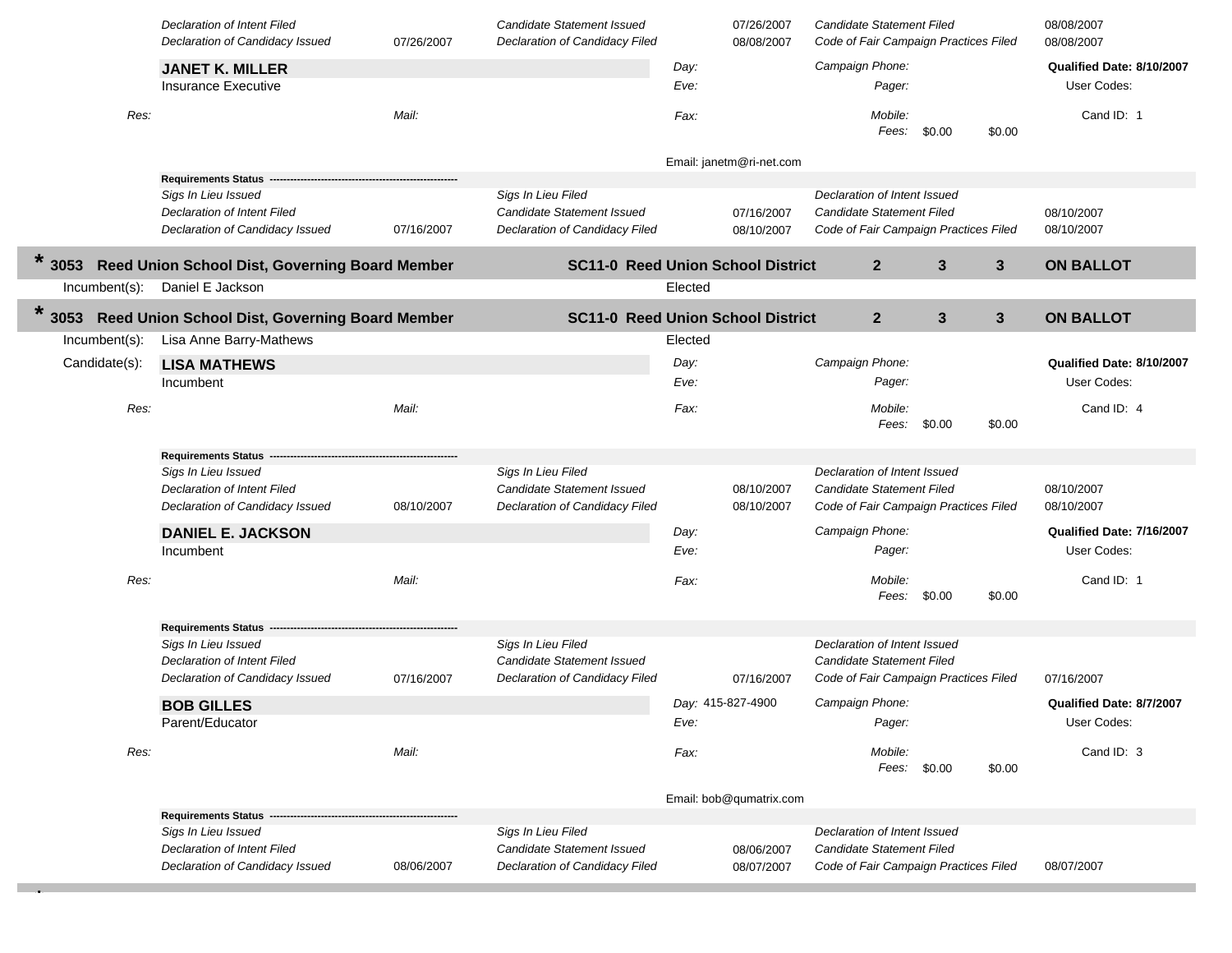| 3055             | <b>Ross School District, Governing Board Member</b>                                   |            | <b>SC12-0 Ross School District</b>                                                        |         |                                          | $\mathbf{2}$                                                                                       | 3            | 3              | <b>ON BALLOT</b>                         |
|------------------|---------------------------------------------------------------------------------------|------------|-------------------------------------------------------------------------------------------|---------|------------------------------------------|----------------------------------------------------------------------------------------------------|--------------|----------------|------------------------------------------|
| $Incumbent(s)$ : | Julie A Mc Millan                                                                     |            |                                                                                           | Elected |                                          |                                                                                                    |              |                |                                          |
|                  | <b>Elizabeth Robbins</b>                                                              |            |                                                                                           | Elected |                                          |                                                                                                    |              |                |                                          |
| Candidate(s):    | <b>ELIZABETH ROBBINS</b>                                                              |            |                                                                                           | Eve:    | Day: (415)459-9331                       | Campaign Phone:<br>Pager:                                                                          |              |                | Qualified Date: 7/20/2007<br>User Codes: |
|                  | Incumbent                                                                             |            |                                                                                           |         |                                          |                                                                                                    |              |                |                                          |
|                  | Res: 7 Norwood Ave<br>Ross, CA 94957                                                  | Mail:      | PO Box 1588<br>Ross CA 94957-1588                                                         | Fax:    |                                          | Mobile:<br>Fees: \$0.00                                                                            |              | \$0.00         | Cand ID: 1                               |
|                  | <b>Requirements Status</b>                                                            |            |                                                                                           |         |                                          |                                                                                                    |              |                |                                          |
|                  | Sigs In Lieu Issued<br>Declaration of Intent Filed<br>Declaration of Candidacy Issued | 07/16/2007 | Sigs In Lieu Filed<br><b>Candidate Statement Issued</b><br>Declaration of Candidacy Filed |         | 07/16/2007<br>07/20/2007                 | Declaration of Intent Issued<br>Candidate Statement Filed<br>Code of Fair Campaign Practices Filed |              |                | 07/20/2007<br>07/20/2007                 |
|                  | <b>WENDY H. BATTEY</b>                                                                |            |                                                                                           | Day:    |                                          | Campaign Phone:                                                                                    |              |                | Qualified Date: 8/10/2007                |
|                  | Parent                                                                                |            |                                                                                           | Eve:    |                                          | Pager:                                                                                             |              |                | User Codes:                              |
| Res:             |                                                                                       | Mail:      | PO Box 530<br>Ross CA 94957-0530                                                          | Fax:    |                                          | Mobile:<br>Fees:                                                                                   | \$0.00       | \$0.00         | Cand ID: 3                               |
|                  | <b>Requirements Status</b>                                                            |            |                                                                                           |         |                                          |                                                                                                    |              |                |                                          |
|                  | Sigs In Lieu Issued<br>Declaration of Intent Filed                                    |            | Sigs In Lieu Filed<br><b>Candidate Statement Issued</b>                                   |         | 08/10/2007                               | Declaration of Intent Issued<br><b>Candidate Statement Filed</b>                                   |              |                | 08/10/2007                               |
|                  | Declaration of Candidacy Issued                                                       | 08/10/2007 | Declaration of Candidacy Filed                                                            |         | 08/10/2007                               | Code of Fair Campaign Practices Filed                                                              |              |                | 08/10/2007                               |
| 3055             | Ross School District, Governing Board Member                                          |            |                                                                                           |         |                                          | $\mathbf{2}$                                                                                       | $\mathbf{3}$ | 3              | <b>ON BALLOT</b>                         |
|                  | <b>ROBERT L. HOBART</b>                                                               |            |                                                                                           | Day:    |                                          | Campaign Phone:                                                                                    |              |                | Qualified Date: 8/9/2007                 |
|                  | No Ballot Designation                                                                 |            |                                                                                           | Eve:    |                                          | Pager:                                                                                             |              |                | User Codes:                              |
| Res:             |                                                                                       | Mail:      |                                                                                           | Fax:    |                                          | Mobile:<br>Fees:                                                                                   | \$0.00       | \$0.00         | Cand ID: 2                               |
|                  | <b>Requirements Status</b>                                                            |            |                                                                                           |         |                                          |                                                                                                    |              |                |                                          |
|                  | Sigs In Lieu Issued                                                                   |            | Sigs In Lieu Filed                                                                        |         |                                          | Declaration of Intent Issued                                                                       |              |                |                                          |
|                  | Declaration of Intent Filed<br>Declaration of Candidacy Issued                        | 08/01/2007 | <b>Candidate Statement Issued</b><br>Declaration of Candidacy Filed                       |         | 08/01/2007<br>08/09/2007                 | <b>Candidate Statement Filed</b><br>Code of Fair Campaign Practices Filed                          |              |                | 08/09/2007<br>08/09/2007                 |
| 5022             | Member, Town Council, Town of Fairfax                                                 |            | *504-0 Town Of Fairfax                                                                    |         |                                          | 2 <sup>2</sup>                                                                                     | 3            | $3\phantom{a}$ | <b>ON BALLOT</b>                         |
| Incumbent(s):    | Lewis E Tremaine III                                                                  |            |                                                                                           | Elected |                                          |                                                                                                    |              |                |                                          |
|                  | Lawrence Bragman                                                                      |            |                                                                                           | Elected |                                          |                                                                                                    |              |                |                                          |
| Candidate(s):    | <b>LEW TREMAINE</b><br>Editor/Educator                                                |            |                                                                                           |         | Day: (415)302-7517<br>Eve: (415)459-7807 | Campaign Phone:<br>Pager:                                                                          |              |                | Qualified Date: 8/10/2007<br>User Codes: |
|                  | Res: 26 Glen Dr                                                                       | Mail:      | 26 Glen Dr                                                                                | Fax:    |                                          | Mobile:                                                                                            |              |                | Cand ID: 3                               |
|                  | Fairfax, CA 94930                                                                     |            | Fairfax, CA 94930                                                                         |         |                                          | Fees: \$0.00                                                                                       |              | \$0.00         |                                          |
|                  |                                                                                       |            |                                                                                           |         | Email: thetremaine@earthlink.net         |                                                                                                    |              |                |                                          |
|                  | <b>Requirements Status</b><br>Sigs In Lieu Issued                                     |            | Sigs In Lieu Filed                                                                        |         |                                          | Declaration of Intent Issued                                                                       |              |                |                                          |
|                  | Declaration of Intent Filed                                                           |            | Candidate Statement Issued                                                                |         |                                          | Candidate Statement Filed                                                                          |              |                | 08/10/2007                               |
|                  | Declaration of Candidacy Issued                                                       |            | Declaration of Candidacy Filed                                                            |         | 08/10/2007                               | Code of Fair Campaign Practices Filed                                                              |              |                |                                          |
|                  | <b>LARRY BRAGMAN</b>                                                                  |            |                                                                                           |         | Day: (415)459-6060                       | Campaign Phone:                                                                                    |              |                | Qualified Date: 8/9/2007                 |
|                  | <b>Current Fairfax Mayor</b>                                                          |            |                                                                                           |         | Eve: (415)458-1712                       | Pager:                                                                                             |              |                | User Codes:                              |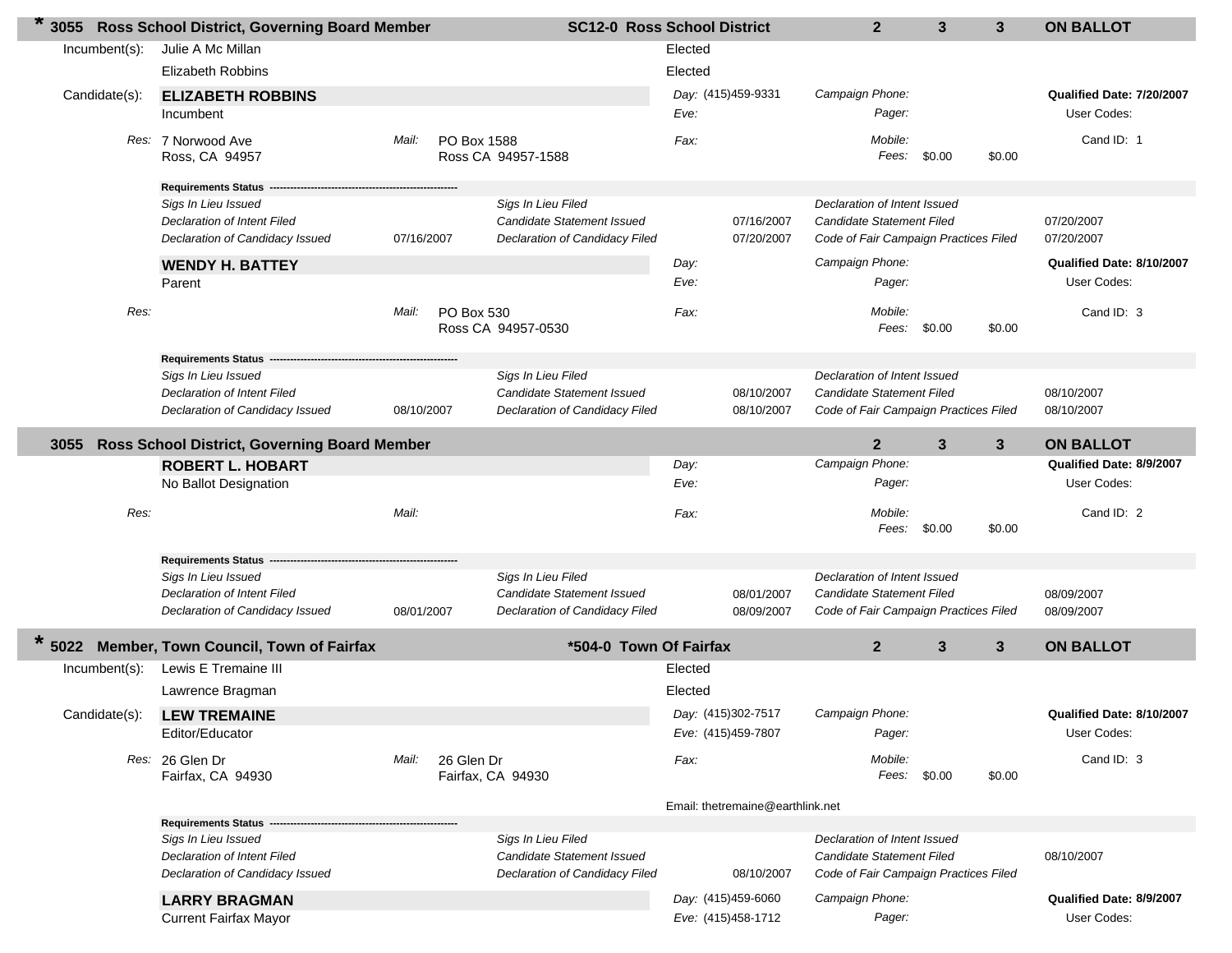|                  | Res: 30 Hickory Rd<br>Fairfax, CA 94930   | Mail: | 30 Hickory Rd<br>Fairfax, CA 94930 | Fax: (415)459-6067            | Mobile:<br>Fees:                      | \$0.00       | \$0.00       | Cand ID: 2                |
|------------------|-------------------------------------------|-------|------------------------------------|-------------------------------|---------------------------------------|--------------|--------------|---------------------------|
|                  |                                           |       |                                    | Email: Ibragman@sbcglobal.net |                                       |              |              |                           |
|                  | Requirements Status ---                   |       |                                    |                               |                                       |              |              |                           |
|                  | Sigs In Lieu Issued                       |       | Sigs In Lieu Filed                 |                               | Declaration of Intent Issued          |              |              |                           |
|                  | Declaration of Intent Filed               |       | <b>Candidate Statement Issued</b>  |                               | <b>Candidate Statement Filed</b>      |              |              | 08/09/2007                |
|                  | Declaration of Candidacy Issued           |       | Declaration of Candidacy Filed     | 08/09/2007                    | Code of Fair Campaign Practices Filed |              |              |                           |
|                  | <b>WILLIAM B. MADSEN</b>                  |       |                                    | Day: (415)456-5070            | Campaign Phone:                       |              |              | Qualified Date: 8/9/2007  |
|                  | Firefighter                               |       |                                    | Eve:                          | Pager:                                |              |              | User Codes:               |
|                  | Res: 109 Porteous Ave                     | Mail: | 109 Porteous Ave                   | Fax:                          | Mobile:                               |              |              | Cand ID: 1                |
|                  | Fairfax, CA 94930                         |       | Fairfax, CA 94930                  |                               | Fees:                                 | \$0.00       | \$0.00       |                           |
|                  |                                           |       |                                    |                               |                                       |              |              |                           |
|                  | <b>Requirements Status</b>                |       |                                    | Email: wbmadsen@sbcglobal.net |                                       |              |              |                           |
|                  | Sigs In Lieu Issued                       |       | Sigs In Lieu Filed                 |                               | Declaration of Intent Issued          |              |              |                           |
|                  | Declaration of Intent Filed               |       | Candidate Statement Issued         |                               | <b>Candidate Statement Filed</b>      |              |              | 08/09/2007                |
|                  | Declaration of Candidacy Issued           |       | Declaration of Candidacy Filed     | 08/09/2007                    | Code of Fair Campaign Practices Filed |              |              |                           |
|                  | 5023 Town Clerk, Town of Fairfax          |       | *504-0 Town Of Fairfax             |                               | $\mathbf{1}$                          | $\mathbf{1}$ | $\mathbf{1}$ | <b>ON BALLOT</b>          |
| Incumbent(s):    | Judith Anderson                           |       |                                    | Elected                       |                                       |              |              |                           |
| Candidate(s):    | <b>JUDY ANDERSON</b>                      |       |                                    | Day: (415)458-2343            | Campaign Phone:                       |              |              | Qualified Date: 8/10/2007 |
|                  | Incumbent                                 |       |                                    | Eve:                          | Pager:                                |              |              | User Codes:               |
|                  |                                           |       |                                    |                               |                                       |              |              |                           |
| Res:             |                                           | Mail: |                                    | Fax:                          | Mobile:<br>Fees: \$0.00               |              | \$0.00       | Cand ID: 1                |
|                  |                                           |       |                                    |                               |                                       |              |              |                           |
|                  |                                           |       |                                    | Email: heyjudea@comcast.net   |                                       |              |              |                           |
| 5023             | Town Clerk, Town of Fairfax               |       |                                    |                               | $\mathbf{1}$                          | $\mathbf{1}$ | $\mathbf{1}$ | <b>ON BALLOT</b>          |
|                  | <b>Requirements Status</b>                |       |                                    |                               |                                       |              |              |                           |
|                  | Sigs In Lieu Issued                       |       | Sigs In Lieu Filed                 |                               | Declaration of Intent Issued          |              |              |                           |
|                  | Declaration of Intent Filed               |       | Candidate Statement Issued         |                               | Candidate Statement Filed             |              |              |                           |
|                  | Declaration of Candidacy Issued           |       | Declaration of Candidacy Filed     | 08/10/2007                    | Code of Fair Campaign Practices Filed |              |              |                           |
|                  | 5024 Treasurer, Town of Fairfax           |       | *504-0 Town Of Fairfax             |                               | $\mathbf{1}$                          | $\mathbf{1}$ | $\mathbf{1}$ | <b>ON BALLOT</b>          |
| $Incumbent(s)$ : | <b>Edward James Kelly</b>                 |       |                                    | Elected                       |                                       |              |              |                           |
| Candidate(s):    | <b>EDWARD J. KELLY</b>                    |       |                                    | Day:                          | Campaign Phone:                       |              |              | Qualified Date: 8/10/2007 |
|                  | Incumbent                                 |       |                                    | Eve:                          | Pager:                                |              |              | User Codes:               |
|                  |                                           |       |                                    |                               |                                       |              |              |                           |
| Res:             |                                           | Mail: | PO Box 73                          | Fax: (415)453-8544            | Mobile:<br>Fees:                      | \$0.00       | \$0.00       | Cand ID: 1                |
|                  |                                           |       | Fairfax CA 94978-0073              |                               |                                       |              |              |                           |
|                  |                                           |       |                                    | Email: ekelly94978@aol.com    |                                       |              |              |                           |
|                  | <b>Requirements Status</b>                |       |                                    |                               |                                       |              |              |                           |
|                  | Sigs In Lieu Issued                       |       | Sigs In Lieu Filed                 |                               | Declaration of Intent Issued          |              |              |                           |
|                  | Declaration of Intent Filed               |       | Candidate Statement Issued         |                               | Candidate Statement Filed             |              |              |                           |
|                  | Declaration of Candidacy Issued           |       | Declaration of Candidacy Filed     | 08/10/2007                    | Code of Fair Campaign Practices Filed |              |              |                           |
| $\ast$<br>5041   | Member, City Council, City of Mill Valley |       | *506-0 City Of Mill Valley         |                               | 3                                     | 6            | 6            | <b>ON BALLOT</b>          |
| $Incumbent(s)$ : | George Richard Swanson                    |       |                                    | Elected                       |                                       |              |              |                           |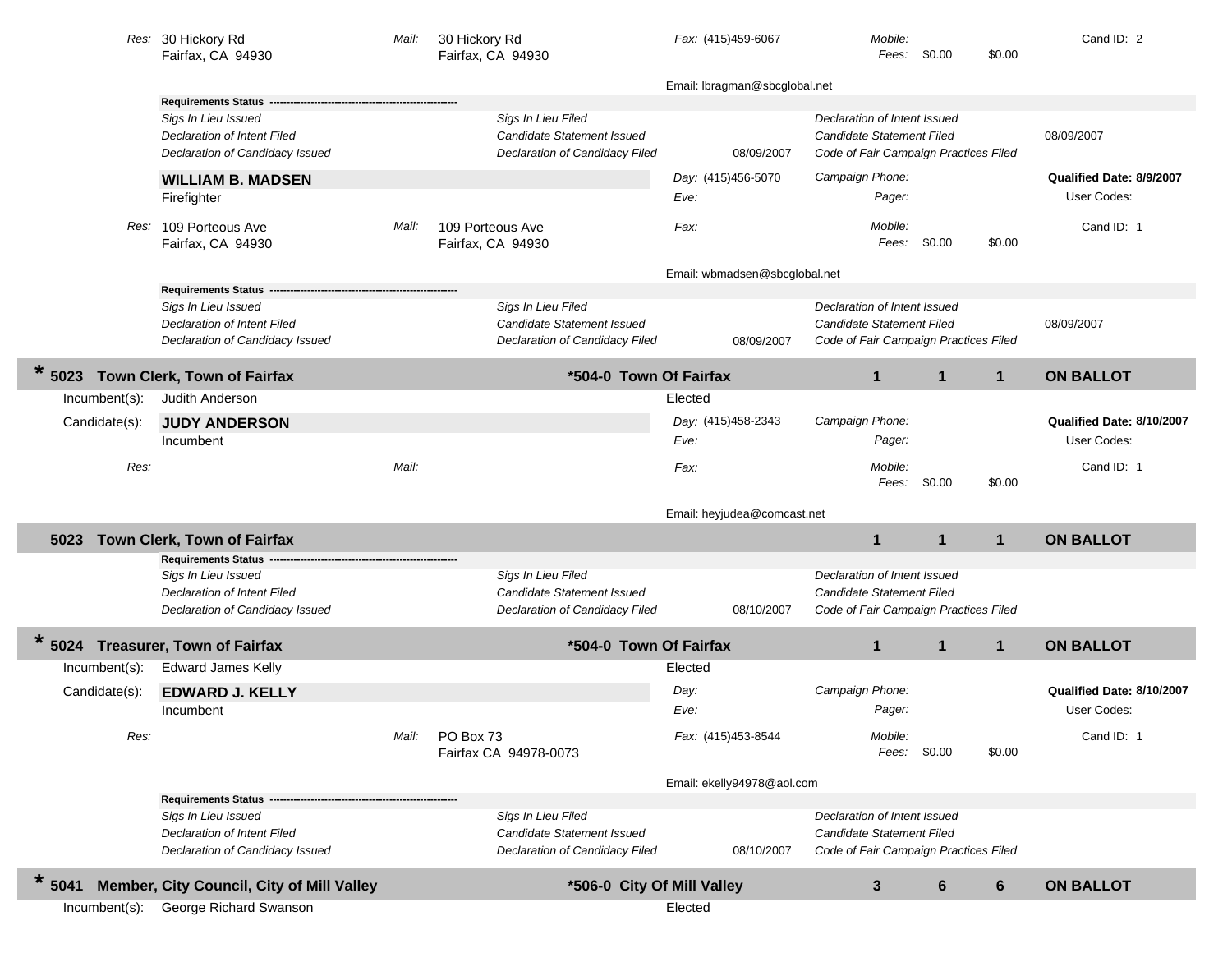| Anne B Solem<br>Elected<br>Day: (415)383-1338<br>Campaign Phone:<br>Qualified Date: 8/15/2007<br>Candidate(s):<br><b>GARRY LION</b><br>User Codes:<br>Management Consulting CEO<br>Eve:<br>Pager:<br>Res: 18 Lower Dr<br>18 Lower Dr<br>Mobile:<br>Cand ID: 5<br>Mail:<br>Fax:<br>\$0.00<br>\$0.00<br>Mill Valley, CA 94941<br>Mill Valley, CA 94941<br>Fees:<br><b>Requirements Status</b><br>Sigs In Lieu Filed<br>Declaration of Intent Issued<br>Sigs In Lieu Issued<br><b>Candidate Statement Issued</b><br>Candidate Statement Filed<br>08/15/2007<br><b>Declaration of Intent Filed</b><br>Declaration of Candidacy Issued<br>Declaration of Candidacy Filed<br>08/15/2007<br>Code of Fair Campaign Practices Filed<br>Campaign Phone:<br>Qualified Date: 8/15/2007<br><b>KERRY KATZENBACH STOEBNER</b><br>Day:<br>User Codes:<br><b>Community Volunteer</b><br>Eve:<br>Pager:<br>Res:<br>Mail:<br>Mobile:<br>Cand ID: 6<br>Fax:<br>Fees:<br>\$0.00<br>\$0.00<br>Requirements Status -<br>Sigs In Lieu Filed<br>Declaration of Intent Issued<br>Sigs In Lieu Issued<br><b>Candidate Statement Issued</b><br><b>Candidate Statement Filed</b><br><b>Declaration of Intent Filed</b><br>08/15/2007<br>Declaration of Candidacy Filed<br>Declaration of Candidacy Issued<br>08/15/2007<br>Code of Fair Campaign Practices Filed<br>Day: (415)381-1562<br>Campaign Phone:<br>Qualified Date: 8/13/2007<br><b>MAUREEN PARTON</b><br>User Codes:<br>County Supervisor's Aide<br>Eve:<br>Pager:<br>Cand ID: 3<br>Res: 224 Edgewood Ave<br>224 Edgewood Ave<br>Mobile:<br>Mail:<br>Fax:<br>Mill Valley, CA 94941<br>Fees:<br>\$0.00<br>\$0.00<br>Mill Valley, CA 94941<br><b>Requirements Status -</b><br>Sigs In Lieu Issued<br>Sigs In Lieu Filed<br>Declaration of Intent Issued<br>Declaration of Intent Filed<br><b>Candidate Statement Issued</b><br>Candidate Statement Filed<br>08/09/2007<br>Declaration of Candidacy Issued<br>Declaration of Candidacy Filed<br>Code of Fair Campaign Practices Filed<br>08/09/2007<br>Member, City Council, City of Mill Valley<br>$\mathbf{3}$<br>6<br>6<br><b>ON BALLOT</b><br>5041<br>Day: (415)957-1800<br>Campaign Phone:<br>Qualified Date: 8/2/2007<br><b>KEN WACHTEL</b><br>User Codes:<br>Eve:<br>Pager:<br>Father/Attorney<br>Mobile:<br>Res: 107 Wildomar St<br>Mail:<br>107 Wildomar St<br>Fax:<br>Cand ID: 2<br>\$0.00<br>Mill Valley, CA 94941<br>Mill Valley, CA 94941<br>Fees:<br>\$0.00<br><b>Requirements Status ----</b><br>Sigs In Lieu Issued<br>Sigs In Lieu Filed<br>Declaration of Intent Issued<br>Declaration of Intent Filed<br>Candidate Statement Issued<br><b>Candidate Statement Filed</b><br>08/02/2007<br>Declaration of Candidacy Issued<br>Declaration of Candidacy Filed<br>08/02/2007<br>Code of Fair Campaign Practices Filed<br>Campaign Phone:<br>Qualified Date: 7/30/2007<br>Day:<br><b>GEORGE GORDON</b><br>User Codes:<br>Pager:<br><b>Retirement Asset Manager</b><br>Eve: |
|--------------------------------------------------------------------------------------------------------------------------------------------------------------------------------------------------------------------------------------------------------------------------------------------------------------------------------------------------------------------------------------------------------------------------------------------------------------------------------------------------------------------------------------------------------------------------------------------------------------------------------------------------------------------------------------------------------------------------------------------------------------------------------------------------------------------------------------------------------------------------------------------------------------------------------------------------------------------------------------------------------------------------------------------------------------------------------------------------------------------------------------------------------------------------------------------------------------------------------------------------------------------------------------------------------------------------------------------------------------------------------------------------------------------------------------------------------------------------------------------------------------------------------------------------------------------------------------------------------------------------------------------------------------------------------------------------------------------------------------------------------------------------------------------------------------------------------------------------------------------------------------------------------------------------------------------------------------------------------------------------------------------------------------------------------------------------------------------------------------------------------------------------------------------------------------------------------------------------------------------------------------------------------------------------------------------------------------------------------------------------------------------------------------------------------------------------------------------------------------------------------------------------------------------------------------------------------------------------------------------------------------------------------------------------------------------------------------------------------------------------------------------------------------------------------------------------------------------------------------------------------------------------------------------------------------------------------------------|
|                                                                                                                                                                                                                                                                                                                                                                                                                                                                                                                                                                                                                                                                                                                                                                                                                                                                                                                                                                                                                                                                                                                                                                                                                                                                                                                                                                                                                                                                                                                                                                                                                                                                                                                                                                                                                                                                                                                                                                                                                                                                                                                                                                                                                                                                                                                                                                                                                                                                                                                                                                                                                                                                                                                                                                                                                                                                                                                                                                    |
|                                                                                                                                                                                                                                                                                                                                                                                                                                                                                                                                                                                                                                                                                                                                                                                                                                                                                                                                                                                                                                                                                                                                                                                                                                                                                                                                                                                                                                                                                                                                                                                                                                                                                                                                                                                                                                                                                                                                                                                                                                                                                                                                                                                                                                                                                                                                                                                                                                                                                                                                                                                                                                                                                                                                                                                                                                                                                                                                                                    |
|                                                                                                                                                                                                                                                                                                                                                                                                                                                                                                                                                                                                                                                                                                                                                                                                                                                                                                                                                                                                                                                                                                                                                                                                                                                                                                                                                                                                                                                                                                                                                                                                                                                                                                                                                                                                                                                                                                                                                                                                                                                                                                                                                                                                                                                                                                                                                                                                                                                                                                                                                                                                                                                                                                                                                                                                                                                                                                                                                                    |
|                                                                                                                                                                                                                                                                                                                                                                                                                                                                                                                                                                                                                                                                                                                                                                                                                                                                                                                                                                                                                                                                                                                                                                                                                                                                                                                                                                                                                                                                                                                                                                                                                                                                                                                                                                                                                                                                                                                                                                                                                                                                                                                                                                                                                                                                                                                                                                                                                                                                                                                                                                                                                                                                                                                                                                                                                                                                                                                                                                    |
|                                                                                                                                                                                                                                                                                                                                                                                                                                                                                                                                                                                                                                                                                                                                                                                                                                                                                                                                                                                                                                                                                                                                                                                                                                                                                                                                                                                                                                                                                                                                                                                                                                                                                                                                                                                                                                                                                                                                                                                                                                                                                                                                                                                                                                                                                                                                                                                                                                                                                                                                                                                                                                                                                                                                                                                                                                                                                                                                                                    |
|                                                                                                                                                                                                                                                                                                                                                                                                                                                                                                                                                                                                                                                                                                                                                                                                                                                                                                                                                                                                                                                                                                                                                                                                                                                                                                                                                                                                                                                                                                                                                                                                                                                                                                                                                                                                                                                                                                                                                                                                                                                                                                                                                                                                                                                                                                                                                                                                                                                                                                                                                                                                                                                                                                                                                                                                                                                                                                                                                                    |
|                                                                                                                                                                                                                                                                                                                                                                                                                                                                                                                                                                                                                                                                                                                                                                                                                                                                                                                                                                                                                                                                                                                                                                                                                                                                                                                                                                                                                                                                                                                                                                                                                                                                                                                                                                                                                                                                                                                                                                                                                                                                                                                                                                                                                                                                                                                                                                                                                                                                                                                                                                                                                                                                                                                                                                                                                                                                                                                                                                    |
|                                                                                                                                                                                                                                                                                                                                                                                                                                                                                                                                                                                                                                                                                                                                                                                                                                                                                                                                                                                                                                                                                                                                                                                                                                                                                                                                                                                                                                                                                                                                                                                                                                                                                                                                                                                                                                                                                                                                                                                                                                                                                                                                                                                                                                                                                                                                                                                                                                                                                                                                                                                                                                                                                                                                                                                                                                                                                                                                                                    |
|                                                                                                                                                                                                                                                                                                                                                                                                                                                                                                                                                                                                                                                                                                                                                                                                                                                                                                                                                                                                                                                                                                                                                                                                                                                                                                                                                                                                                                                                                                                                                                                                                                                                                                                                                                                                                                                                                                                                                                                                                                                                                                                                                                                                                                                                                                                                                                                                                                                                                                                                                                                                                                                                                                                                                                                                                                                                                                                                                                    |
|                                                                                                                                                                                                                                                                                                                                                                                                                                                                                                                                                                                                                                                                                                                                                                                                                                                                                                                                                                                                                                                                                                                                                                                                                                                                                                                                                                                                                                                                                                                                                                                                                                                                                                                                                                                                                                                                                                                                                                                                                                                                                                                                                                                                                                                                                                                                                                                                                                                                                                                                                                                                                                                                                                                                                                                                                                                                                                                                                                    |
|                                                                                                                                                                                                                                                                                                                                                                                                                                                                                                                                                                                                                                                                                                                                                                                                                                                                                                                                                                                                                                                                                                                                                                                                                                                                                                                                                                                                                                                                                                                                                                                                                                                                                                                                                                                                                                                                                                                                                                                                                                                                                                                                                                                                                                                                                                                                                                                                                                                                                                                                                                                                                                                                                                                                                                                                                                                                                                                                                                    |
|                                                                                                                                                                                                                                                                                                                                                                                                                                                                                                                                                                                                                                                                                                                                                                                                                                                                                                                                                                                                                                                                                                                                                                                                                                                                                                                                                                                                                                                                                                                                                                                                                                                                                                                                                                                                                                                                                                                                                                                                                                                                                                                                                                                                                                                                                                                                                                                                                                                                                                                                                                                                                                                                                                                                                                                                                                                                                                                                                                    |
|                                                                                                                                                                                                                                                                                                                                                                                                                                                                                                                                                                                                                                                                                                                                                                                                                                                                                                                                                                                                                                                                                                                                                                                                                                                                                                                                                                                                                                                                                                                                                                                                                                                                                                                                                                                                                                                                                                                                                                                                                                                                                                                                                                                                                                                                                                                                                                                                                                                                                                                                                                                                                                                                                                                                                                                                                                                                                                                                                                    |
|                                                                                                                                                                                                                                                                                                                                                                                                                                                                                                                                                                                                                                                                                                                                                                                                                                                                                                                                                                                                                                                                                                                                                                                                                                                                                                                                                                                                                                                                                                                                                                                                                                                                                                                                                                                                                                                                                                                                                                                                                                                                                                                                                                                                                                                                                                                                                                                                                                                                                                                                                                                                                                                                                                                                                                                                                                                                                                                                                                    |
|                                                                                                                                                                                                                                                                                                                                                                                                                                                                                                                                                                                                                                                                                                                                                                                                                                                                                                                                                                                                                                                                                                                                                                                                                                                                                                                                                                                                                                                                                                                                                                                                                                                                                                                                                                                                                                                                                                                                                                                                                                                                                                                                                                                                                                                                                                                                                                                                                                                                                                                                                                                                                                                                                                                                                                                                                                                                                                                                                                    |
|                                                                                                                                                                                                                                                                                                                                                                                                                                                                                                                                                                                                                                                                                                                                                                                                                                                                                                                                                                                                                                                                                                                                                                                                                                                                                                                                                                                                                                                                                                                                                                                                                                                                                                                                                                                                                                                                                                                                                                                                                                                                                                                                                                                                                                                                                                                                                                                                                                                                                                                                                                                                                                                                                                                                                                                                                                                                                                                                                                    |
|                                                                                                                                                                                                                                                                                                                                                                                                                                                                                                                                                                                                                                                                                                                                                                                                                                                                                                                                                                                                                                                                                                                                                                                                                                                                                                                                                                                                                                                                                                                                                                                                                                                                                                                                                                                                                                                                                                                                                                                                                                                                                                                                                                                                                                                                                                                                                                                                                                                                                                                                                                                                                                                                                                                                                                                                                                                                                                                                                                    |
|                                                                                                                                                                                                                                                                                                                                                                                                                                                                                                                                                                                                                                                                                                                                                                                                                                                                                                                                                                                                                                                                                                                                                                                                                                                                                                                                                                                                                                                                                                                                                                                                                                                                                                                                                                                                                                                                                                                                                                                                                                                                                                                                                                                                                                                                                                                                                                                                                                                                                                                                                                                                                                                                                                                                                                                                                                                                                                                                                                    |
|                                                                                                                                                                                                                                                                                                                                                                                                                                                                                                                                                                                                                                                                                                                                                                                                                                                                                                                                                                                                                                                                                                                                                                                                                                                                                                                                                                                                                                                                                                                                                                                                                                                                                                                                                                                                                                                                                                                                                                                                                                                                                                                                                                                                                                                                                                                                                                                                                                                                                                                                                                                                                                                                                                                                                                                                                                                                                                                                                                    |
|                                                                                                                                                                                                                                                                                                                                                                                                                                                                                                                                                                                                                                                                                                                                                                                                                                                                                                                                                                                                                                                                                                                                                                                                                                                                                                                                                                                                                                                                                                                                                                                                                                                                                                                                                                                                                                                                                                                                                                                                                                                                                                                                                                                                                                                                                                                                                                                                                                                                                                                                                                                                                                                                                                                                                                                                                                                                                                                                                                    |
|                                                                                                                                                                                                                                                                                                                                                                                                                                                                                                                                                                                                                                                                                                                                                                                                                                                                                                                                                                                                                                                                                                                                                                                                                                                                                                                                                                                                                                                                                                                                                                                                                                                                                                                                                                                                                                                                                                                                                                                                                                                                                                                                                                                                                                                                                                                                                                                                                                                                                                                                                                                                                                                                                                                                                                                                                                                                                                                                                                    |
|                                                                                                                                                                                                                                                                                                                                                                                                                                                                                                                                                                                                                                                                                                                                                                                                                                                                                                                                                                                                                                                                                                                                                                                                                                                                                                                                                                                                                                                                                                                                                                                                                                                                                                                                                                                                                                                                                                                                                                                                                                                                                                                                                                                                                                                                                                                                                                                                                                                                                                                                                                                                                                                                                                                                                                                                                                                                                                                                                                    |
|                                                                                                                                                                                                                                                                                                                                                                                                                                                                                                                                                                                                                                                                                                                                                                                                                                                                                                                                                                                                                                                                                                                                                                                                                                                                                                                                                                                                                                                                                                                                                                                                                                                                                                                                                                                                                                                                                                                                                                                                                                                                                                                                                                                                                                                                                                                                                                                                                                                                                                                                                                                                                                                                                                                                                                                                                                                                                                                                                                    |
|                                                                                                                                                                                                                                                                                                                                                                                                                                                                                                                                                                                                                                                                                                                                                                                                                                                                                                                                                                                                                                                                                                                                                                                                                                                                                                                                                                                                                                                                                                                                                                                                                                                                                                                                                                                                                                                                                                                                                                                                                                                                                                                                                                                                                                                                                                                                                                                                                                                                                                                                                                                                                                                                                                                                                                                                                                                                                                                                                                    |
|                                                                                                                                                                                                                                                                                                                                                                                                                                                                                                                                                                                                                                                                                                                                                                                                                                                                                                                                                                                                                                                                                                                                                                                                                                                                                                                                                                                                                                                                                                                                                                                                                                                                                                                                                                                                                                                                                                                                                                                                                                                                                                                                                                                                                                                                                                                                                                                                                                                                                                                                                                                                                                                                                                                                                                                                                                                                                                                                                                    |
|                                                                                                                                                                                                                                                                                                                                                                                                                                                                                                                                                                                                                                                                                                                                                                                                                                                                                                                                                                                                                                                                                                                                                                                                                                                                                                                                                                                                                                                                                                                                                                                                                                                                                                                                                                                                                                                                                                                                                                                                                                                                                                                                                                                                                                                                                                                                                                                                                                                                                                                                                                                                                                                                                                                                                                                                                                                                                                                                                                    |
|                                                                                                                                                                                                                                                                                                                                                                                                                                                                                                                                                                                                                                                                                                                                                                                                                                                                                                                                                                                                                                                                                                                                                                                                                                                                                                                                                                                                                                                                                                                                                                                                                                                                                                                                                                                                                                                                                                                                                                                                                                                                                                                                                                                                                                                                                                                                                                                                                                                                                                                                                                                                                                                                                                                                                                                                                                                                                                                                                                    |
|                                                                                                                                                                                                                                                                                                                                                                                                                                                                                                                                                                                                                                                                                                                                                                                                                                                                                                                                                                                                                                                                                                                                                                                                                                                                                                                                                                                                                                                                                                                                                                                                                                                                                                                                                                                                                                                                                                                                                                                                                                                                                                                                                                                                                                                                                                                                                                                                                                                                                                                                                                                                                                                                                                                                                                                                                                                                                                                                                                    |
|                                                                                                                                                                                                                                                                                                                                                                                                                                                                                                                                                                                                                                                                                                                                                                                                                                                                                                                                                                                                                                                                                                                                                                                                                                                                                                                                                                                                                                                                                                                                                                                                                                                                                                                                                                                                                                                                                                                                                                                                                                                                                                                                                                                                                                                                                                                                                                                                                                                                                                                                                                                                                                                                                                                                                                                                                                                                                                                                                                    |
|                                                                                                                                                                                                                                                                                                                                                                                                                                                                                                                                                                                                                                                                                                                                                                                                                                                                                                                                                                                                                                                                                                                                                                                                                                                                                                                                                                                                                                                                                                                                                                                                                                                                                                                                                                                                                                                                                                                                                                                                                                                                                                                                                                                                                                                                                                                                                                                                                                                                                                                                                                                                                                                                                                                                                                                                                                                                                                                                                                    |
|                                                                                                                                                                                                                                                                                                                                                                                                                                                                                                                                                                                                                                                                                                                                                                                                                                                                                                                                                                                                                                                                                                                                                                                                                                                                                                                                                                                                                                                                                                                                                                                                                                                                                                                                                                                                                                                                                                                                                                                                                                                                                                                                                                                                                                                                                                                                                                                                                                                                                                                                                                                                                                                                                                                                                                                                                                                                                                                                                                    |
|                                                                                                                                                                                                                                                                                                                                                                                                                                                                                                                                                                                                                                                                                                                                                                                                                                                                                                                                                                                                                                                                                                                                                                                                                                                                                                                                                                                                                                                                                                                                                                                                                                                                                                                                                                                                                                                                                                                                                                                                                                                                                                                                                                                                                                                                                                                                                                                                                                                                                                                                                                                                                                                                                                                                                                                                                                                                                                                                                                    |
|                                                                                                                                                                                                                                                                                                                                                                                                                                                                                                                                                                                                                                                                                                                                                                                                                                                                                                                                                                                                                                                                                                                                                                                                                                                                                                                                                                                                                                                                                                                                                                                                                                                                                                                                                                                                                                                                                                                                                                                                                                                                                                                                                                                                                                                                                                                                                                                                                                                                                                                                                                                                                                                                                                                                                                                                                                                                                                                                                                    |
|                                                                                                                                                                                                                                                                                                                                                                                                                                                                                                                                                                                                                                                                                                                                                                                                                                                                                                                                                                                                                                                                                                                                                                                                                                                                                                                                                                                                                                                                                                                                                                                                                                                                                                                                                                                                                                                                                                                                                                                                                                                                                                                                                                                                                                                                                                                                                                                                                                                                                                                                                                                                                                                                                                                                                                                                                                                                                                                                                                    |
|                                                                                                                                                                                                                                                                                                                                                                                                                                                                                                                                                                                                                                                                                                                                                                                                                                                                                                                                                                                                                                                                                                                                                                                                                                                                                                                                                                                                                                                                                                                                                                                                                                                                                                                                                                                                                                                                                                                                                                                                                                                                                                                                                                                                                                                                                                                                                                                                                                                                                                                                                                                                                                                                                                                                                                                                                                                                                                                                                                    |
|                                                                                                                                                                                                                                                                                                                                                                                                                                                                                                                                                                                                                                                                                                                                                                                                                                                                                                                                                                                                                                                                                                                                                                                                                                                                                                                                                                                                                                                                                                                                                                                                                                                                                                                                                                                                                                                                                                                                                                                                                                                                                                                                                                                                                                                                                                                                                                                                                                                                                                                                                                                                                                                                                                                                                                                                                                                                                                                                                                    |
|                                                                                                                                                                                                                                                                                                                                                                                                                                                                                                                                                                                                                                                                                                                                                                                                                                                                                                                                                                                                                                                                                                                                                                                                                                                                                                                                                                                                                                                                                                                                                                                                                                                                                                                                                                                                                                                                                                                                                                                                                                                                                                                                                                                                                                                                                                                                                                                                                                                                                                                                                                                                                                                                                                                                                                                                                                                                                                                                                                    |
|                                                                                                                                                                                                                                                                                                                                                                                                                                                                                                                                                                                                                                                                                                                                                                                                                                                                                                                                                                                                                                                                                                                                                                                                                                                                                                                                                                                                                                                                                                                                                                                                                                                                                                                                                                                                                                                                                                                                                                                                                                                                                                                                                                                                                                                                                                                                                                                                                                                                                                                                                                                                                                                                                                                                                                                                                                                                                                                                                                    |
|                                                                                                                                                                                                                                                                                                                                                                                                                                                                                                                                                                                                                                                                                                                                                                                                                                                                                                                                                                                                                                                                                                                                                                                                                                                                                                                                                                                                                                                                                                                                                                                                                                                                                                                                                                                                                                                                                                                                                                                                                                                                                                                                                                                                                                                                                                                                                                                                                                                                                                                                                                                                                                                                                                                                                                                                                                                                                                                                                                    |
|                                                                                                                                                                                                                                                                                                                                                                                                                                                                                                                                                                                                                                                                                                                                                                                                                                                                                                                                                                                                                                                                                                                                                                                                                                                                                                                                                                                                                                                                                                                                                                                                                                                                                                                                                                                                                                                                                                                                                                                                                                                                                                                                                                                                                                                                                                                                                                                                                                                                                                                                                                                                                                                                                                                                                                                                                                                                                                                                                                    |
| Res:<br>Mail:<br>Mobile:<br>Cand ID: 1<br>Fax:                                                                                                                                                                                                                                                                                                                                                                                                                                                                                                                                                                                                                                                                                                                                                                                                                                                                                                                                                                                                                                                                                                                                                                                                                                                                                                                                                                                                                                                                                                                                                                                                                                                                                                                                                                                                                                                                                                                                                                                                                                                                                                                                                                                                                                                                                                                                                                                                                                                                                                                                                                                                                                                                                                                                                                                                                                                                                                                     |
| Fees:<br>\$0.00<br>\$0.00                                                                                                                                                                                                                                                                                                                                                                                                                                                                                                                                                                                                                                                                                                                                                                                                                                                                                                                                                                                                                                                                                                                                                                                                                                                                                                                                                                                                                                                                                                                                                                                                                                                                                                                                                                                                                                                                                                                                                                                                                                                                                                                                                                                                                                                                                                                                                                                                                                                                                                                                                                                                                                                                                                                                                                                                                                                                                                                                          |
|                                                                                                                                                                                                                                                                                                                                                                                                                                                                                                                                                                                                                                                                                                                                                                                                                                                                                                                                                                                                                                                                                                                                                                                                                                                                                                                                                                                                                                                                                                                                                                                                                                                                                                                                                                                                                                                                                                                                                                                                                                                                                                                                                                                                                                                                                                                                                                                                                                                                                                                                                                                                                                                                                                                                                                                                                                                                                                                                                                    |
| <b>Requirements Status</b>                                                                                                                                                                                                                                                                                                                                                                                                                                                                                                                                                                                                                                                                                                                                                                                                                                                                                                                                                                                                                                                                                                                                                                                                                                                                                                                                                                                                                                                                                                                                                                                                                                                                                                                                                                                                                                                                                                                                                                                                                                                                                                                                                                                                                                                                                                                                                                                                                                                                                                                                                                                                                                                                                                                                                                                                                                                                                                                                         |
| Sigs In Lieu Issued<br>Sigs In Lieu Filed<br>Declaration of Intent Issued                                                                                                                                                                                                                                                                                                                                                                                                                                                                                                                                                                                                                                                                                                                                                                                                                                                                                                                                                                                                                                                                                                                                                                                                                                                                                                                                                                                                                                                                                                                                                                                                                                                                                                                                                                                                                                                                                                                                                                                                                                                                                                                                                                                                                                                                                                                                                                                                                                                                                                                                                                                                                                                                                                                                                                                                                                                                                          |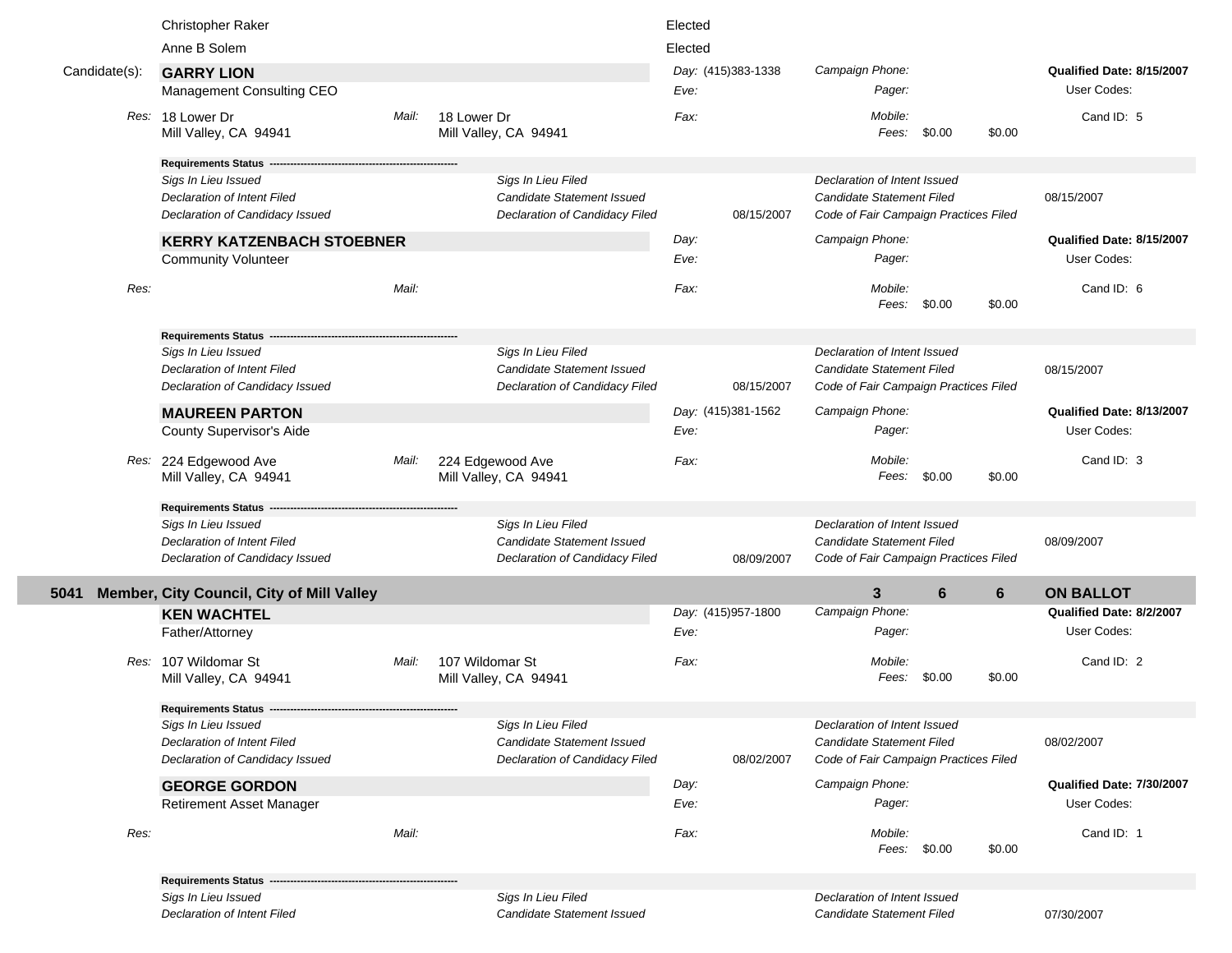|               | Declaration of Candidacy Issued                      |       | Declaration of Candidacy Filed      | 07/30/2007                     | Code of Fair Campaign Practices Filed |                      |                           |
|---------------|------------------------------------------------------|-------|-------------------------------------|--------------------------------|---------------------------------------|----------------------|---------------------------|
|               | <b>STEPHANIE MOULTON-PETERS</b>                      |       |                                     | Day: (415)389-6769             | Campaign Phone:                       |                      | Qualified Date: 8/14/2007 |
|               | <b>Environmental Consultant</b>                      |       |                                     | Eve:                           | Pager:                                |                      | User Codes:               |
|               |                                                      |       |                                     |                                |                                       |                      |                           |
|               | Res: 75 King St<br>Mill Valley, CA 94941             | Mail: | 75 King St<br>Mill Valley, CA 94941 | Fax:                           | Mobile:<br>Fees: \$0.00               | \$0.00               | Cand ID: 4                |
|               |                                                      |       |                                     |                                |                                       |                      |                           |
|               | <b>Requirements Status</b>                           |       |                                     |                                |                                       |                      |                           |
|               | Sigs In Lieu Issued                                  |       | Sigs In Lieu Filed                  |                                | Declaration of Intent Issued          |                      |                           |
|               | Declaration of Intent Filed                          |       | Candidate Statement Issued          |                                | Candidate Statement Filed             |                      | 08/13/2007                |
|               | Declaration of Candidacy Issued                      |       | Declaration of Candidacy Filed      | 08/13/2007                     | Code of Fair Campaign Practices Filed |                      |                           |
| 5051          | <b>Member, City Council, City of Novato</b>          |       | *507-0 City Of Novato               |                                | $\mathbf{3}$                          | 6<br>$6\phantom{1}6$ | <b>ON BALLOT</b>          |
| Incumbent(s): | Carole Dillon-Knutson                                |       |                                     | Elected                        |                                       |                      |                           |
|               | Jeanne E Macleamy                                    |       |                                     | Elected                        |                                       |                      |                           |
|               | Ernie Gray                                           |       |                                     | Appointed                      |                                       |                      |                           |
|               |                                                      |       |                                     |                                |                                       |                      |                           |
| Candidate(s): | <b>CAROLE DILLON-KNUTSON</b>                         |       |                                     | Day: (415)897-4459             | Campaign Phone:                       |                      | Qualified Date: 8/10/2007 |
|               | Councilmember/Business Owner                         |       |                                     | Eve:                           | Pager:                                |                      | User Codes:               |
|               | Res: 424 San Carlos Way                              | Mail: | 424 San Carlos Way                  | Fax: (415)897-4470             | Mobile:                               |                      | Cand ID: 5                |
|               | Novato, CA 94945                                     |       | Novato, CA 94945                    |                                | Fees: \$0.00                          | \$0.00               |                           |
|               | <b>Requirements Status</b>                           |       |                                     |                                |                                       |                      |                           |
|               | Sigs In Lieu Issued                                  |       | Sigs In Lieu Filed                  |                                | Declaration of Intent Issued          |                      |                           |
|               | Declaration of Intent Filed                          |       | Candidate Statement Issued          |                                | Candidate Statement Filed             |                      | 08/09/2007                |
|               | Declaration of Candidacy Issued                      |       | Declaration of Candidacy Filed      | 08/09/2007                     | Code of Fair Campaign Practices Filed |                      |                           |
|               | <b>MADELINE KELLNER</b>                              |       |                                     | Day: (415)897-9440             | Campaign Phone:                       |                      | Qualified Date: 8/10/2007 |
|               | <b>Health Care Consultant</b>                        |       |                                     | Eve: (415)892-7151             | Pager:                                |                      | User Codes:               |
|               |                                                      |       |                                     |                                |                                       |                      |                           |
|               | Res: 10 Andreas Ct                                   | Mail: | 10 Andreas Ct                       | Fax: (415)898-1832             | Mobile:                               |                      | Cand ID: 6                |
|               | Novato, CA 94945                                     |       | Novato, CA 94945                    |                                | Fees:                                 | \$0.00<br>\$0.00     |                           |
|               |                                                      |       |                                     | Email: mrkellner@earthlink.net |                                       |                      |                           |
|               | <b>Requirements Status</b>                           |       |                                     |                                |                                       |                      |                           |
|               | Sigs In Lieu Issued                                  |       | Sigs In Lieu Filed                  |                                | Declaration of Intent Issued          |                      |                           |
|               | <b>Declaration of Intent Filed</b>                   |       | Candidate Statement Issued          |                                | <b>Candidate Statement Filed</b>      |                      | 08/10/2007                |
|               | Declaration of Candidacy Issued                      |       | Declaration of Candidacy Filed      | 08/10/2007                     | Code of Fair Campaign Practices Filed |                      |                           |
| 5051          | Member, City Council, City of Novato                 |       |                                     |                                | $\mathbf{3}$                          | 6<br>6               | <b>ON BALLOT</b>          |
|               | <b>DONALD RICCO</b>                                  |       |                                     | Day: (415)827-3356             | Campaign Phone:                       |                      | Qualified Date: 8/1/2007  |
|               | Letter Carrier                                       |       |                                     | Eve:                           | Pager:                                |                      | User Codes:               |
| Res:          |                                                      | Mail: |                                     | Fax:                           | Mobile:                               |                      | Cand ID: 3                |
|               |                                                      |       |                                     |                                | Fees: \$0.00                          | \$0.00               |                           |
|               |                                                      |       |                                     |                                |                                       |                      |                           |
|               | <b>Requirements Status --</b>                        |       |                                     | Email: donaldricco@hotmail.com |                                       |                      |                           |
|               | Sigs In Lieu Issued                                  |       | Sigs In Lieu Filed                  |                                | Declaration of Intent Issued          |                      |                           |
|               | <b>Declaration of Intent Filed</b>                   |       | Candidate Statement Issued          |                                | Candidate Statement Filed             |                      |                           |
|               | Declaration of Candidacy Issued                      |       | Declaration of Candidacy Filed      | 07/31/2007                     | Code of Fair Campaign Practices Filed |                      |                           |
|               |                                                      |       |                                     | Day: (415)892-0128             | Campaign Phone:                       |                      | Qualified Date: 8/7/2007  |
|               | <b>ELEANOR ELLIE SLUIS</b><br><b>Retired Teacher</b> |       |                                     | Eve:                           | Pager:                                |                      | User Codes:               |
|               |                                                      |       |                                     |                                |                                       |                      |                           |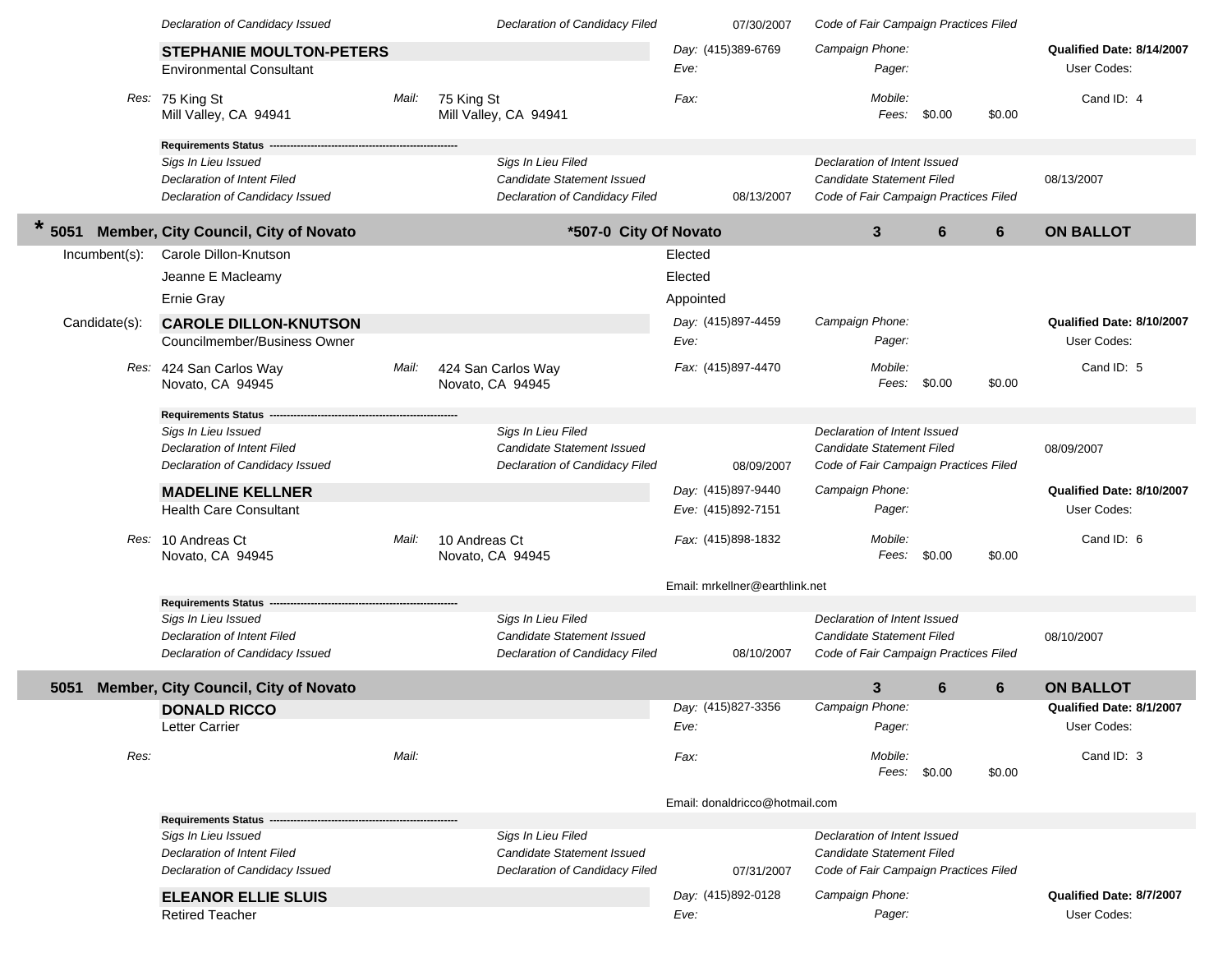|               | Res: 487 Ridge Rd<br>Novato, CA 94947     | Mail: | PO Box 240<br>Novato CA 94948-0240    | Fax:                                   | Mobile:<br>Fees:                      | \$0.00 | \$0.00 | Cand ID: 4                |
|---------------|-------------------------------------------|-------|---------------------------------------|----------------------------------------|---------------------------------------|--------|--------|---------------------------|
|               |                                           |       |                                       | Email: esluis@earthlink.net            |                                       |        |        |                           |
|               | <b>Requirements Status</b>                |       |                                       |                                        |                                       |        |        |                           |
|               | Sigs In Lieu Issued                       |       | Sigs In Lieu Filed                    |                                        | Declaration of Intent Issued          |        |        |                           |
|               | <b>Declaration of Intent Filed</b>        |       | <b>Candidate Statement Issued</b>     |                                        | Candidate Statement Filed             |        |        | 08/07/2007                |
|               | Declaration of Candidacy Issued           |       | Declaration of Candidacy Filed        | 08/07/2007                             | Code of Fair Campaign Practices Filed |        |        |                           |
|               | <b>ANNAN PATERSON</b>                     |       |                                       | Day: (415)898-2502                     | Campaign Phone:                       |        |        | Qualified Date: 7/26/2007 |
|               | <b>Public School Counselor</b>            |       |                                       | Eve:                                   | Pager:                                |        |        | User Codes:               |
|               | Res: 190 Cabro Ct                         | Mail: | 190 Cabro Ct                          | Fax:                                   | Mobile:                               |        |        | Cand ID: 1                |
|               | Novato, CA 94947                          |       | Novato, CA 94947                      |                                        | Fees:                                 | \$0.00 | \$0.00 |                           |
|               |                                           |       |                                       | Email: annanpaterson@comcast.net       |                                       |        |        |                           |
|               | <b>Requirements Status</b>                |       |                                       |                                        |                                       |        |        |                           |
|               | Sigs In Lieu Issued                       |       | Sigs In Lieu Filed                    |                                        | Declaration of Intent Issued          |        |        |                           |
|               | <b>Declaration of Intent Filed</b>        |       | <b>Candidate Statement Issued</b>     |                                        | Candidate Statement Filed             |        |        | 07/26/2007                |
|               | Declaration of Candidacy Issued           |       | Declaration of Candidacy Filed        | 07/26/2007                             | Code of Fair Campaign Practices Filed |        |        |                           |
|               | <b>JEANNE MACLEAMY</b>                    |       |                                       | Day: (415)883-8182                     | Campaign Phone:                       |        |        | Qualified Date: 7/30/2007 |
|               | Architect/Councilmember                   |       |                                       | Eve: (415)883-8182                     | Pager:                                |        |        | User Codes:               |
|               | Res: 95 Alameda Del Prado                 | Mail: | 95 Alameda Del Prado                  | Fax: (415)883-6482                     | Mobile:                               |        |        | Cand ID: 2                |
|               | Novato, CA 94949                          |       | Novato, CA 94949                      |                                        | Fees:                                 | \$0.00 | \$0.00 |                           |
|               |                                           |       |                                       | Email: votemacleamy@jeannemacleamy.com |                                       |        |        |                           |
|               | <b>Requirements Status</b>                |       |                                       |                                        |                                       |        |        |                           |
|               |                                           |       |                                       |                                        |                                       |        |        |                           |
|               | Sigs In Lieu Issued                       |       | Sigs In Lieu Filed                    |                                        | Declaration of Intent Issued          |        |        |                           |
|               | Declaration of Intent Filed               |       | <b>Candidate Statement Issued</b>     |                                        | Candidate Statement Filed             |        |        | 07/30/2007                |
|               | Declaration of Candidacy Issued           |       | Declaration of Candidacy Filed        | 07/30/2007                             | Code of Fair Campaign Practices Filed |        |        |                           |
| 5073          | Member, Town Council, Town of San Anselmo |       |                                       | *501-0 Town Of San Anselmo             | 2 <sup>2</sup>                        | 4      | 4      | <b>ON BALLOT</b>          |
| Incumbent(s): | Barbara Anne Thornton                     |       |                                       | Elected                                |                                       |        |        |                           |
|               | Wayne B Cooper                            |       |                                       | Appointed                              |                                       |        |        |                           |
|               |                                           |       |                                       |                                        |                                       |        |        | Qualified Date: 8/15/2007 |
| Candidate(s): | <b>CASEY LOGWOOD</b>                      |       |                                       | Day: (415)261-3923                     | Campaign Phone:                       |        |        |                           |
|               | Loan Agent                                |       |                                       | Eve: (415)453-7333                     | Pager:                                |        |        | User Codes:               |
|               | Res: 25 Bella Vista Ave                   | Mail: | 25 Bella Vista Ave                    | Fax:                                   | Mobile:                               |        |        | Cand ID: 4                |
|               | San Anselmo, CA 94960                     |       | San Anselmo, CA 94960                 |                                        | Fees:                                 | \$0.00 | \$0.00 |                           |
|               |                                           |       |                                       | Email: iiivvioi@msn.com                |                                       |        |        |                           |
| 5073          | Member, Town Council, Town of San Anselmo |       |                                       |                                        | 2 <sup>2</sup>                        | 4      | 4      | <b>ON BALLOT</b>          |
|               | Requirements Status -                     |       |                                       |                                        |                                       |        |        |                           |
|               | Sigs In Lieu Issued                       |       | Sigs In Lieu Filed                    |                                        | Declaration of Intent Issued          |        |        |                           |
|               | Declaration of Intent Filed               |       | Candidate Statement Issued            |                                        | Candidate Statement Filed             |        |        | 08/15/2007                |
|               | Declaration of Candidacy Issued           |       | <b>Declaration of Candidacy Filed</b> | 08/15/2007                             | Code of Fair Campaign Practices Filed |        |        |                           |
|               | <b>BARBARA THORNTON</b>                   |       |                                       | Day:                                   | Campaign Phone:                       |        |        | Qualified Date: 8/10/2007 |
|               | Incumbent                                 |       |                                       | Eve:                                   | Pager:                                |        |        | User Codes:               |
| Res:          |                                           | Mail: |                                       | Fax:                                   | Mobile:<br>Fees:                      | \$0.00 | \$0.00 | Cand ID: 3                |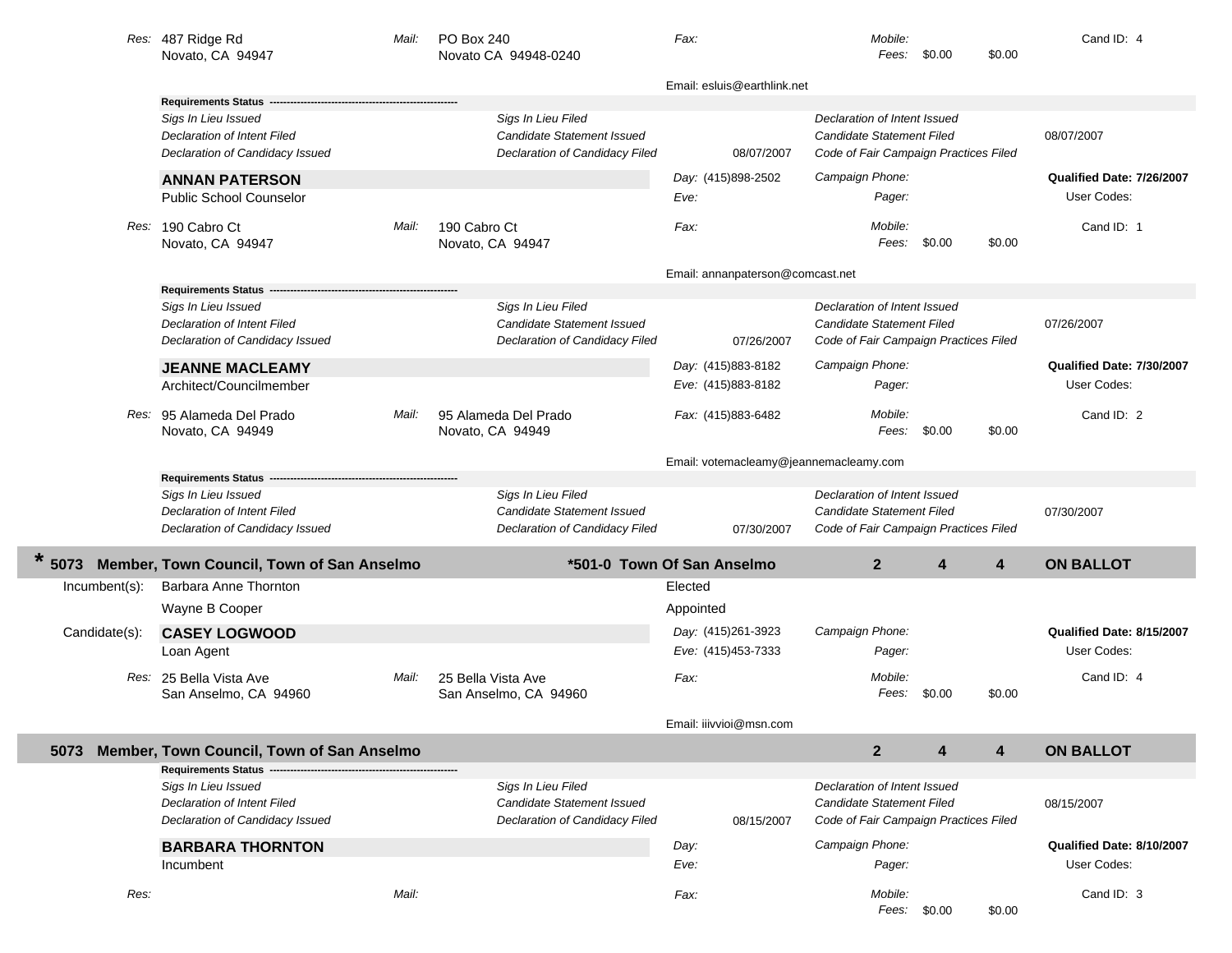|                       | <b>Requirements Status</b>                                                                   |       |                                                                                           | Email: bthornton9000@yahoo.com           |                                                                                                    |                |                                          |
|-----------------------|----------------------------------------------------------------------------------------------|-------|-------------------------------------------------------------------------------------------|------------------------------------------|----------------------------------------------------------------------------------------------------|----------------|------------------------------------------|
|                       | Sigs In Lieu Issued<br><b>Declaration of Intent Filed</b><br>Declaration of Candidacy Issued |       | Sigs In Lieu Filed<br>Candidate Statement Issued<br>Declaration of Candidacy Filed        | 08/10/2007                               | Declaration of Intent Issued<br>Candidate Statement Filed<br>Code of Fair Campaign Practices Filed |                | 08/10/2007                               |
|                       | <b>EDWARD C. "TED" WIGHT</b><br><b>Retired Police Captain</b>                                |       |                                                                                           | Day: (415)459-3724<br>Eve: (415)459-3724 | Campaign Phone:<br>Pager:                                                                          |                | Qualified Date: 8/7/2007<br>User Codes:  |
|                       | Res: 24 Carlson Ave<br>San Anselmo, CA 94960                                                 | Mail: | 24 Carlson Ave<br>San Anselmo, CA 94960                                                   | Fax:                                     | Mobile:<br>Fees:<br>\$0.00                                                                         | \$0.00         | Cand ID: 1                               |
|                       |                                                                                              |       |                                                                                           | Email: tedwight@comcast.net              |                                                                                                    |                |                                          |
|                       | <b>Requirements Status</b>                                                                   |       |                                                                                           |                                          |                                                                                                    |                |                                          |
|                       | Sigs In Lieu Issued<br>Declaration of Intent Filed<br>Declaration of Candidacy Issued        |       | Sigs In Lieu Filed<br><b>Candidate Statement Issued</b><br>Declaration of Candidacy Filed | 08/07/2007                               | Declaration of Intent Issued<br>Candidate Statement Filed<br>Code of Fair Campaign Practices Filed |                | 08/07/2007                               |
|                       | <b>FORD GREENE</b>                                                                           |       |                                                                                           | Day: (415)258-0360                       | Campaign Phone:                                                                                    |                | Qualified Date: 8/10/2007                |
|                       | Lawyer                                                                                       |       |                                                                                           | Eve:                                     | Pager:                                                                                             |                | User Codes:                              |
|                       | Res: 711 Sir Francis Drake Blvd<br>San Anselmo, CA 94960                                     | Mail: | 711 Sir Francis Drake Blvd<br>San Anselmo, CA 94960                                       | Fax: (415)456-5318                       | Mobile:<br>\$0.00<br>Fees:                                                                         | \$0.00         | Cand ID: 2                               |
|                       |                                                                                              |       |                                                                                           | Email: ford@fordgreene.com               |                                                                                                    |                |                                          |
|                       | <b>Requirements Status</b>                                                                   |       |                                                                                           |                                          |                                                                                                    |                |                                          |
|                       | Sigs In Lieu Issued<br>Declaration of Intent Filed<br>Declaration of Candidacy Issued        |       | Sigs In Lieu Filed<br><b>Candidate Statement Issued</b><br>Declaration of Candidacy Filed | 08/10/2007                               | Declaration of Intent Issued<br>Candidate Statement Filed<br>Code of Fair Campaign Practices Filed |                | 08/10/2007                               |
|                       | 5074 Town Clerk, Town of San Anselmo                                                         |       |                                                                                           | *501-0 Town Of San Anselmo               | $\mathbf{1}$<br>$\mathbf{1}$                                                                       | $\mathbf{1}$   | <b>ON BALLOT</b>                         |
| Incumbent(s):         | Barbara A Chambers                                                                           |       |                                                                                           | Elected                                  |                                                                                                    |                |                                          |
| Candidate(s):         | <b>BARBARA A. CHAMBERS</b>                                                                   |       |                                                                                           | Day: (415)258-4653                       | Campaign Phone:                                                                                    |                | Qualified Date: 8/3/2007                 |
|                       | <b>Assistant Planner</b>                                                                     |       |                                                                                           |                                          |                                                                                                    |                |                                          |
|                       |                                                                                              |       |                                                                                           | Eve:                                     | Pager:                                                                                             |                | User Codes:                              |
| Res:                  |                                                                                              | Mail: |                                                                                           | Fax:                                     | Mobile:<br>Fees:<br>\$0.00                                                                         | \$0.00         | Cand ID: 1                               |
|                       | <b>Requirements Status</b>                                                                   |       |                                                                                           |                                          |                                                                                                    |                |                                          |
|                       | Sigs In Lieu Issued<br>Declaration of Intent Filed<br>Declaration of Candidacy Issued        |       | Sigs In Lieu Filed<br><b>Candidate Statement Issued</b><br>Declaration of Candidacy Filed | 08/03/2007                               | Declaration of Intent Issued<br>Candidate Statement Filed<br>Code of Fair Campaign Practices Filed |                |                                          |
| $\star$               | 5075 Town Treasurer, Town of San Anselmo                                                     |       |                                                                                           | *501-0 Town Of San Anselmo               | $\mathbf 1$<br>$\bf{0}$                                                                            | $\bf{0}$       | <b>ON BALLOT</b>                         |
| Incumbent(s):         | Roberta L Robinson                                                                           |       |                                                                                           | Elected                                  |                                                                                                    |                |                                          |
|                       | <b>Mayor, City of San Rafael</b>                                                             |       | *511-0 City Of San Rafael                                                                 |                                          | $\boldsymbol{2}$<br>$\mathbf{1}$                                                                   | $\overline{2}$ | <b>ON BALLOT</b>                         |
| $*5082$<br>*          | 5082 Mayor, City of San Rafael                                                               |       | *511-0 City Of San Rafael                                                                 |                                          | $\boldsymbol{2}$<br>1                                                                              | $\mathbf{2}$   | <b>ON BALLOT</b>                         |
| Incumbent(s): Al Boro |                                                                                              |       |                                                                                           | Elected                                  |                                                                                                    |                |                                          |
|                       |                                                                                              |       |                                                                                           |                                          |                                                                                                    |                |                                          |
| Candidate(s):         | <b>AL BORO</b><br>Mayor                                                                      |       |                                                                                           | Day:<br>Eve:                             | Campaign Phone:<br>Pager:                                                                          |                | Qualified Date: 8/10/2007<br>User Codes: |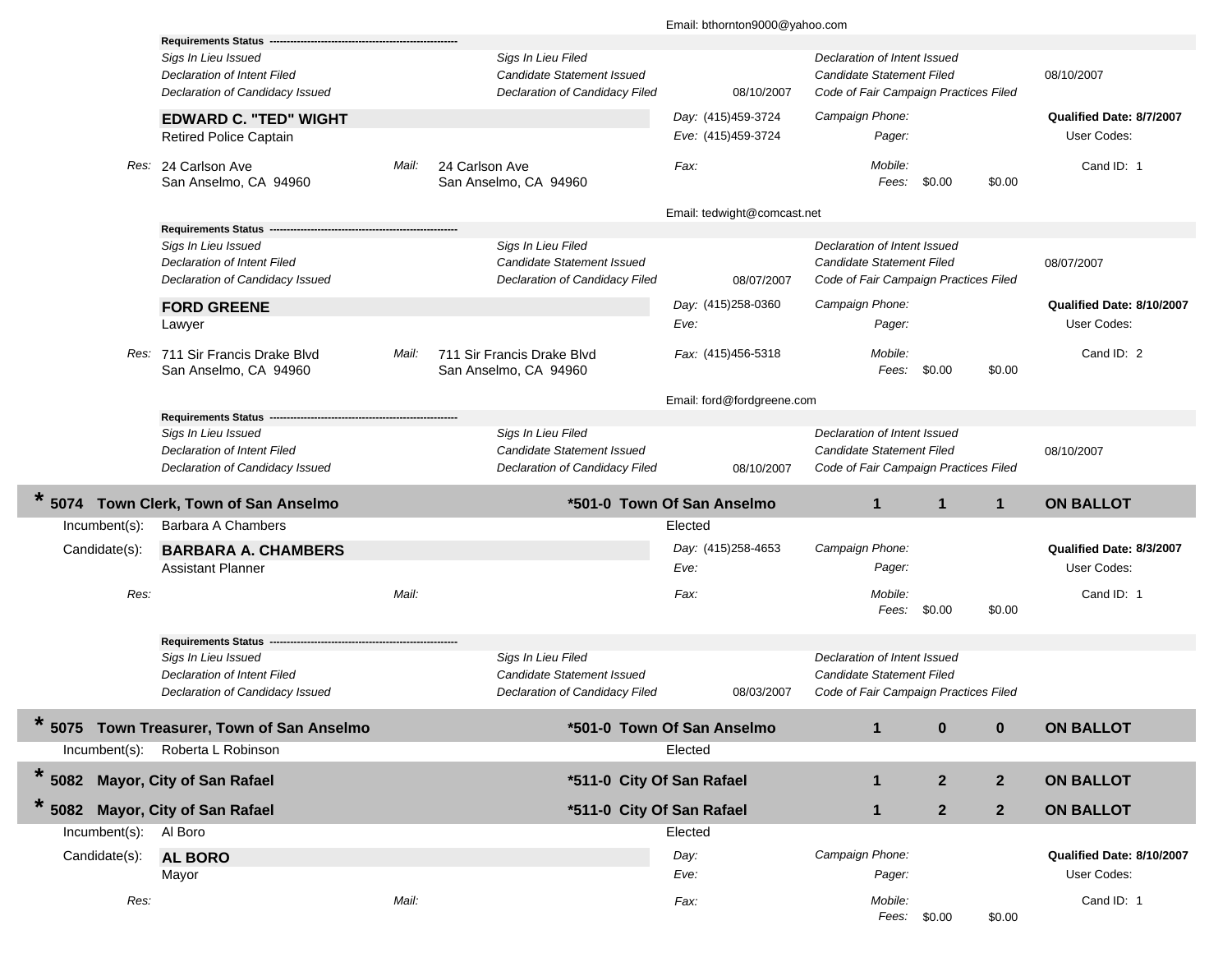|                  | <b>Requirements Status --</b>                  |       |                                        |         |                                |                                       |              |        |                           |
|------------------|------------------------------------------------|-------|----------------------------------------|---------|--------------------------------|---------------------------------------|--------------|--------|---------------------------|
|                  | Sigs In Lieu Issued                            |       | Sigs In Lieu Filed                     |         |                                | Declaration of Intent Issued          |              |        |                           |
|                  | Declaration of Intent Filed                    |       | Candidate Statement Issued             |         |                                | <b>Candidate Statement Filed</b>      |              |        | 08/10/2007                |
|                  | Declaration of Candidacy Issued                |       | Declaration of Candidacy Filed         |         | 08/10/2007                     | Code of Fair Campaign Practices Filed |              |        | 08/10/2007                |
|                  | <b>ROCKY PIERSON</b>                           |       |                                        | Day:    |                                | Campaign Phone:                       |              |        | Qualified Date: 8/10/2007 |
|                  | High School Coach                              |       |                                        | Eve:    |                                | Pager:                                |              |        | User Codes:               |
| Res:             |                                                | Mail: |                                        | Fax:    |                                | Mobile:<br>Fees:                      | \$0.00       | \$0.00 | Cand ID: 2                |
|                  | <b>Requirements Status</b>                     |       |                                        |         |                                |                                       |              |        |                           |
|                  | Sigs In Lieu Issued                            |       | Sigs In Lieu Filed                     |         |                                | Declaration of Intent Issued          |              |        |                           |
|                  | Declaration of Intent Filed                    |       | Candidate Statement Issued             |         |                                | Candidate Statement Filed             |              |        |                           |
|                  | Declaration of Candidacy Issued                |       | Declaration of Candidacy Filed         |         | 08/10/2007                     | Code of Fair Campaign Practices Filed |              |        | 08/10/2007                |
| 5083             | Member, City Council, City of San Rafael       |       | *511-0 City Of San Rafael              |         |                                | $\mathbf{2}$                          | 4            | 4      | <b>ON BALLOT</b>          |
| $Incumbent(s)$ : | Paul M Cohen                                   |       |                                        | Elected |                                |                                       |              |        |                           |
|                  | <b>Gary Phillips</b>                           |       |                                        | Elected |                                |                                       |              |        |                           |
| Candidate(s):    | <b>DICK LYNCH</b>                              |       |                                        |         | Day: (415)459-9823             | Campaign Phone:                       |              |        | Qualified Date: 8/15/2007 |
|                  | <b>Business Owner</b>                          |       |                                        | Eve:    |                                | Pager:                                |              |        | User Codes:               |
|                  | Res: 33 Maywood Way<br>San Rafael, CA 94901    | Mail: | 33 Maywood Way<br>San Rafael, CA 94901 | Fax:    |                                | Mobile:<br>Fees:                      | \$0.00       | \$0.00 | Cand ID: 3                |
|                  | <b>Requirements Status</b>                     |       |                                        |         |                                |                                       |              |        |                           |
|                  | Sigs In Lieu Issued                            |       | Sigs In Lieu Filed                     |         |                                | Declaration of Intent Issued          |              |        |                           |
|                  | Declaration of Intent Filed                    |       | Candidate Statement Issued             |         |                                | Candidate Statement Filed             |              |        | 08/14/2007                |
|                  | Declaration of Candidacy Issued                |       | Declaration of Candidacy Filed         |         | 08/14/2007                     | Code of Fair Campaign Practices Filed |              |        | 08/14/2007                |
|                  | <b>GREG BROCKBANK</b>                          |       |                                        | Day:    |                                | Campaign Phone:                       |              |        | Qualified Date: 8/15/2007 |
|                  | Attorney/College Trustee                       |       |                                        | Eve:    |                                | Pager:                                |              |        | User Codes:               |
| Res:             |                                                | Mail: |                                        |         | Fax: (415)472-7400             | Mobile:<br>Fees:                      | \$0.00       | \$0.00 | Cand ID: 4                |
|                  |                                                |       |                                        |         | Email: greg@marinlawcenter.com |                                       |              |        |                           |
|                  | <b>Requirements Status</b>                     |       |                                        |         |                                |                                       |              |        |                           |
|                  | Sigs In Lieu Issued                            |       | Sigs In Lieu Filed                     |         |                                | Declaration of Intent Issued          |              |        |                           |
|                  | Declaration of Intent Filed                    |       | Candidate Statement Issued             |         |                                | Candidate Statement Filed             |              |        | 08/15/2007                |
|                  | Declaration of Candidacy Issued                |       | Declaration of Candidacy Filed         |         | 08/15/2007                     | Code of Fair Campaign Practices Filed |              |        | 08/15/2007                |
|                  | <b>BOB MARCUCCI</b>                            |       |                                        |         | Day: (415)455-8519             | Campaign Phone:                       |              |        | Qualified Date: 8/10/2007 |
|                  | <b>Fire Protection Consultant</b>              |       |                                        | Eve:    |                                | Pager:                                |              |        | User Codes:               |
| Res:             |                                                | Mail: |                                        | Fax:    |                                | Mobile:                               |              |        | Cand ID: 2                |
|                  |                                                |       |                                        |         |                                |                                       | Fees: \$0.00 | \$0.00 |                           |
|                  |                                                |       |                                        |         | Email: bobmarc@comcast.net     |                                       |              |        |                           |
| 5083             | Member, City Council, City of San Rafael       |       |                                        |         |                                | $\overline{2}$                        | 4            | 4      | <b>ON BALLOT</b>          |
|                  | Requirements Status ---<br>Sigs In Lieu Issued |       | Sigs In Lieu Filed                     |         |                                | Declaration of Intent Issued          |              |        |                           |
|                  | <b>Declaration of Intent Filed</b>             |       | Candidate Statement Issued             |         |                                | Candidate Statement Filed             |              |        | 08/10/2007                |
|                  | Declaration of Candidacy Issued                |       | Declaration of Candidacy Filed         |         | 08/10/2007                     | Code of Fair Campaign Practices Filed |              |        | 08/10/2007                |
|                  |                                                |       |                                        |         |                                |                                       |              |        |                           |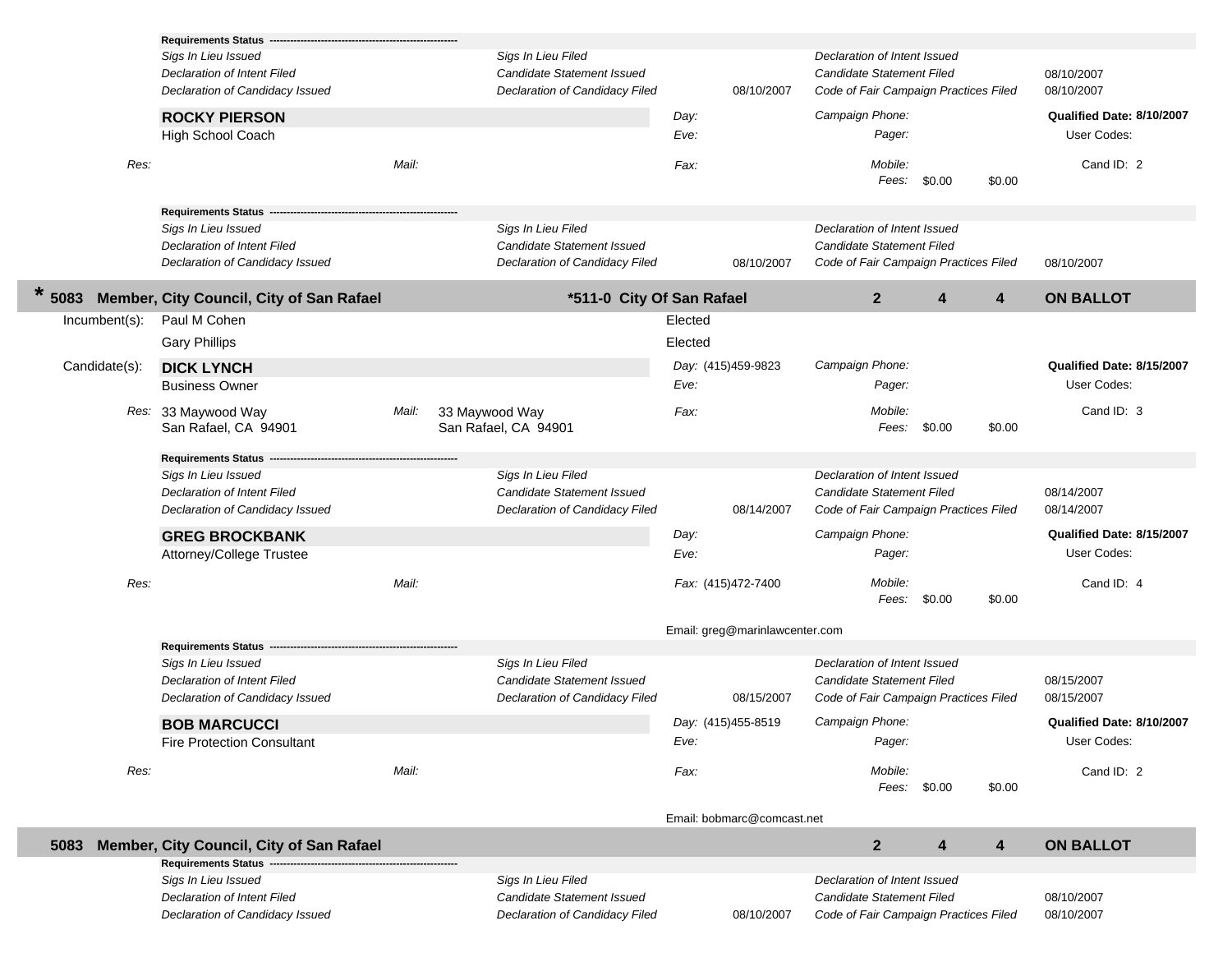|                  | <b>DAMON CONNOLLY</b><br>Attorney/School Trustee   |       |                                                  | Eve:    | Day: (415)507-9567             | Campaign Phone:<br>Pager:                                 |                 | Qualified Date: 8/9/2007<br>User Codes: |
|------------------|----------------------------------------------------|-------|--------------------------------------------------|---------|--------------------------------|-----------------------------------------------------------|-----------------|-----------------------------------------|
|                  | Res: 1888 Las Gallinas Ave<br>San Rafael, CA 94903 | Mail: | 1888 Las Gallinas Ave<br>San Rafael, CA 94903    |         | Fax: (415)785-8467             | Mobile:<br>Fees:<br>\$0.00                                | \$0.00          | Cand ID: 1                              |
|                  |                                                    |       |                                                  |         | Email: damon@damonconnolly.com |                                                           |                 |                                         |
|                  | Requirements Status ----                           |       |                                                  |         |                                |                                                           |                 |                                         |
|                  | Sigs In Lieu Issued<br>Declaration of Intent Filed |       | Sigs In Lieu Filed<br>Candidate Statement Issued |         |                                | Declaration of Intent Issued<br>Candidate Statement Filed |                 | 08/08/2007                              |
|                  | Declaration of Candidacy Issued                    |       | Declaration of Candidacy Filed                   |         | 08/08/2007                     | Code of Fair Campaign Practices Filed                     |                 | 08/08/2007                              |
| $\ast$<br>5085   | <b>City Attorney, City of San Rafael</b>           |       | *511-0 City Of San Rafael                        |         |                                | $\mathbf{1}$<br>$\mathbf{1}$                              | $\mathbf{1}$    | <b>ON BALLOT</b>                        |
| Incumbent(s):    | Gary T Ragghianti                                  |       |                                                  | Elected |                                |                                                           |                 |                                         |
| Candidate(s):    | <b>ROBERT F. EPSTEIN</b>                           |       |                                                  | Day:    |                                | Campaign Phone:                                           |                 | Qualified Date: 8/1/2007                |
|                  | Attorney                                           |       |                                                  | Eve:    |                                | Pager:                                                    |                 | User Codes:                             |
| Res:             |                                                    | Mail: |                                                  |         | Fax: (415)453-8269             | Mobile:<br>\$0.00<br>Fees:                                | \$0.00          | Cand ID: 1                              |
|                  | Requirements Status ----                           |       |                                                  |         |                                |                                                           |                 |                                         |
|                  | Sigs In Lieu Issued                                |       | Sigs In Lieu Filed                               |         |                                | Declaration of Intent Issued                              |                 |                                         |
|                  | Declaration of Intent Filed                        |       | Candidate Statement Issued                       |         |                                | Candidate Statement Filed                                 |                 | 08/01/2007                              |
|                  | Declaration of Candidacy Issued                    |       | Declaration of Candidacy Filed                   |         | 08/01/2007                     | Code of Fair Campaign Practices Filed                     |                 | 08/01/2007                              |
| $\star$<br>5086  | <b>Clerk and Assessor, City of San Rafael</b>      |       | *511-0 City Of San Rafael                        |         |                                | $\mathbf{1}$<br>$\mathbf{2}$                              | $\mathbf{2}$    | <b>ON BALLOT</b>                        |
| $Incumbent(s)$ : | Jeanne M Leoncini                                  |       |                                                  | Elected |                                |                                                           |                 |                                         |
| Candidate(s):    | <b>SANDRA "SANDY" LOLLINI</b>                      |       |                                                  | Day:    |                                | Campaign Phone:                                           |                 | Qualified Date: 8/15/2007               |
|                  | <b>Division Manager</b>                            |       |                                                  | Eve:    |                                | Pager:                                                    |                 | User Codes:                             |
| Res:             |                                                    | Mail: |                                                  | Fax:    |                                | Mobile:<br>\$0.00<br>Fees:                                | \$0.00          | Cand ID: 2                              |
|                  | <b>Requirements Status ---</b>                     |       |                                                  |         |                                |                                                           |                 |                                         |
|                  | Sigs In Lieu Issued                                |       | Sigs In Lieu Filed                               |         |                                | Declaration of Intent Issued                              |                 |                                         |
|                  | <b>Declaration of Intent Filed</b>                 |       | Candidate Statement Issued                       |         |                                | Candidate Statement Filed                                 |                 | 08/15/2007                              |
|                  | Declaration of Candidacy Issued                    |       | Declaration of Candidacy Filed                   |         | 08/15/2007                     | Code of Fair Campaign Practices Filed                     |                 | 08/15/2007                              |
|                  | <b>ESTHER BEIRNE</b>                               |       |                                                  | Day:    |                                | Campaign Phone:                                           |                 | Qualified Date: 8/13/2007               |
|                  | Deputy City Clerk                                  |       |                                                  | Eve:    |                                | Pager:                                                    |                 | User Codes:                             |
| Res:             |                                                    | Mail: |                                                  | Fax:    |                                | Mobile:<br>Fees: \$0.00                                   | \$0.00          | Cand ID: 1                              |
|                  | <b>Requirements Status</b>                         |       |                                                  |         |                                |                                                           |                 |                                         |
|                  | Sigs In Lieu Issued                                |       | Sigs In Lieu Filed                               |         |                                | Declaration of Intent Issued                              |                 |                                         |
|                  | Declaration of Intent Filed                        |       | Candidate Statement Issued                       |         |                                | <b>Candidate Statement Filed</b>                          |                 | 08/13/2007                              |
|                  | Declaration of Candidacy Issued                    |       | Declaration of Candidacy Filed                   |         | 08/13/2007                     | Code of Fair Campaign Practices Filed                     |                 |                                         |
| $\star$<br>6001  | Director, Bel Marin Keys Csd                       |       | CSD05-0 Bel Marin Keys Community Sel 3           |         |                                | $\overline{\mathbf{5}}$                                   | $5\phantom{.0}$ | <b>ON BALLOT</b>                        |
| $Incumbent(s)$ : | John Thomas Crawford                               |       |                                                  | Elected |                                |                                                           |                 |                                         |

**\***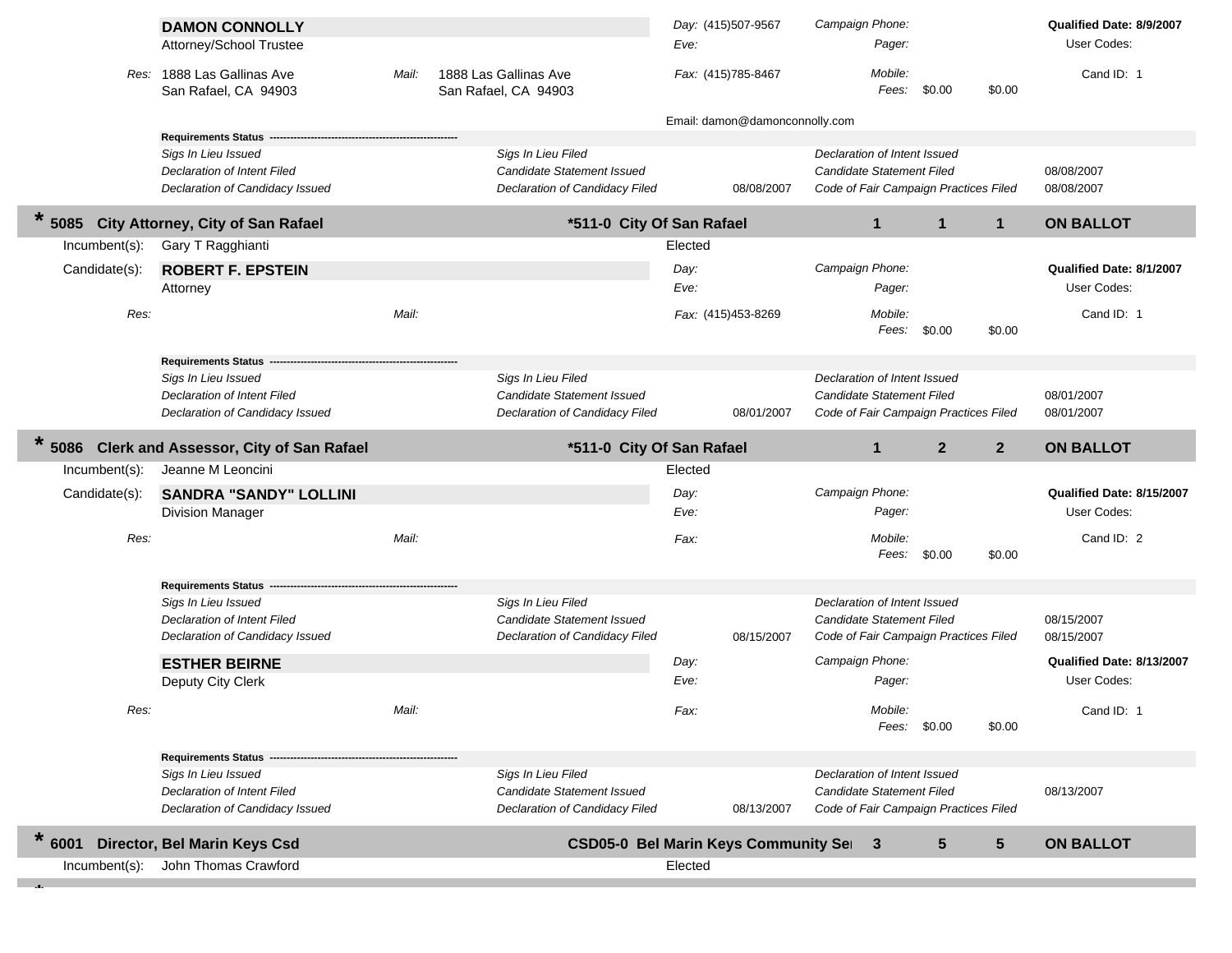| 6001          | Director, Bel Marin Keys Csd                        |            |                  | <b>CSD05-0 Bel Marin Keys Community Set</b>      |         |                    |                 | -3                                                        | 5 | $5\phantom{.0}$ | <b>ON BALLOT</b>          |
|---------------|-----------------------------------------------------|------------|------------------|--------------------------------------------------|---------|--------------------|-----------------|-----------------------------------------------------------|---|-----------------|---------------------------|
| Incumbent(s): | Angele Khachadour                                   |            |                  |                                                  | Elected |                    |                 |                                                           |   |                 |                           |
|               | <b>Robert Thomas Foley</b>                          |            |                  |                                                  | Elected |                    |                 |                                                           |   |                 |                           |
| Candidate(s): | <b>SUSAN M. LEIDY</b>                               |            |                  |                                                  | Day:    |                    | Campaign Phone: |                                                           |   |                 | Qualified Date: 8/10/2007 |
|               | <b>Retired Administrator</b>                        |            |                  |                                                  | Eve:    |                    |                 | Pager:                                                    |   |                 | User Codes:               |
| Res:          |                                                     | Mail:      |                  |                                                  | Fax:    |                    |                 | Mobile:<br>Fees:<br>\$0.00                                |   | \$0.00          | Cand ID: 1                |
|               | <b>Requirements Status</b>                          |            |                  |                                                  |         |                    |                 |                                                           |   |                 |                           |
|               | Sigs In Lieu Issued                                 |            |                  | Sigs In Lieu Filed                               |         |                    |                 | Declaration of Intent Issued                              |   |                 |                           |
|               | Declaration of Intent Filed                         |            |                  | <b>Candidate Statement Issued</b>                |         | 08/08/2007         |                 | Candidate Statement Filed                                 |   |                 | 08/10/2007                |
|               | Declaration of Candidacy Issued                     | 08/08/2007 |                  | Declaration of Candidacy Filed                   |         | 08/10/2007         |                 | Code of Fair Campaign Practices Filed                     |   |                 | 08/10/2007                |
|               | <b>DENNIS WEBB</b>                                  |            |                  |                                                  | Day:    |                    | Campaign Phone: |                                                           |   |                 | Qualified Date: 8/10/2007 |
|               | <b>General Contractor</b>                           |            |                  |                                                  | Eve:    |                    |                 | Pager:                                                    |   |                 | User Codes:               |
| Res:          |                                                     | Mail:      | 62 Eastwood Dr   |                                                  | Fax:    |                    |                 | Mobile:                                                   |   |                 | Cand ID: 5                |
|               |                                                     |            |                  | San Francisco CA 94112-1258                      |         |                    |                 | Fees:<br>\$0.00                                           |   | \$0.00          |                           |
|               | Requirements Status -                               |            |                  |                                                  |         |                    |                 |                                                           |   |                 |                           |
|               | Sigs In Lieu Issued                                 |            |                  | Sigs In Lieu Filed                               |         |                    |                 | Declaration of Intent Issued                              |   |                 |                           |
|               | <b>Declaration of Intent Filed</b>                  |            |                  | <b>Candidate Statement Issued</b>                |         | 08/10/2007         |                 | Candidate Statement Filed                                 |   |                 | 08/10/2007                |
|               | Declaration of Candidacy Issued                     | 08/10/2007 |                  | Declaration of Candidacy Filed                   |         | 08/10/2007         |                 | Code of Fair Campaign Practices Filed                     |   |                 | 08/10/2007                |
|               | <b>ERNEST PETER S GANAS</b>                         |            |                  |                                                  |         | Day: (415)883-9213 | Campaign Phone: |                                                           |   |                 | Qualified Date: 8/9/2007  |
|               | Retired                                             |            |                  |                                                  | Eve:    |                    |                 | Pager:                                                    |   |                 | User Codes:               |
|               | Res: 998 Bel Marin Keys Blvd<br>Novato, CA 94949    | Mail:      |                  | 998 Bel Marin Keys Blvd<br>Novato, CA 94949      | Fax:    |                    |                 | Mobile:<br>Fees:<br>\$0.00                                |   | \$0.00          | Cand ID: 3                |
|               | <b>Requirements Status</b>                          |            |                  |                                                  |         |                    |                 |                                                           |   |                 |                           |
|               | Sigs In Lieu Issued                                 |            |                  | Sigs In Lieu Filed                               |         |                    |                 | Declaration of Intent Issued                              |   |                 |                           |
|               | Declaration of Intent Filed                         |            |                  | Candidate Statement Issued                       |         |                    |                 | Candidate Statement Filed                                 |   |                 |                           |
|               | Declaration of Candidacy Issued                     | 08/09/2007 |                  | Declaration of Candidacy Filed                   |         | 08/09/2007         |                 | Code of Fair Campaign Practices Filed                     |   |                 | 08/09/2007                |
|               | <b>ANDREW EDWARD MCNEAR</b>                         |            |                  |                                                  |         | Day: (415)595-8660 | Campaign Phone: |                                                           |   |                 | Qualified Date: 8/9/2007  |
|               | Real Estate Developer                               |            |                  |                                                  | Eve:    |                    |                 | Pager:                                                    |   |                 | User Codes:               |
|               | Res: 1067 Bel Marin Keys Blvd<br>Novato, CA 94949   | Mail:      | Novato, CA 94949 | 1067 Bel Marin Keys Blvd                         | Fax:    |                    |                 | Mobile:<br>Fees:<br>\$0.00                                |   | \$0.00          | Cand ID: 2                |
|               |                                                     |            |                  |                                                  |         |                    |                 |                                                           |   |                 |                           |
|               |                                                     |            |                  |                                                  |         |                    |                 |                                                           |   |                 |                           |
|               | Sigs In Lieu Issued<br>Declaration of Intent Filed  |            |                  | Sigs In Lieu Filed<br>Candidate Statement Issued |         |                    |                 | Declaration of Intent Issued<br>Candidate Statement Filed |   |                 |                           |
|               | Declaration of Candidacy Issued                     | 08/09/2007 |                  | Declaration of Candidacy Filed                   |         | 08/09/2007         |                 | Code of Fair Campaign Practices Filed                     |   |                 | 08/09/2007                |
|               | <b>DARRICK T. CHASE</b>                             |            |                  |                                                  | Day:    |                    | Campaign Phone: |                                                           |   |                 | Qualified Date: 8/9/2007  |
|               | Attorney                                            |            |                  |                                                  | Eve:    |                    |                 | Pager:                                                    |   |                 | User Codes:               |
|               |                                                     |            |                  |                                                  |         |                    |                 |                                                           |   |                 |                           |
| Res:          |                                                     | Mail:      |                  |                                                  | Fax:    |                    |                 | Mobile:<br>Fees: \$0.00                                   |   | \$0.00          | Cand ID: 4                |
|               |                                                     |            |                  |                                                  |         |                    |                 |                                                           |   |                 |                           |
|               | <b>Requirements Status -</b><br>Sigs In Lieu Issued |            |                  | Sigs In Lieu Filed                               |         |                    |                 | Declaration of Intent Issued                              |   |                 |                           |
|               | Declaration of Intent Filed                         |            |                  | Candidate Statement Issued                       |         |                    |                 | Candidate Statement Filed                                 |   |                 |                           |
|               | Declaration of Candidacy Issued                     | 08/09/2007 |                  | Declaration of Candidacy Filed                   |         | 08/09/2007         |                 | Code of Fair Campaign Practices Filed                     |   |                 | 08/09/2007                |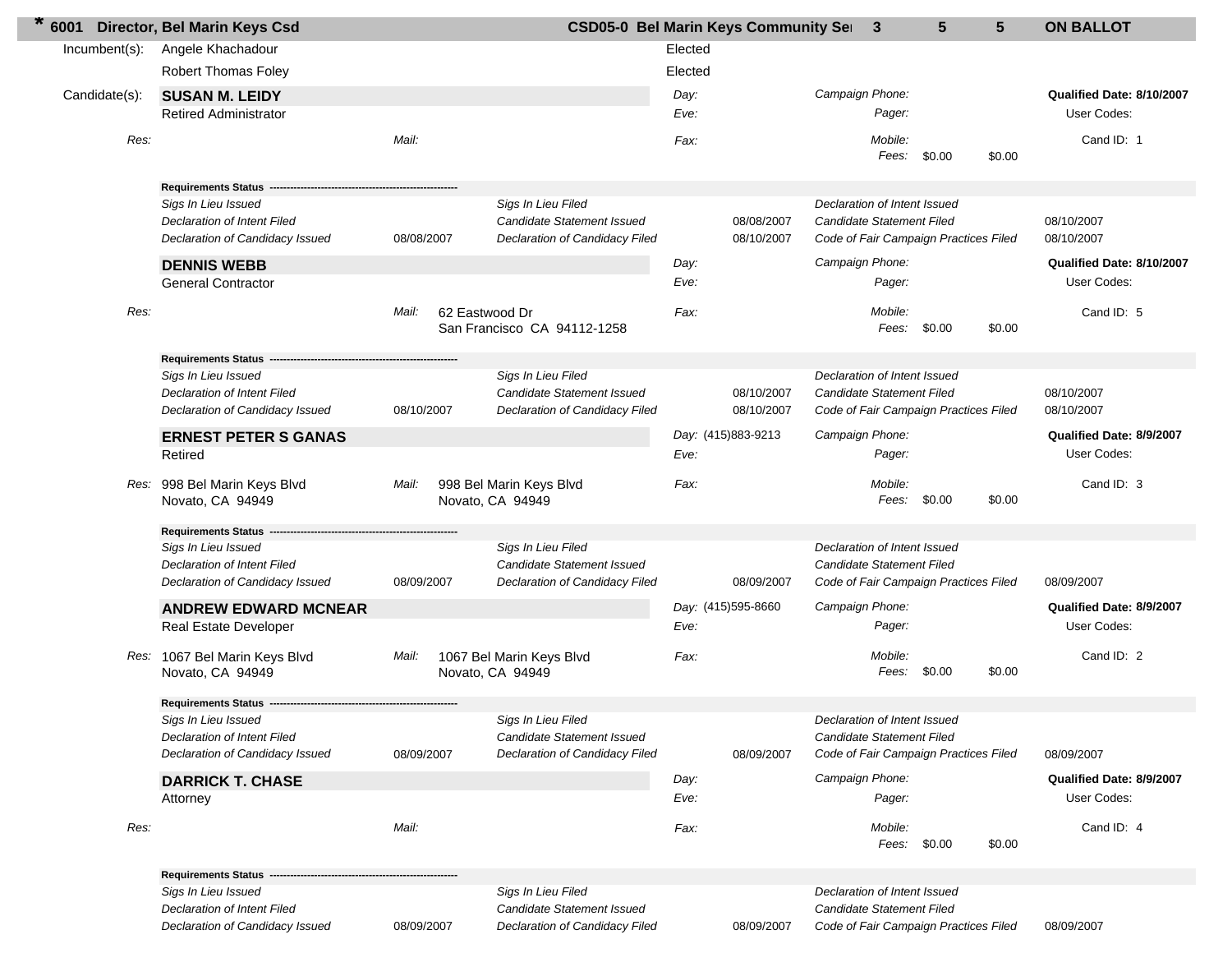| $\ast$<br>6009 |                  | <b>Director, Tamalpais Csd</b>                                                        |            |                                                                                    |              | <b>CSD06-0 Tamalpais Community Service 3</b>  |                                                           | 4                                     | 4      | <b>ON BALLOT</b>                        |
|----------------|------------------|---------------------------------------------------------------------------------------|------------|------------------------------------------------------------------------------------|--------------|-----------------------------------------------|-----------------------------------------------------------|---------------------------------------|--------|-----------------------------------------|
|                | $Incumbent(s)$ : | Steffen John Bartschat                                                                |            |                                                                                    | Elected      |                                               |                                                           |                                       |        |                                         |
|                |                  | Linda Johnson                                                                         |            |                                                                                    | Elected      |                                               |                                                           |                                       |        |                                         |
| $\ast$<br>6009 |                  | <b>Director, Tamalpais Csd</b>                                                        |            |                                                                                    |              | <b>CSD06-0 Tamalpais Community Service</b>    | 3                                                         | 4                                     | 4      | <b>ON BALLOT</b>                        |
|                |                  | Sandra Kirby-Glading                                                                  |            |                                                                                    | Elected      |                                               |                                                           |                                       |        |                                         |
|                | Candidate(s):    | <b>STEFFEN JOHN BARTSCHAT</b><br>Incumbent                                            |            |                                                                                    | Day:<br>Eve: |                                               | Campaign Phone:<br>Pager:                                 |                                       |        | Qualified Date: 8/7/2007<br>User Codes: |
|                | Res:             |                                                                                       | Mail:      |                                                                                    | Fax:         |                                               | Mobile:                                                   | Fees: \$0.00                          | \$0.00 | Cand ID: 2                              |
|                |                  | Requirements Status --                                                                |            |                                                                                    |              |                                               |                                                           |                                       |        |                                         |
|                |                  | Sigs In Lieu Issued<br>Declaration of Intent Filed<br>Declaration of Candidacy Issued | 08/07/2007 | Sigs In Lieu Filed<br>Candidate Statement Issued<br>Declaration of Candidacy Filed |              | 08/07/2007<br>08/07/2007                      | Declaration of Intent Issued<br>Candidate Statement Filed | Code of Fair Campaign Practices Filed |        | 08/07/2007<br>08/07/2007                |
|                |                  | <b>GRETCHEN F N STAGG</b>                                                             |            |                                                                                    | Day:         |                                               | Campaign Phone:                                           |                                       |        | Qualified Date: 8/14/2007               |
|                |                  | Bookkeeper                                                                            |            |                                                                                    | Eve:         |                                               | Pager:                                                    |                                       |        | User Codes:                             |
|                | Res:             |                                                                                       | Mail:      |                                                                                    | Fax:         |                                               | Mobile:<br>Fees:                                          | \$0.00                                | \$0.00 | Cand ID: 3                              |
|                |                  | <b>Requirements Status</b>                                                            |            |                                                                                    |              |                                               |                                                           |                                       |        |                                         |
|                |                  | Sigs In Lieu Issued                                                                   |            | Sigs In Lieu Filed                                                                 |              |                                               | Declaration of Intent Issued                              |                                       |        |                                         |
|                |                  | Declaration of Intent Filed<br>Declaration of Candidacy Issued                        | 08/14/2007 | <b>Candidate Statement Issued</b><br>Declaration of Candidacy Filed                |              | 08/14/2007<br>08/14/2007                      | Candidate Statement Filed                                 | Code of Fair Campaign Practices Filed |        | 08/14/2007<br>08/14/2007                |
|                |                  | <b>CLAYTON SMITH</b>                                                                  |            |                                                                                    | Day:         |                                               | Campaign Phone:                                           |                                       |        | Qualified Date: 8/15/2007               |
|                |                  | No Ballot Designation                                                                 |            |                                                                                    | Eve:         |                                               | Pager:                                                    |                                       |        | User Codes:                             |
|                | Res:             |                                                                                       | Mail:      |                                                                                    | Fax:         |                                               | Mobile:<br>Fees:                                          | \$0.00                                | \$0.00 | Cand ID: 4                              |
|                |                  | Requirements Status --                                                                |            |                                                                                    |              |                                               |                                                           |                                       |        |                                         |
|                |                  | Sigs In Lieu Issued<br>Declaration of Intent Filed                                    |            | Sigs In Lieu Filed<br>Candidate Statement Issued                                   |              | 08/15/2007                                    | Declaration of Intent Issued<br>Candidate Statement Filed |                                       |        | 08/15/2007                              |
|                |                  | Declaration of Candidacy Issued                                                       | 08/15/2007 | Declaration of Candidacy Filed                                                     |              | 08/15/2007                                    |                                                           | Code of Fair Campaign Practices Filed |        | 08/15/2007                              |
|                |                  | <b>LINDA JOHNSON</b>                                                                  |            |                                                                                    |              | Day: (415)381-1630                            | Campaign Phone:                                           |                                       |        | Qualified Date: 8/9/2007                |
|                |                  | Incumbent                                                                             |            |                                                                                    | Eve:         |                                               | Pager:                                                    |                                       |        | User Codes:                             |
|                |                  | Res: 302 Enterprise Concourse<br>Mill Valley, CA 94941                                |            | Mail: 302 Enterprise Concourse<br>Mill Valley, CA 94941                            |              | Fax: (415)383-4413                            | Mobile:                                                   | Fees: \$0.00                          | \$0.00 | Cand ID: 1                              |
|                |                  |                                                                                       |            |                                                                                    |              | Email: Ifjohnson1@comcast.net                 |                                                           |                                       |        |                                         |
|                |                  | <b>Requirements Status</b>                                                            |            |                                                                                    |              |                                               |                                                           |                                       |        |                                         |
|                |                  | Sigs In Lieu Issued<br>Declaration of Intent Filed<br>Declaration of Candidacy Issued | 08/06/2007 | Sigs In Lieu Filed<br>Candidate Statement Issued<br>Declaration of Candidacy Filed |              | 08/06/2007<br>08/09/2007                      | Declaration of Intent Issued<br>Candidate Statement Filed | Code of Fair Campaign Practices Filed |        | 08/09/2007<br>08/09/2007                |
| $\ast$<br>6019 |                  | <b>Director, Novato Fpd</b>                                                           |            |                                                                                    |              | <b>FI04-0 Novato Fire Protection District</b> | 3                                                         | 4                                     | 4      | <b>ON BALLOT</b>                        |
|                | $Incumbent(s)$ : | Steve R Metcho                                                                        |            |                                                                                    | Elected      |                                               |                                                           |                                       |        |                                         |
|                |                  | L J Silverman                                                                         |            |                                                                                    | Elected      |                                               |                                                           |                                       |        |                                         |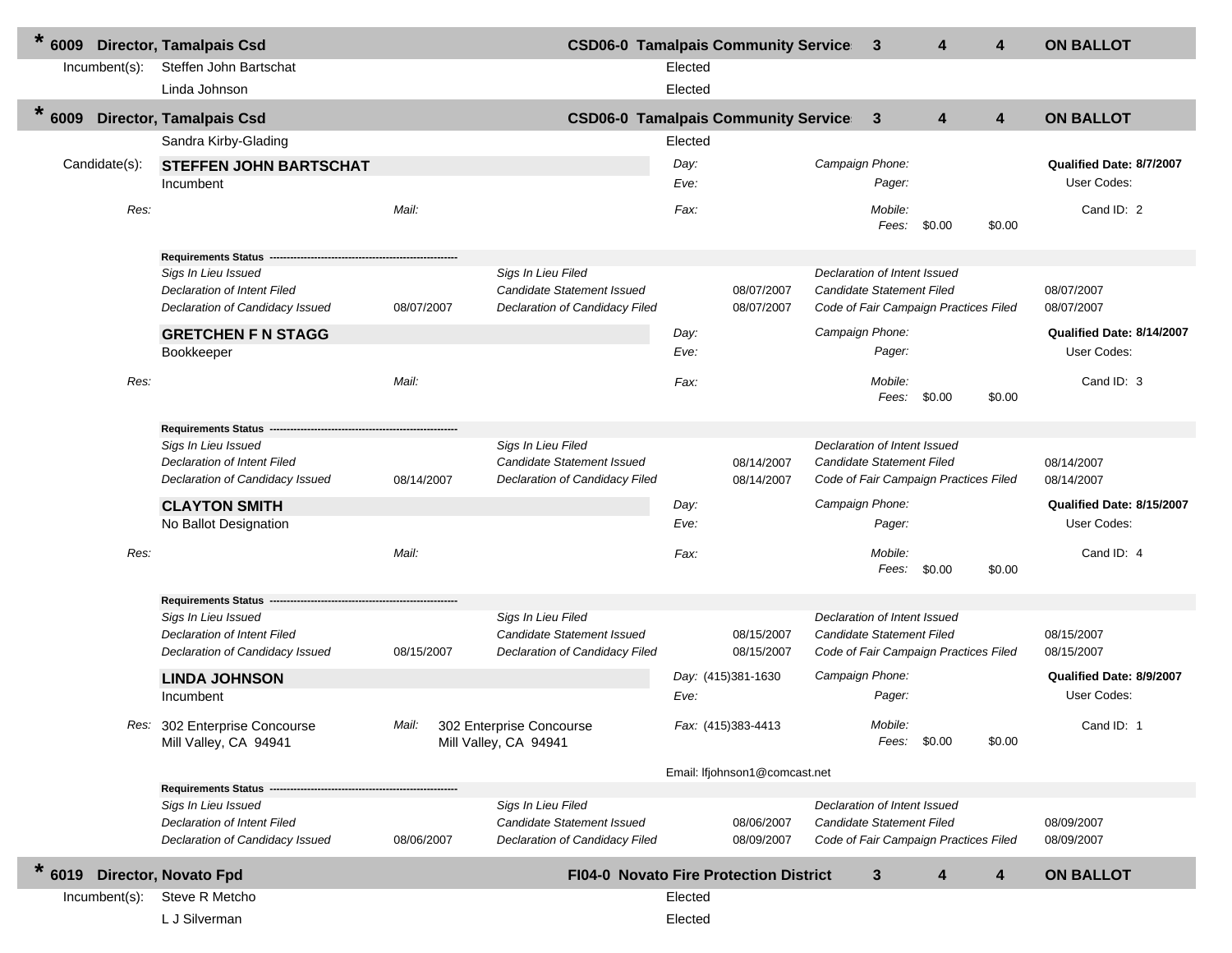|               | Mark J Horick                                                         |            |                                                                     | Elected      |                          |                                                                    |        |                |                                         |
|---------------|-----------------------------------------------------------------------|------------|---------------------------------------------------------------------|--------------|--------------------------|--------------------------------------------------------------------|--------|----------------|-----------------------------------------|
| Candidate(s): | <b>TOM RYAN</b>                                                       |            |                                                                     | Day:         |                          | Campaign Phone:                                                    |        |                | Qualified Date: 8/9/2007                |
|               | Information Technology Manager                                        |            |                                                                     | Eve:         |                          | Pager:                                                             |        |                | User Codes:                             |
| Res:          |                                                                       | Mail:      |                                                                     | Fax:         |                          | Mobile:                                                            |        |                | Cand ID: 3                              |
|               |                                                                       |            |                                                                     |              |                          | Fees:                                                              | \$0.00 | \$0.00         |                                         |
| 6019          | Director, Novato Fpd                                                  |            |                                                                     |              |                          | 3                                                                  | 4      | $\overline{4}$ | <b>ON BALLOT</b>                        |
|               | <b>Requirements Status</b>                                            |            |                                                                     |              |                          |                                                                    |        |                |                                         |
|               | Sigs In Lieu Issued                                                   |            | Sigs In Lieu Filed                                                  |              |                          | Declaration of Intent Issued                                       |        |                |                                         |
|               | <b>Declaration of Intent Filed</b><br>Declaration of Candidacy Issued | 08/09/2007 | <b>Candidate Statement Issued</b><br>Declaration of Candidacy Filed |              | 08/09/2007<br>08/09/2007 | Candidate Statement Filed<br>Code of Fair Campaign Practices Filed |        |                | 08/09/2007<br>08/09/2007                |
|               |                                                                       |            |                                                                     |              |                          | Campaign Phone:                                                    |        |                | Qualified Date: 8/9/2007                |
|               | <b>LJ SILVERMAN</b><br>Incumbent                                      |            |                                                                     | Day:<br>Eve: |                          | Pager:                                                             |        |                | User Codes:                             |
|               |                                                                       |            |                                                                     |              |                          |                                                                    |        |                |                                         |
| Res:          |                                                                       | Mail:      |                                                                     | Fax:         |                          | Mobile:                                                            |        |                | Cand ID: 2                              |
|               |                                                                       |            |                                                                     |              |                          | Fees:                                                              | \$0.00 | \$0.00         |                                         |
|               | <b>Requirements Status</b>                                            |            |                                                                     |              |                          |                                                                    |        |                |                                         |
|               | Sigs In Lieu Issued                                                   |            | Sigs In Lieu Filed                                                  |              |                          | Declaration of Intent Issued                                       |        |                |                                         |
|               | Declaration of Intent Filed<br>Declaration of Candidacy Issued        | 08/09/2007 | Candidate Statement Issued<br>Declaration of Candidacy Filed        |              | 08/09/2007               | Candidate Statement Filed<br>Code of Fair Campaign Practices Filed |        |                | 08/09/2007                              |
|               |                                                                       |            |                                                                     |              |                          |                                                                    |        |                |                                         |
|               | <b>MARK JAMES HORICK</b><br>Fire Chief                                |            |                                                                     | Day:<br>Eve: |                          | Campaign Phone:<br>Pager:                                          |        |                | Qualified Date: 8/8/2007<br>User Codes: |
|               |                                                                       |            |                                                                     |              |                          |                                                                    |        |                |                                         |
| Res:          |                                                                       | Mail:      |                                                                     | Fax:         |                          | Mobile:                                                            |        | \$0.00         | Cand ID: 1                              |
|               |                                                                       |            |                                                                     |              |                          | Fees:                                                              | \$0.00 |                |                                         |
|               | <b>Requirements Status</b>                                            |            |                                                                     |              |                          |                                                                    |        |                |                                         |
|               | Sigs In Lieu Issued<br>Declaration of Intent Filed                    |            | Sigs In Lieu Filed<br><b>Candidate Statement Issued</b>             |              | 08/08/2007               | Declaration of Intent Issued<br>Candidate Statement Filed          |        |                | 08/08/2007                              |
|               | Declaration of Candidacy Issued                                       | 08/08/2007 | Declaration of Candidacy Filed                                      |              | 08/08/2007               | Code of Fair Campaign Practices Filed                              |        |                | 08/08/2007                              |
|               |                                                                       |            |                                                                     |              |                          |                                                                    |        |                |                                         |
|               |                                                                       |            |                                                                     |              |                          |                                                                    |        |                |                                         |
|               | <b>JIM GALLI</b>                                                      |            |                                                                     | Day:         |                          | Campaign Phone:                                                    |        |                | Qualified Date: 8/15/2007               |
|               | <b>Battalion Chief/Firefighter</b>                                    |            |                                                                     | Eve:         |                          | Pager:                                                             |        |                | User Codes:                             |
| Res:          |                                                                       | Mail:      |                                                                     | Fax:         |                          | Mobile:                                                            |        |                | Cand ID: 4                              |
|               |                                                                       |            |                                                                     |              |                          | Fees:                                                              | \$0.00 | \$0.00         |                                         |
|               | <b>Requirements Status</b>                                            |            |                                                                     |              |                          |                                                                    |        |                |                                         |
|               | Sigs In Lieu Issued                                                   |            | Sigs In Lieu Filed                                                  |              |                          | Declaration of Intent Issued                                       |        |                |                                         |
|               | Declaration of Intent Filed<br>Declaration of Candidacy Issued        | 08/15/2007 | Candidate Statement Issued<br>Declaration of Candidacy Filed        |              | 08/15/2007<br>08/15/2007 | Candidate Statement Filed<br>Code of Fair Campaign Practices Filed |        |                | 08/15/2007<br>08/15/2007                |
| $\ast$        | 6026 Director, Southern Marin Fpd                                     |            | FI06-0 Southern Marin Fire Protection Di                            |              |                          | -3                                                                 | 4      | $\overline{4}$ | <b>ON BALLOT</b>                        |
| Incumbent(s): | <b>Curry Eckelhoff</b>                                                |            |                                                                     | Elected      |                          |                                                                    |        |                |                                         |
|               | Douglas Wriston                                                       |            |                                                                     | Elected      |                          |                                                                    |        |                |                                         |
|               | <b>Ronald Rolland Barney</b>                                          |            |                                                                     | Elected      |                          |                                                                    |        |                |                                         |
|               |                                                                       |            |                                                                     |              | Day: (415)381-3451       | Campaign Phone:                                                    |        |                | Qualified Date: 8/3/2007                |
| Candidate(s): | <b>CHRISTINE A. ROBINSON</b><br><b>Business Owner</b>                 |            |                                                                     | Eve:         |                          | Pager:                                                             |        |                | User Codes:                             |
|               | Res: 307 Richardson Ct                                                | Mail:      | 307 Richardson Ct                                                   | Fax:         |                          | Mobile:                                                            |        |                | Cand ID: 3                              |

ı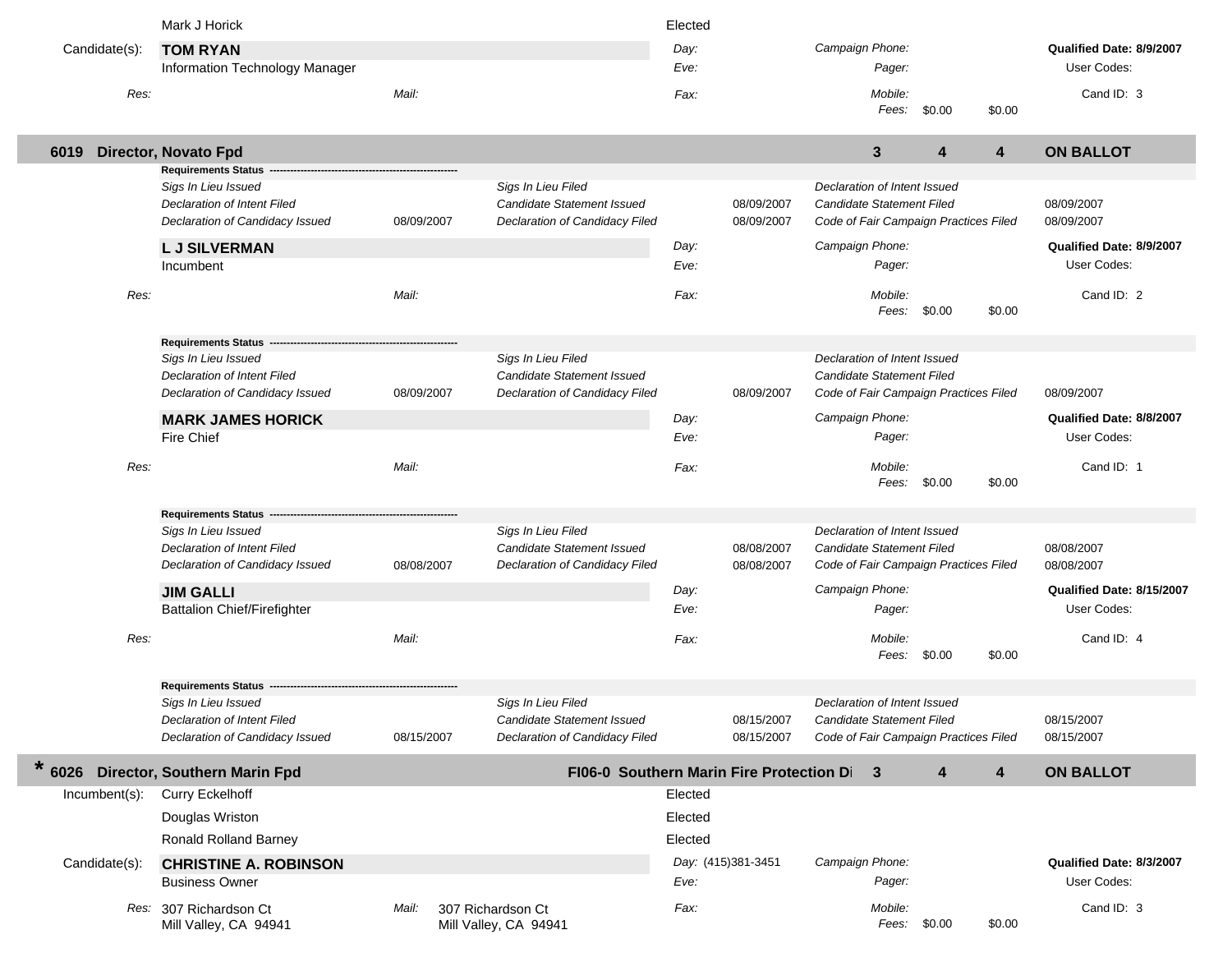|                  | <b>Requirements Status -</b>                   |            |                                                              |                                                |                                       |                           |
|------------------|------------------------------------------------|------------|--------------------------------------------------------------|------------------------------------------------|---------------------------------------|---------------------------|
|                  | Sigs In Lieu Issued                            |            | Sigs In Lieu Filed                                           |                                                | Declaration of Intent Issued          |                           |
|                  | <b>Declaration of Intent Filed</b>             |            | Candidate Statement Issued                                   | 08/03/2007                                     | Candidate Statement Filed             |                           |
|                  | Declaration of Candidacy Issued                | 08/03/2007 | Declaration of Candidacy Filed                               | 08/03/2007                                     | Code of Fair Campaign Practices Filed | 08/03/2007                |
|                  | <b>CURRY L. ECKELHOFF</b>                      |            |                                                              | Day: (415)388-7247                             | Campaign Phone:                       | Qualified Date: 8/2/2007  |
|                  | Incumbent                                      |            |                                                              | Eve:                                           | Pager:                                | User Codes:               |
|                  | Res: 382 Woodside Ave<br>Mill Valley, CA 94941 | Mail:      | 382 Woodside Ave<br>Mill Valley, CA 94941                    | Fax: (415)389-9571                             | Mobile:<br>Fees:<br>\$0.00<br>\$0.00  | Cand ID: 2                |
|                  |                                                |            |                                                              | Email: forcurry@comcast.net                    |                                       |                           |
| 6026             | Director, Southern Marin Fpd                   |            |                                                              |                                                | $\mathbf{3}$<br>4<br>4                | <b>ON BALLOT</b>          |
|                  | <b>Requirements Status</b>                     |            |                                                              |                                                |                                       |                           |
|                  | Sigs In Lieu Issued                            |            | Sigs In Lieu Filed                                           |                                                | Declaration of Intent Issued          |                           |
|                  | <b>Declaration of Intent Filed</b>             |            | Candidate Statement Issued                                   |                                                | Candidate Statement Filed             |                           |
|                  | Declaration of Candidacy Issued                | 08/02/2007 | Declaration of Candidacy Filed                               | 08/02/2007                                     | Code of Fair Campaign Practices Filed | 08/02/2007                |
|                  | <b>RONALD BARNEY</b>                           |            |                                                              | Day: (415)388-8124                             | Campaign Phone:                       | Qualified Date: 7/23/2007 |
|                  | Incumbent                                      |            |                                                              | Eve:                                           | Pager:                                | User Codes:               |
|                  |                                                |            |                                                              |                                                |                                       |                           |
|                  | Res: 98 La Verne Ave                           | Mail:      | 98 La Verne Ave                                              | Fax:                                           | Mobile:<br>Fees: \$0.00<br>\$0.00     | Cand ID: 1                |
|                  | Mill Valley, CA 94941                          |            | Mill Valley, CA 94941                                        |                                                |                                       |                           |
|                  | <b>Requirements Status</b>                     |            |                                                              |                                                |                                       |                           |
|                  | Sigs In Lieu Issued                            |            | Sigs In Lieu Filed                                           |                                                | Declaration of Intent Issued          |                           |
|                  | <b>Declaration of Intent Filed</b>             |            | Candidate Statement Issued                                   |                                                | Candidate Statement Filed             |                           |
|                  | Declaration of Candidacy Issued                | 07/23/2007 | Declaration of Candidacy Filed                               | 07/23/2007                                     | Code of Fair Campaign Practices Filed | 07/23/2007                |
|                  | <b>DOUGLAS WRISTON</b>                         |            |                                                              | Day:                                           | Campaign Phone:                       | Qualified Date: 8/8/2007  |
|                  | Incumbent                                      |            |                                                              | Eve:                                           | Pager:                                | User Codes:               |
|                  |                                                |            |                                                              |                                                |                                       |                           |
| Res:             |                                                | Mail:      | PO Box 847                                                   | Fax:                                           | Mobile:                               | Cand ID: 4                |
|                  |                                                |            | Mill Valley CA 94942-0847                                    |                                                | \$0.00<br>\$0.00<br>Fees:             |                           |
|                  | <b>Requirements Status</b>                     |            |                                                              |                                                |                                       |                           |
|                  | Sigs In Lieu Issued                            |            | Sigs In Lieu Filed                                           |                                                | Declaration of Intent Issued          |                           |
|                  | Declaration of Intent Filed                    |            | Candidate Statement Issued                                   | 08/08/2007                                     | Candidate Statement Filed             | 08/08/2007                |
|                  | Declaration of Candidacy Issued                | 08/08/2007 | Declaration of Candidacy Filed                               | 08/08/2007                                     | Code of Fair Campaign Practices Filed | 08/08/2007                |
| $\ast$<br>6028   | <b>Director, Tiburon Fpd</b>                   |            |                                                              | <b>FI09-0 Tiburon Fire Protection District</b> | $\mathbf{2}$<br>3<br>4                | <b>ON BALLOT</b>          |
| $Incumbent(s)$ : | Fred C Hannahs                                 |            |                                                              | Elected                                        |                                       |                           |
|                  | Robert G Miller                                |            |                                                              | Appointed                                      |                                       |                           |
| Candidate(s):    |                                                |            |                                                              | Day:                                           | Campaign Phone:                       | Qualified Date: 8/8/2007  |
|                  | <b>IDA MAE H BERG</b><br>Retired               |            |                                                              | Eve:                                           | Pager:                                | User Codes:               |
|                  |                                                |            |                                                              |                                                |                                       |                           |
| Res:             |                                                | Mail:      |                                                              | Fax:                                           | Mobile:<br>Fees: \$0.00<br>\$0.00     | Cand ID: 2                |
|                  |                                                |            |                                                              |                                                |                                       |                           |
|                  | <b>Requirements Status -</b>                   |            |                                                              |                                                |                                       |                           |
|                  | Sigs In Lieu Issued                            |            | Sigs In Lieu Filed                                           |                                                | Declaration of Intent Issued          |                           |
|                  | <b>Declaration of Intent Filed</b>             |            | Candidate Statement Issued<br>Declaration of Candidacy Filed | 07/27/2007                                     | Candidate Statement Filed             | 08/08/2007                |
|                  | Declaration of Candidacy Issued                | 07/27/2007 |                                                              | 08/08/2007                                     | Code of Fair Campaign Practices Filed | 08/08/2007                |
|                  | <b>FRED C. HANNAHS</b>                         |            |                                                              | Day: (415)435-1129                             | Campaign Phone:                       | Qualified Date: 7/20/2007 |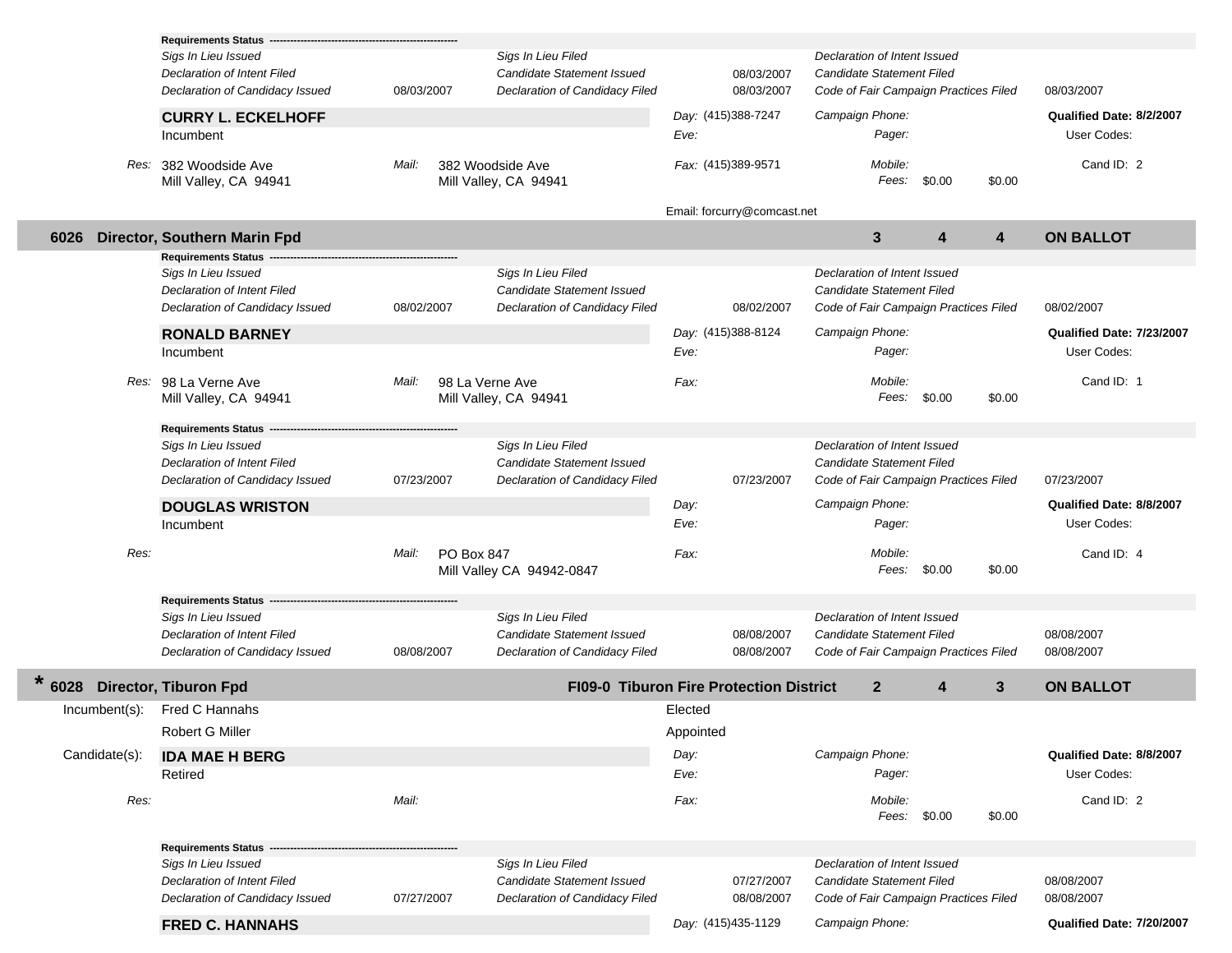|                | Incumbent                                                                             |                       |                                                                                    | Eve:      |                            |                                                                                                    | Pager:                  |                         |                 | User Codes:               |
|----------------|---------------------------------------------------------------------------------------|-----------------------|------------------------------------------------------------------------------------|-----------|----------------------------|----------------------------------------------------------------------------------------------------|-------------------------|-------------------------|-----------------|---------------------------|
|                | Res: 440 Ridge Rd<br>Tiburon, CA 94920                                                | 440 Ridge Rd<br>Mail: | Tiburon, CA 94920                                                                  | Fax:      |                            |                                                                                                    | Mobile:<br>Fees:        | \$0.00                  | \$0.00          | Cand ID: 1                |
|                | <b>Requirements Status -</b>                                                          |                       |                                                                                    |           |                            |                                                                                                    |                         |                         |                 |                           |
|                | Sigs In Lieu Issued<br>Declaration of Intent Filed<br>Declaration of Candidacy Issued | 07/18/2007            | Sigs In Lieu Filed<br>Candidate Statement Issued<br>Declaration of Candidacy Filed |           | 07/18/2007<br>07/20/2007   | Declaration of Intent Issued<br>Candidate Statement Filed<br>Code of Fair Campaign Practices Filed |                         |                         |                 | 07/20/2007<br>07/20/2007  |
|                | <b>ROBERT G. MILLER</b>                                                               |                       |                                                                                    | Day:      |                            | Campaign Phone:                                                                                    |                         |                         |                 | Qualified Date: 8/10/2007 |
|                | Appointed Incumbent                                                                   |                       |                                                                                    | Eve:      |                            |                                                                                                    | Pager:                  |                         |                 | User Codes:               |
| Res:           |                                                                                       | Mail:                 |                                                                                    | Fax:      |                            |                                                                                                    | Mobile:<br>Fees:        | \$0.00                  | \$0.00          | Cand ID: 4                |
| 6028           | <b>Director, Tiburon Fpd</b>                                                          |                       |                                                                                    |           |                            | $\overline{2}$                                                                                     |                         | $\overline{\mathbf{4}}$ | $\mathbf{3}$    | <b>ON BALLOT</b>          |
|                | <b>Requirements Status</b>                                                            |                       |                                                                                    |           |                            |                                                                                                    |                         |                         |                 |                           |
|                | Sigs In Lieu Issued<br>Declaration of Intent Filed<br>Declaration of Candidacy Issued | 08/10/2007            | Sigs In Lieu Filed<br>Candidate Statement Issued<br>Declaration of Candidacy Filed |           | 08/10/2007<br>08/10/2007   | Declaration of Intent Issued<br>Candidate Statement Filed<br>Code of Fair Campaign Practices Filed |                         |                         |                 | 08/10/2007<br>08/10/2007  |
| $\ast$<br>6039 | Director, Sanitary Dis 5 - Tib                                                        |                       | SA02-0 Tiburon Sanitary District No. 5                                             |           |                            | $\mathbf{3}$                                                                                       |                         | 6                       | $6\phantom{1}6$ | <b>ON BALLOT</b>          |
| Incumbent(s):  | Kenneth Allen Marks                                                                   |                       |                                                                                    | Appointed |                            |                                                                                                    |                         |                         |                 |                           |
|                | Fred C Hannahs                                                                        |                       |                                                                                    | Elected   |                            |                                                                                                    |                         |                         |                 |                           |
|                | Peter Hoyt Berg                                                                       |                       |                                                                                    | Elected   |                            |                                                                                                    |                         |                         |                 |                           |
| Candidate(s):  | <b>BILL BRADY</b>                                                                     |                       |                                                                                    | Day:      |                            | Campaign Phone:                                                                                    |                         |                         |                 | Qualified Date: 8/10/2007 |
|                | Real Estate Developer                                                                 |                       |                                                                                    | Eve:      |                            |                                                                                                    | Pager:                  |                         |                 | User Codes:               |
| Res:           |                                                                                       | Mail:                 |                                                                                    |           | Fax: (415)789-1389         |                                                                                                    | Mobile:<br>Fees:        | \$0.00                  | \$0.00          | Cand ID: 5                |
|                |                                                                                       |                       |                                                                                    |           | Email: vwbrady@pacbell.net |                                                                                                    |                         |                         |                 |                           |
|                | <b>Requirements Status -</b>                                                          |                       |                                                                                    |           |                            |                                                                                                    |                         |                         |                 |                           |
|                | Sigs In Lieu Issued                                                                   |                       | Sigs In Lieu Filed<br>Candidate Statement Issued                                   |           |                            | Declaration of Intent Issued                                                                       |                         |                         |                 |                           |
|                | Declaration of Intent Filed<br>Declaration of Candidacy Issued                        | 08/10/2007            | Declaration of Candidacy Filed                                                     |           | 08/10/2007<br>08/10/2007   | Candidate Statement Filed<br>Code of Fair Campaign Practices Filed                                 |                         |                         |                 | 08/10/2007                |
|                | <b>PETER HOYT BERG</b>                                                                |                       |                                                                                    |           | Day: (415)435-3238         | Campaign Phone:                                                                                    |                         |                         |                 | Qualified Date: 8/7/2007  |
|                | Incumbent                                                                             |                       |                                                                                    | Eve:      |                            |                                                                                                    | Pager:                  |                         |                 | User Codes:               |
|                | Res: 1915 Mar West St<br>Tiburon, CA 94920                                            | Mail:                 | 1915 Mar West St<br>Tiburon, CA 94920                                              | Fax:      |                            |                                                                                                    | Mobile:<br>Fees: \$0.00 |                         | \$0.00          | Cand ID: 2                |
|                | <b>Requirements Status -</b>                                                          |                       |                                                                                    |           |                            |                                                                                                    |                         |                         |                 |                           |
|                | Sigs In Lieu Issued                                                                   |                       | Sigs In Lieu Filed                                                                 |           |                            | Declaration of Intent Issued                                                                       |                         |                         |                 |                           |
|                | Declaration of Intent Filed                                                           |                       | Candidate Statement Issued                                                         |           | 07/25/2007                 | Candidate Statement Filed                                                                          |                         |                         |                 | 08/06/2007                |
|                | Declaration of Candidacy Issued                                                       | 07/25/2007            | Declaration of Candidacy Filed                                                     |           | 08/06/2007                 | Code of Fair Campaign Practices Filed                                                              |                         |                         |                 | 08/06/2007                |
|                | <b>FRED C. HANNAHS</b>                                                                |                       |                                                                                    |           | Day: (415)435-1129         | Campaign Phone:                                                                                    |                         |                         |                 | Qualified Date: 7/20/2007 |
|                | Incumbent                                                                             |                       |                                                                                    | Eve:      |                            |                                                                                                    | Pager:                  |                         |                 | User Codes:               |
|                | Res: 440 Ridge Rd<br>Tiburon, CA 94920                                                | 440 Ridge Rd<br>Mail: | Tiburon, CA 94920                                                                  | Fax:      |                            |                                                                                                    | Mobile:<br>Fees: \$0.00 |                         | \$0.00          | Cand ID: 1                |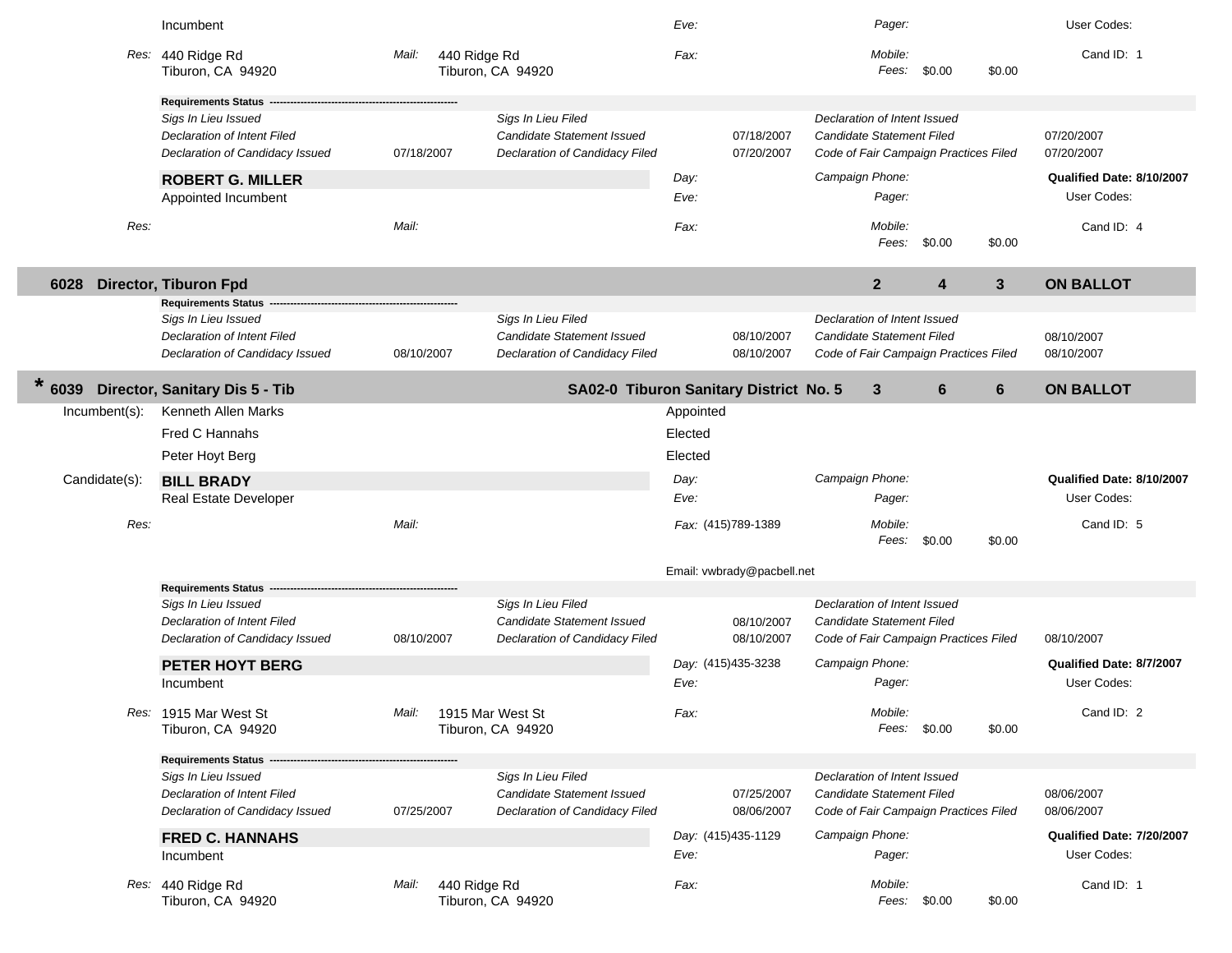|               | <b>Requirements Status</b><br>Sigs In Lieu Issued                                                                     |            | Sigs In Lieu Filed                                                                 |                                                 | Declaration of Intent Issued                                                                       |                                          |
|---------------|-----------------------------------------------------------------------------------------------------------------------|------------|------------------------------------------------------------------------------------|-------------------------------------------------|----------------------------------------------------------------------------------------------------|------------------------------------------|
|               | Declaration of Intent Filed<br>Declaration of Candidacy Issued                                                        | 07/18/2007 | Candidate Statement Issued<br>Declaration of Candidacy Filed                       | 07/18/2007<br>07/20/2007                        | Candidate Statement Filed<br>Code of Fair Campaign Practices Filed                                 | 07/20/2007<br>07/20/2007                 |
|               | <b>CONNIE W. WILEY</b><br><b>Interior Designer</b>                                                                    |            |                                                                                    | Day:<br>Eve:                                    | Campaign Phone:<br>Pager:                                                                          | Qualified Date: 8/10/2007<br>User Codes: |
| Res:          |                                                                                                                       | Mail:      | PO Box 513<br>Belvedere Tiburon CA 94920-0513                                      | Fax:                                            | Mobile:<br>Fees: \$0.00<br>\$0.00                                                                  | Cand ID: 4                               |
|               | <b>Requirements Status -</b><br>Sigs In Lieu Issued<br>Declaration of Intent Filed<br>Declaration of Candidacy Issued | 08/10/2007 | Sigs In Lieu Filed<br>Candidate Statement Issued<br>Declaration of Candidacy Filed | 08/10/2007<br>08/10/2007                        | Declaration of Intent Issued<br>Candidate Statement Filed<br>Code of Fair Campaign Practices Filed | 08/10/2007<br>08/10/2007                 |
|               | <b>KENNETH A. MARKS</b><br>Appointed Incumbent                                                                        |            |                                                                                    | Day:<br>Eve:                                    | Campaign Phone:<br>Pager:                                                                          | Qualified Date: 8/7/2007<br>User Codes:  |
| Res:          |                                                                                                                       | Mail:      | PO Box 605<br>Belvedere Tiburon CA 94920-0605                                      | Fax:                                            | Mobile:<br>Fees:<br>\$0.00<br>\$0.00                                                               | Cand ID: 3                               |
| 6039          | Director, Sanitary Dis 5 - Tib                                                                                        |            |                                                                                    |                                                 | $\mathbf{3}$<br>6<br>6                                                                             | <b>ON BALLOT</b>                         |
|               | <b>Requirements Status</b><br>Sigs In Lieu Issued<br>Declaration of Intent Filed<br>Declaration of Candidacy Issued   | 08/06/2007 | Sigs In Lieu Filed<br>Candidate Statement Issued<br>Declaration of Candidacy Filed | 08/06/2007<br>08/07/2007                        | Declaration of Intent Issued<br>Candidate Statement Filed<br>Code of Fair Campaign Practices Filed | 08/07/2007<br>08/07/2007                 |
|               | <b>CLAIRE MC AULIFFE</b><br><b>Business Person</b>                                                                    |            |                                                                                    | Day: (415)250-8218<br>Eve:                      | Campaign Phone:<br>Pager:                                                                          | Qualified Date: 8/10/2007<br>User Codes: |
|               | Res: 229 Beach Rd<br>Belvedere, CA 94920                                                                              | Mail:      | 229 Beach Rd<br>Belvedere, CA 94920                                                | Fax: (415)435-1166                              | Mobile:<br>\$0.00<br>Fees:<br>\$0.00                                                               | Cand ID: 6                               |
|               | <b>Requirements Status</b>                                                                                            |            |                                                                                    | Email: cmauliffe@hncsearch.com                  |                                                                                                    |                                          |
|               | Sigs In Lieu Issued<br>Declaration of Intent Filed<br>Declaration of Candidacy Issued                                 | 08/10/2007 | Sigs In Lieu Filed<br>Candidate Statement Issued<br>Declaration of Candidacy Filed | 08/10/2007<br>08/10/2007                        | Declaration of Intent Issued<br>Candidate Statement Filed<br>Code of Fair Campaign Practices Filed | 08/10/2007<br>08/10/2007                 |
| 6048          | <b>Director, Las Gallinas Vy Sanitary</b>                                                                             |            |                                                                                    | <b>SA07-0 Las Gallinas Valley Sanitary Dist</b> | $\mathbf{3}$<br>3<br>$\mathbf{2}$                                                                  | <b>ON BALLOT</b>                         |
| Incumbent(s): | Douglas Colbert                                                                                                       |            |                                                                                    | Elected                                         |                                                                                                    |                                          |
| Candidate(s): | Craig Kjersgaard Murray<br><b>JUDY SCHRIEBMAN</b><br>No Ballot Designation                                            |            |                                                                                    | Appointed<br>Day: (415)302-7592<br>Eve:         | Campaign Phone:<br>Pager:                                                                          | Qualified Date: 8/24/2007<br>User Codes: |
| Res:          |                                                                                                                       | Mail:      |                                                                                    | Fax: (415)472-6620                              | Mobile:<br>Fees: \$0.00<br>\$0.00                                                                  | Cand ID: 3                               |
|               |                                                                                                                       |            |                                                                                    | Email: judy@leapfrogproductions.com             |                                                                                                    |                                          |
|               | <b>Requirements Status</b><br>Sigs In Lieu Issued                                                                     |            | Sigs In Lieu Filed                                                                 |                                                 | Declaration of Intent Issued                                                                       |                                          |
|               | Declaration of Intent Filed<br>Declaration of Candidacy Issued                                                        | 08/10/2007 | Candidate Statement Issued<br>Declaration of Candidacy Filed                       | 08/10/2007<br>08/10/2007                        | Candidate Statement Filed<br>Code of Fair Campaign Practices Filed                                 | 08/10/2007<br>08/10/2007                 |
|               | <b>CRAIG K. MURRAY</b>                                                                                                |            |                                                                                    | Day:                                            | Campaign Phone:                                                                                    | Qualified Date: 8/10/2007                |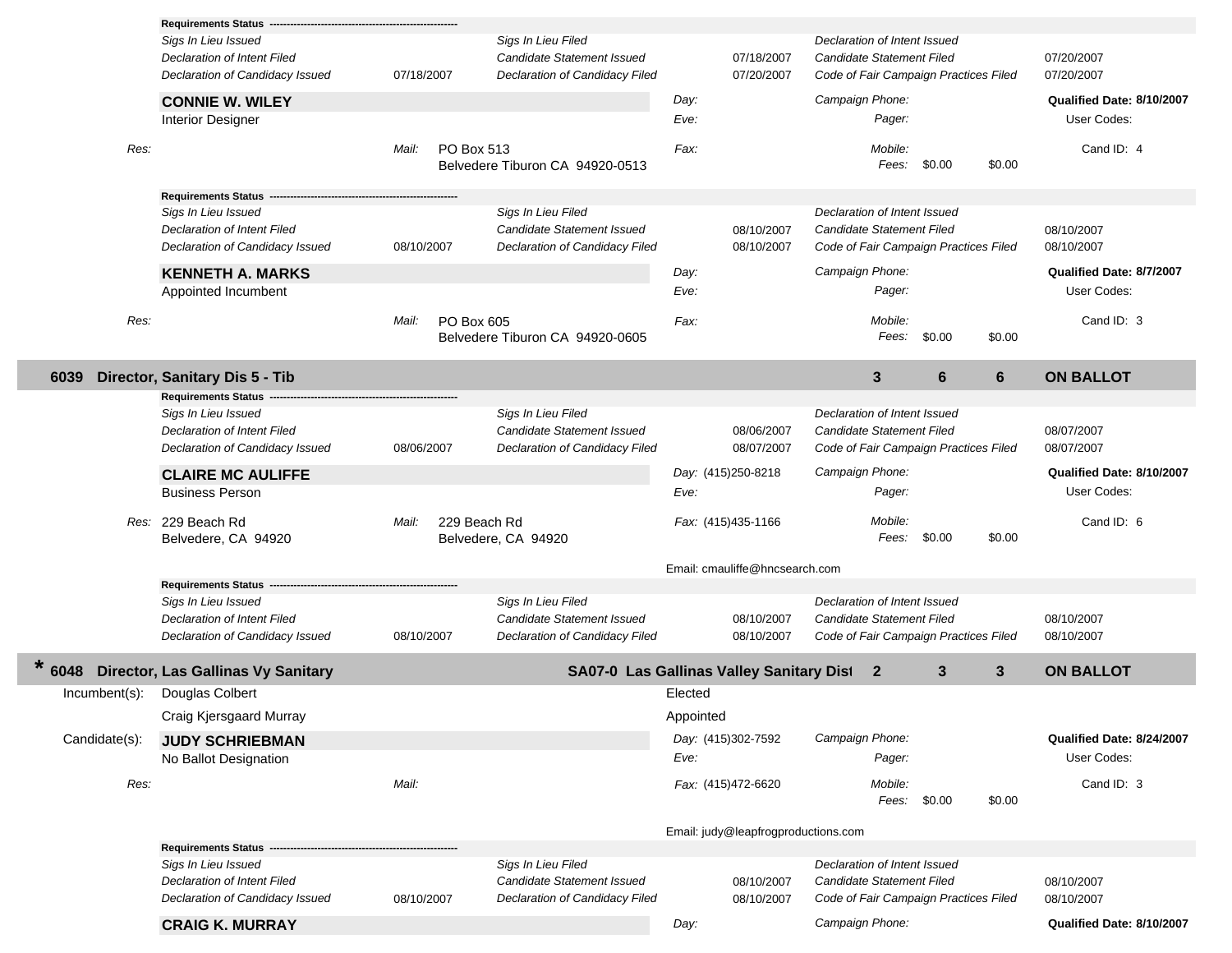|                 | Appointed Incumbent                                                                          |            |                                                                                           | Eve:    |                          | Pager:                                                                                                    |              |        | User Codes:               |
|-----------------|----------------------------------------------------------------------------------------------|------------|-------------------------------------------------------------------------------------------|---------|--------------------------|-----------------------------------------------------------------------------------------------------------|--------------|--------|---------------------------|
| Res:            |                                                                                              | Mail:      |                                                                                           | Fax:    |                          | Mobile:<br>Fees:                                                                                          | \$0.00       | \$0.00 | Cand ID: 1                |
|                 | <b>Requirements Status</b>                                                                   |            |                                                                                           |         |                          |                                                                                                           |              |        |                           |
|                 | Sigs In Lieu Issued<br>Declaration of Intent Filed<br>Declaration of Candidacy Issued        | 07/24/2007 | Sigs In Lieu Filed<br><b>Candidate Statement Issued</b><br>Declaration of Candidacy Filed |         | 07/24/2007<br>08/10/2007 | Declaration of Intent Issued<br>Candidate Statement Filed<br>Code of Fair Campaign Practices Filed        |              |        | 08/10/2007<br>08/10/2007  |
|                 | <b>DOUGLAS COLBERT</b>                                                                       |            |                                                                                           | Day:    |                          | Campaign Phone:                                                                                           |              |        | Qualified Date: 8/10/2007 |
|                 | Incumbent                                                                                    |            |                                                                                           | Eve:    |                          | Pager:                                                                                                    |              |        | User Codes:               |
| Res:            |                                                                                              | Mail:      |                                                                                           | Fax:    |                          | Mobile:<br>Fees:                                                                                          | \$0.00       | \$0.00 | Cand ID: 2                |
|                 | <b>Requirements Status</b><br>Sigs In Lieu Issued                                            |            | Sigs In Lieu Filed                                                                        |         |                          | Declaration of Intent Issued                                                                              |              |        |                           |
|                 | Declaration of Intent Filed<br>Declaration of Candidacy Issued                               | 08/03/2007 | <b>Candidate Statement Issued</b><br>Declaration of Candidacy Filed                       |         | 08/03/2007<br>08/10/2007 | Candidate Statement Filed<br>Code of Fair Campaign Practices Filed                                        |              |        | 08/10/2007<br>08/10/2007  |
| $\star$<br>6050 | <b>Director, Novato Sanitary District</b>                                                    |            | <b>SA03-0 Novato Sanitary District</b>                                                    |         |                          | $\mathbf{2}$                                                                                              | 4            | 4      | <b>ON BALLOT</b>          |
| Incumbent(s):   | George C Quesada                                                                             |            |                                                                                           | Elected |                          |                                                                                                           |              |        |                           |
|                 | James D Fritz                                                                                |            |                                                                                           | Elected |                          |                                                                                                           |              |        |                           |
| 6050            | <b>Director, Novato Sanitary District</b>                                                    |            |                                                                                           |         |                          | $\overline{2}$                                                                                            | 4            | 4      | <b>ON BALLOT</b>          |
| Candidate(s):   | <b>JAMES FRITZ</b>                                                                           |            |                                                                                           | Day:    |                          | Campaign Phone:                                                                                           |              |        | Qualified Date: 7/16/2007 |
|                 | Incumbent                                                                                    |            |                                                                                           | Eve:    |                          | Pager:                                                                                                    |              |        | User Codes:               |
| Res:            |                                                                                              | Mail:      |                                                                                           | Fax:    |                          | Mobile:<br>Fees:                                                                                          | \$0.00       | \$0.00 | Cand ID: 2                |
|                 | Requirements Status -                                                                        |            |                                                                                           |         |                          |                                                                                                           |              |        |                           |
|                 | Sigs In Lieu Issued                                                                          |            | Sigs In Lieu Filed                                                                        |         |                          | Declaration of Intent Issued                                                                              |              |        |                           |
|                 | Declaration of Intent Filed<br>Declaration of Candidacy Issued                               | 07/16/2007 | <b>Candidate Statement Issued</b><br>Declaration of Candidacy Filed                       |         | 07/16/2007               | <b>Candidate Statement Filed</b><br>Code of Fair Campaign Practices Filed                                 |              |        | 07/16/2007                |
|                 |                                                                                              |            |                                                                                           |         |                          |                                                                                                           |              |        |                           |
|                 | <b>E.A. "SAM" RENATI</b>                                                                     |            |                                                                                           | Day:    |                          | Campaign Phone:                                                                                           |              |        | Qualified Date: 7/31/2007 |
|                 | <b>Property Manager</b>                                                                      |            |                                                                                           | Eve:    |                          | Pager:                                                                                                    |              |        | User Codes:               |
| Res:            |                                                                                              | Mail:      |                                                                                           | Fax:    |                          | Mobile:<br>Fees:                                                                                          | \$0.00       | \$0.00 | Cand ID: 1                |
|                 | Requirements Status ---                                                                      |            |                                                                                           |         |                          |                                                                                                           |              |        |                           |
|                 | Sigs In Lieu Issued<br><b>Declaration of Intent Filed</b><br>Declaration of Candidacy Issued | 07/16/2007 | Sigs In Lieu Filed<br><b>Candidate Statement Issued</b><br>Declaration of Candidacy Filed |         | 07/16/2007<br>07/31/2007 | Declaration of Intent Issued<br><b>Candidate Statement Filed</b><br>Code of Fair Campaign Practices Filed |              |        | 07/31/2007<br>07/31/2007  |
|                 | <b>GEORGE C. QUESADA</b>                                                                     |            |                                                                                           | Day:    |                          | Campaign Phone:                                                                                           |              |        | Qualified Date: 7/17/2007 |
|                 | Incumbent                                                                                    |            |                                                                                           | Eve:    |                          | Pager:                                                                                                    |              |        | User Codes:               |
| Res:            |                                                                                              | Mail:      |                                                                                           | Fax:    |                          | Mobile:                                                                                                   | Fees: \$0.00 | \$0.00 | Cand ID: 3                |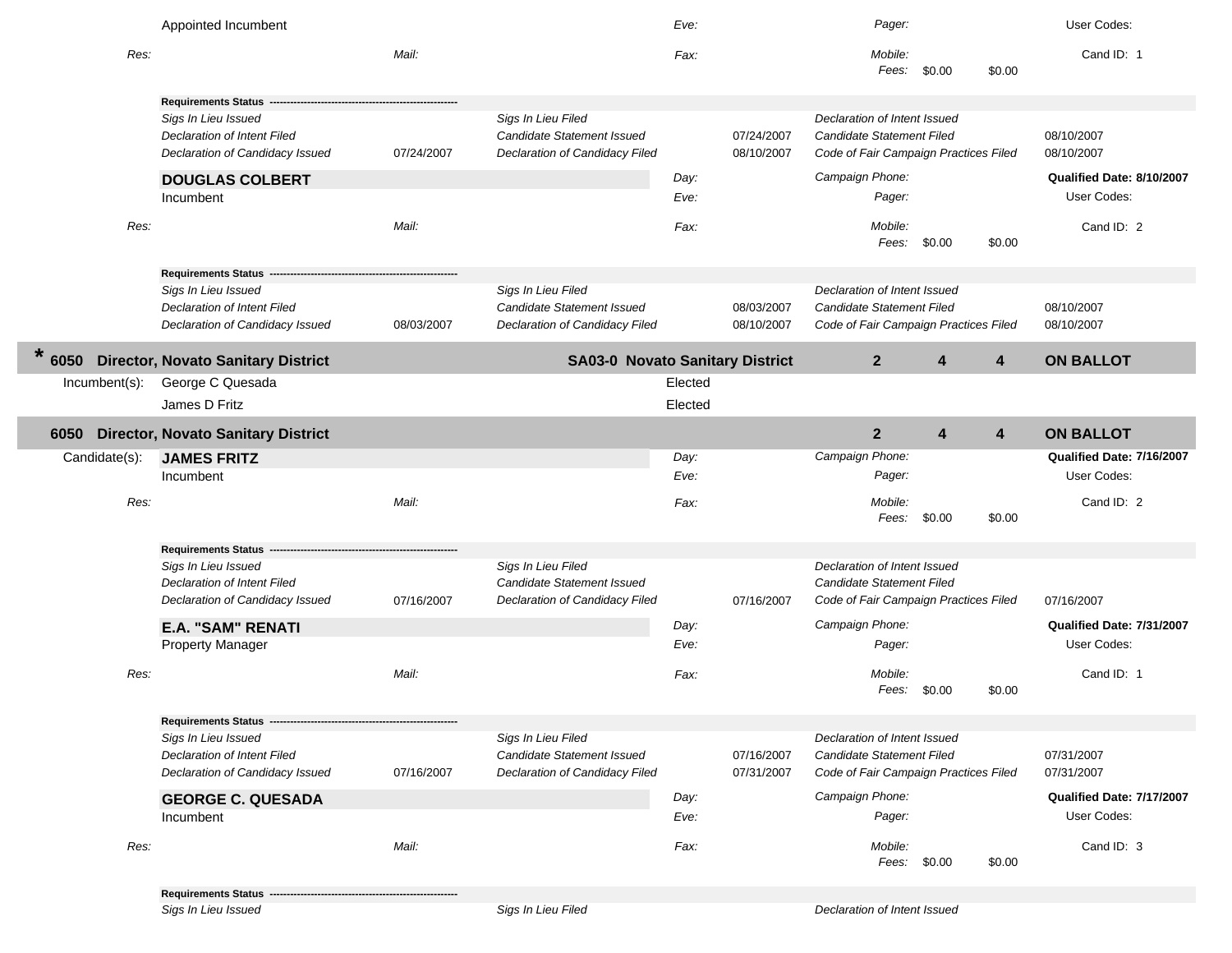|               | Declaration of Intent Filed<br>Declaration of Candidacy Issued | 07/16/2007                 | <b>Candidate Statement Issued</b><br>Declaration of Candidacy Filed |              | 07/16/2007<br>07/17/2007        | Candidate Statement Filed<br>Code of Fair Campaign Practices Filed |                  | 07/17/2007<br>07/17/2007                |
|---------------|----------------------------------------------------------------|----------------------------|---------------------------------------------------------------------|--------------|---------------------------------|--------------------------------------------------------------------|------------------|-----------------------------------------|
|               | <b>JAN E. WHITESCARVER</b><br>Retired Businesswoman            |                            |                                                                     | Day:<br>Eve: |                                 | Campaign Phone:<br>Pager:                                          |                  | Qualified Date: 8/9/2007<br>User Codes: |
| Res:          |                                                                | Mail:                      |                                                                     | Fax:         |                                 | Mobile:<br>Fees:                                                   | \$0.00<br>\$0.00 | Cand ID: 4                              |
|               |                                                                |                            |                                                                     |              | Email: janwhitescarver@info.net |                                                                    |                  |                                         |
|               | <b>Requirements Status</b>                                     |                            |                                                                     |              |                                 |                                                                    |                  |                                         |
|               | Sigs In Lieu Issued<br><b>Declaration of Intent Filed</b>      |                            | Sigs In Lieu Filed<br>Candidate Statement Issued                    |              |                                 | Declaration of Intent Issued<br>Candidate Statement Filed          |                  |                                         |
|               | Declaration of Candidacy Issued                                | 08/09/2007                 | Declaration of Candidacy Filed                                      |              | 08/09/2007                      | Code of Fair Campaign Practices Filed                              |                  | 08/09/2007                              |
| *<br>6060     | Director, North Marin Water Dist                               |                            | <b>WA03-0 North Marin Water District</b>                            |              |                                 | $3\phantom{a}$                                                     | 4<br>4           | <b>ON BALLOT</b>                        |
| Incumbent(s): | John M Baker                                                   |                            |                                                                     | Elected      |                                 |                                                                    |                  |                                         |
|               | Dennis J Rodoni                                                |                            |                                                                     | Elected      |                                 |                                                                    |                  |                                         |
|               | Stephen Frank Petterle                                         |                            |                                                                     | Elected      |                                 |                                                                    |                  |                                         |
| Candidate(s): | <b>DENNIS J. RODONI</b>                                        |                            |                                                                     | Day:         |                                 | Campaign Phone:                                                    |                  | Qualified Date: 8/7/2007                |
|               | Incumbent                                                      |                            |                                                                     | Eve:         |                                 | Pager:                                                             |                  | User Codes:                             |
| Res:          |                                                                | Mail:<br><b>PO Box 872</b> |                                                                     |              | Fax: (415)663-8370              | Mobile:                                                            |                  | Cand ID: 1                              |
|               |                                                                |                            | Point Reyes Station CA 94956-0872                                   |              |                                 | Fees:                                                              | \$0.00<br>\$0.00 |                                         |
|               |                                                                |                            |                                                                     |              |                                 |                                                                    |                  |                                         |
|               |                                                                |                            |                                                                     |              | Email: djrodoni@gmail.com       |                                                                    |                  |                                         |
| 6060          | Director, North Marin Water Dist                               |                            |                                                                     |              |                                 | 3                                                                  | 4<br>4           | <b>ON BALLOT</b>                        |
|               | <b>Requirements Status</b><br>Sigs In Lieu Issued              |                            | Sigs In Lieu Filed                                                  |              |                                 | Declaration of Intent Issued                                       |                  |                                         |
|               | Declaration of Intent Filed                                    |                            | Candidate Statement Issued                                          |              | 07/18/2007                      | Candidate Statement Filed                                          |                  | 08/06/2007                              |
|               | Declaration of Candidacy Issued                                | 07/18/2007                 | Declaration of Candidacy Filed                                      |              | 08/06/2007                      | Code of Fair Campaign Practices Filed                              |                  | 08/06/2007                              |
|               | <b>JACK BAKER</b>                                              |                            |                                                                     | Day:         |                                 | Campaign Phone:                                                    |                  | Qualified Date: 8/9/2007                |
|               | Incumbent                                                      |                            |                                                                     | Eve:         |                                 | Pager:                                                             |                  | User Codes:                             |
| Res:          |                                                                | Mail:                      |                                                                     | Fax:         |                                 | Mobile:                                                            |                  | Cand ID: 2                              |
|               |                                                                |                            |                                                                     |              |                                 | Fees:                                                              | \$0.00<br>\$0.00 |                                         |
|               |                                                                |                            |                                                                     |              |                                 |                                                                    |                  |                                         |
|               | <b>Requirements Status</b><br>Sigs In Lieu Issued              |                            | Sigs In Lieu Filed                                                  |              |                                 | Declaration of Intent Issued                                       |                  |                                         |
|               | Declaration of Intent Filed                                    |                            | <b>Candidate Statement Issued</b>                                   |              | 07/23/2007                      | Candidate Statement Filed                                          |                  | 08/09/2007                              |
|               | Declaration of Candidacy Issued                                | 07/23/2007                 | Declaration of Candidacy Filed                                      |              | 08/09/2007                      | Code of Fair Campaign Practices Filed                              |                  | 08/09/2007                              |
|               | <b>STEPHEN PETTERLE</b>                                        |                            |                                                                     | Day:         |                                 | Campaign Phone:                                                    |                  | Qualified Date: 8/9/2007                |
|               | Incumbent                                                      |                            |                                                                     | Eve:         |                                 | Pager:                                                             |                  | User Codes:                             |
| Res:          |                                                                | Mail:                      |                                                                     | Fax:         |                                 | Mobile:                                                            |                  | Cand ID: 3                              |
|               |                                                                |                            |                                                                     |              |                                 | Fees: \$0.00                                                       | \$0.00           |                                         |
|               | Requirements Status -                                          |                            |                                                                     |              |                                 |                                                                    |                  |                                         |
|               | Sigs In Lieu Issued                                            |                            | Sigs In Lieu Filed                                                  |              |                                 | Declaration of Intent Issued                                       |                  |                                         |
|               | Declaration of Intent Filed                                    |                            | Candidate Statement Issued                                          |              | 07/30/2007                      | Candidate Statement Filed                                          |                  | 08/09/2007                              |
|               | Declaration of Candidacy Issued                                | 07/30/2007                 | Declaration of Candidacy Filed                                      |              | 08/09/2007                      | Code of Fair Campaign Practices Filed                              |                  | 08/09/2007                              |
|               | <b>RICHARD JOHN MAYER</b>                                      |                            |                                                                     |              | Day: (415)898-5915              | Campaign Phone:                                                    |                  | Qualified Date: 8/6/2007                |